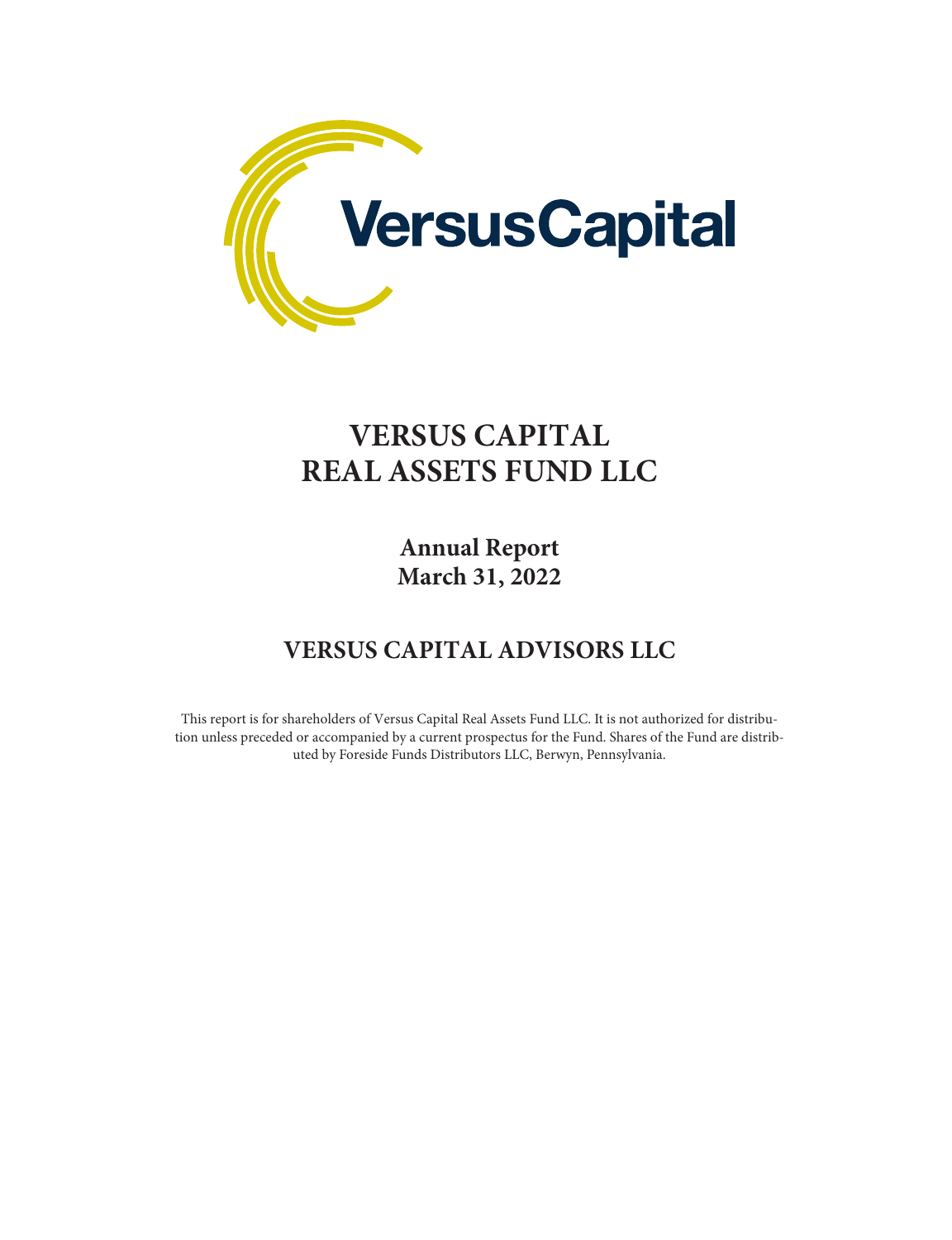## TABLE OF CONTENTS

Economic and market conditions change frequently. There is no assurance that the trends described in this report will continue or commence.

#### Privacy Notice

This notice describes the Fund's privacy policy. The Fund is committed to protecting the personal information that it collects about individuals who are prospective, former or current investors. The Fund collects personal information ("Personal Information") for business purposes, such as to process requests and transactions, to maintain accounts, and to provide customer service. Personal Information is obtained from the following sources:

- Investor applications and other forms, which may include your name(s), address, social security number or tax identification number;
- Written and electronic correspondence, including telephone contacts; and
- Transaction history, including information about the Fund's transactions and balances in your accounts with the Fund or its affiliates or other holdings of the Fund and any affiliation with the Adviser and its subsidiaries.

The Fund limits access to Personal Information to those employees and service providers who need to know that information for business purposes. Employees are required to maintain and protect the confidentiality of Personal Information. The Adviser, on behalf of the Fund, maintains written policies and procedures that address physical, electronic and administrative safeguards designed to protect Personal Information.

The Fund may share Personal Information described above with the Adviser and its various other affiliates or service providers for business purposes, such as to facilitate the servicing of accounts. The Fund may share the Personal Information described above for business purposes with a non-affiliated third party only as authorized by exceptions to Regulation S-P's opt-out requirements, for example, if it is necessary to effect, administer, or enforce a transaction that an investor requests or authorizes; (ii) in connection with processing or servicing a financial product or service an investor requests or authorizes; and (iii) in connection with maintaining or servicing the investor's account with the Fund. The Fund also may disclose Personal Information to regulatory authorities or otherwise as permitted by law. The Fund endeavors to keep its customer files complete and accurate. The Fund should be notified if any information needs to be corrected or updated.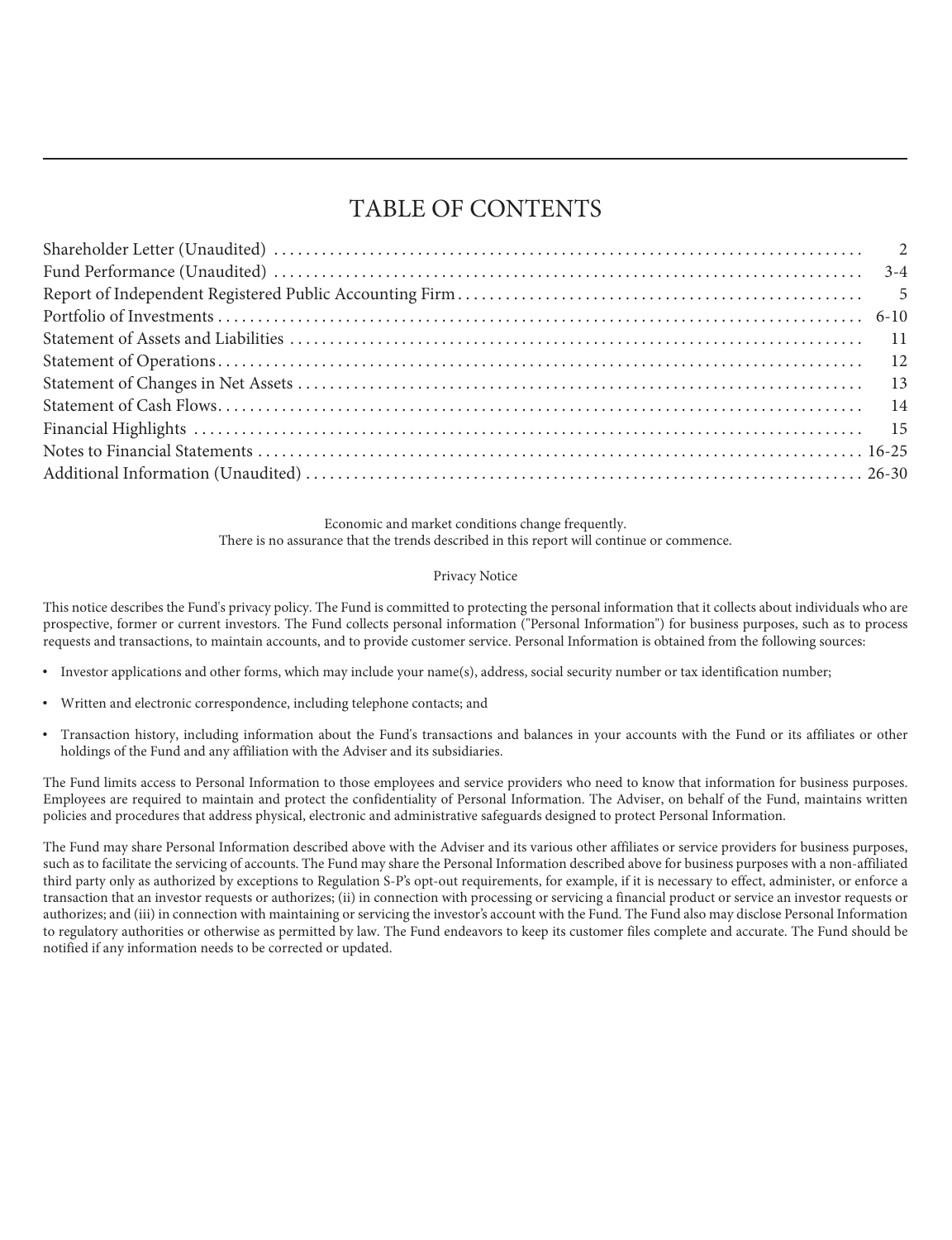#### <span id="page-2-0"></span>**VERSUS CAPITAL REAL ASSETS FUND LLC Shareholder Letter March 31, 2022 (Unaudited)**

#### Dear Shareholders,

As always, we are grateful for the trust you place in us and greatly appreciate the privilege to invest on your behalf. The twelve month period ended March 31, 2022 (the "Reporting Period") has been an unusually positive period for real estate and real asset investments. The U.S. economy experienced a historically strong rebound as we saw U.S. real gross domestic product increase at a rate of nearly 6.0% in 2021. The strong economic growth was supported by strong labor markets, consumer spending and private investments.

As of the Fund's March 31, 2022, fiscal year end, VCRRX provided shareholders exposure to a globally diversified portfolio of infrastructure, farmland and timberland assets. Specifically, the Fund offered exposure to 825 distinct investments totaling over \$138 billion in gross assets.

As of March 31, 2022, the Fund's infrastructure sectors included social infrastructure, midstream, LNG terminals, transportation, power generation, and renewables sectors. These sectors have tended to perform well in higher inflationary environments. Generally, during the Reporting Period, contracted and regulated asset discount rates have decreased back to and, in some cases, beyond pre-pandemic levels, while increased transaction activity in GDPlinked infrastructure investments has also pushed pricing back to pre-pandemic levels.

Further, GDP-linked infrastructure investments, including port, rail, toll road, and airport investments, have benefitted due to their high barriers to entry and steady demand growth. The pandemic was a headwind to certain transportation assets, but during the Reporting Period, we have seen a steady recovery in these sectors. The recovery of oil prices throughout 2021 has been a favorable tailwind for VCRRX's midstream investments, and our expectation for continued recovery and increased pipeline volumes remains favorable.

The Fund's agricultural positions performed well during the Reporting Period, as strong commodity prices and renewed export demand, particularly from China, drove robust farm income. Net farm income reached \$22 billion in 2021 which was a 23% increase from 2020 and the highest level since 2013. Strong crop prices and low inputs locked-in during 2020, and good yields overcame a sharp pullback in government stimulus to drive the increase in net farm income. 2021 was also a strong year for farmland appreciation, especially in the Corn Belt where values increased by more than 15% year-over-year. Tree nut prices recovered from 2020 lows with almond prices rising more than 20% in 2021. VCRRX seeks to build a diversified portfolio of row, permanent, and specialty crops which, as of March 31, 2022, is spread across eight institutional fund and direct positions and has been seeing favorable macro trends to support the strong performance in the sector.

The Fund's timberland allocation has started to experience positive trends during the Reporting Period, after a significant period of oversupply in the U.S. South resulted in headwinds for timberland since the Global Financial Crisis (GFC). At the end of March 2022, housing starts were nearing 1.9 million units at an annualized rate which was significantly higher than recent annual averages and supportive of timber and lumber pricing. Lumber pricing has decreased from the record highs in early 2021, but has remained well above long-term averages, spurring increased investment in mill capacity in the U.S. South. Over the mid-term, we expect this new milling capacity to increase demand for timber and positively impact the supply challenges of the last decade. Prices for southern sawtimber reached a 14-year high in December and remained elevated to start 2022.

VCRRX concluded its fiscal year March 31, 2022, with strong performance, generating a 10.91% return over the trailing twelve-month period. We continue to be pleased with the development of the underlying portfolios in the Fund and believe it is well situated for generating strong risk-adjusted returns. The Fund continues to build its track record and has generated a 6.26% annualized return over the trailing three-year period and an annualized since-inception return of 5.15%. The Fund's inception date is September 18, 2017. Compared to the S&P Real Assets Index, VCRRX trailed slightly the index's 13.03% return over the Fund's fiscal year, 7.71% annualized return over three-years and since fund inception annualized return of 6.14%. We are comfortable with this performance relative to the index given differing exposures and risk profiles. Overall, we believe VCRRX has delivered attractive, consistent risk-adjusted returns over the short and medium-term.

**Performance Disclosure:** *Quoted performance is net of all fees and expenses. Past performance does not guarantee future results. The performance data quoted represents past performance and future returns may be lower or higher. Total return figures include change in share price, reinvestment of dividends and capital gains. The investment return and principal value will fluctuate so that an investor's shares, when redeemed, may be worth more or less than the original cost and current performance may be lower or higher than the performance quoted. Performance data current to the most recent month end may be obtained by calling 877-200-1878.*

With a track record approaching five years and a proven ability to successfully navigate a significant downturn in the economy and financial markets, we think the case for investing in institutional private real assets continues to strengthen, especially in the high inflationary environment where these types of assets have thrived historically.

In closing, on behalf of myself and our employees, our best wishes to you and your loved ones for good health and safety. We consider it a privilege to invest on your behalf. Thank you for your continued partnership.

Sincerely,

Mark Quam Chief Executive Officer Versus Capital Advisors LLC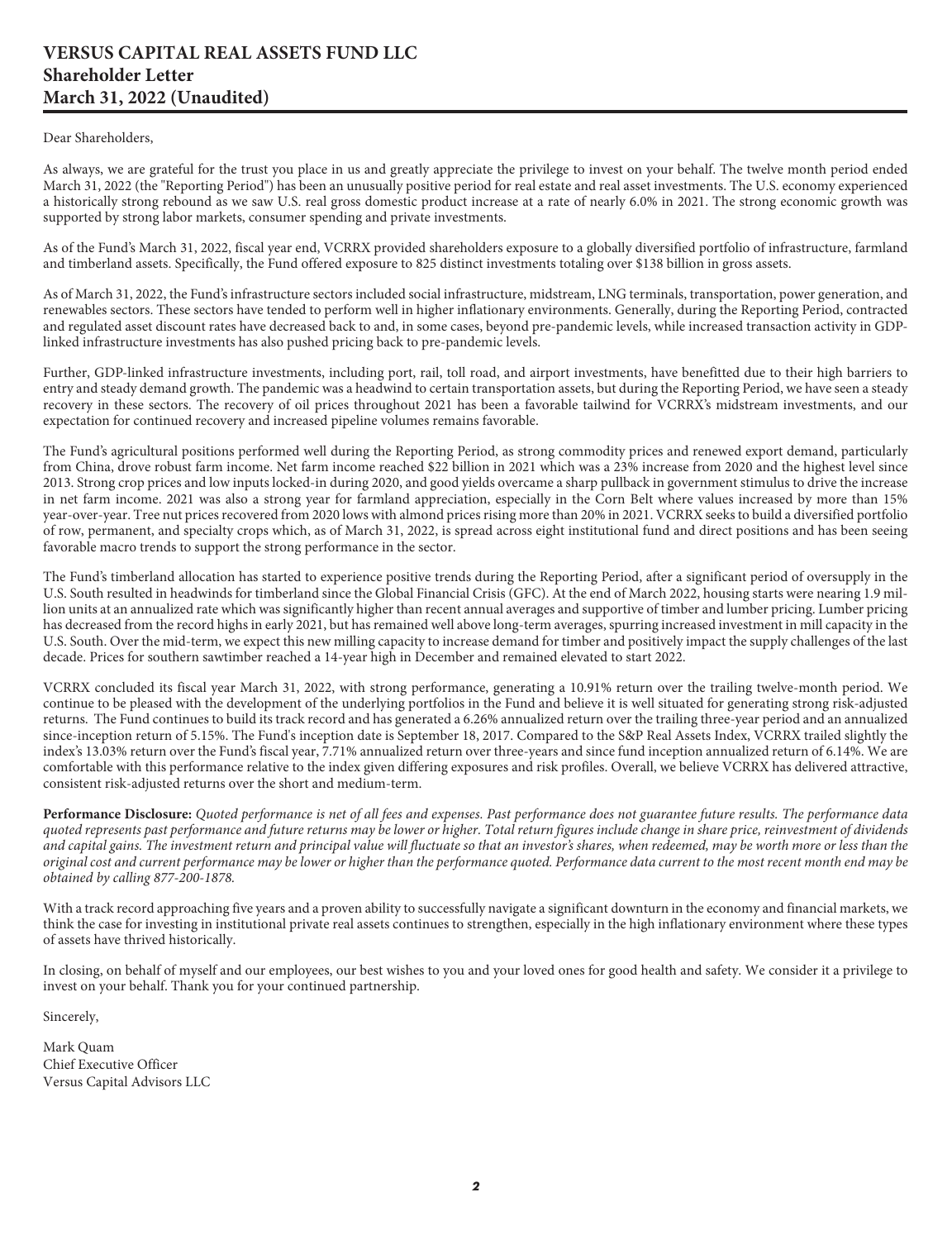#### <span id="page-3-0"></span>**Average Annual Total Returns**(a) for the periods ended March 31, 2022

|                                                    | 1 Year | Since<br>Inception<br>(September 18, 2017) |
|----------------------------------------------------|--------|--------------------------------------------|
| Versus Capital Real Assets Fund LLC <sup>(b)</sup> | 10.91% | 5.15%                                      |
| S&P Real Assets Index <sup>(c)</sup>               | 13.03% | $6.14\%$ <sup>(d)</sup>                    |

#### **Growth of \$10,000** for periods ended March 31, 2022 $(a)$ ,  $(b)$

This graph shows the change in value of a hypothetical investment of \$10,000 in the Fund made on September 18, 2017 (inception date of the Fund) for the years indicated. For comparison, the same investment is shown in the indicated index.



(a) Past performance is not indicative of future results. Current performance may be lower or higher than performance in historical periods.

(b) Total return is calculated using the net asset value of the Fund on the beginning and ending date of each period reported. Dividends and distributions are assumed, for purposes of this calculation, to be reinvested at the Fund's net asset value. Returns are not annualized for periods of less than one year. Brokerage commissions that a shareholder may pay are not reflected. Total return does not reflect the deduction of taxes that a shareholder may pay on Fund distributions or the repurchase of Fund shares. The Fund's gross expense ratio as of its Prospectus dated November 23, 2021 was 1.52%.

(c) The index is unmanaged and is not available for direct investment. Its performance does not reflect the expenses associated with the active management of a portfolio.

(d) Represents the average annual return of the index from the Fund's inception date.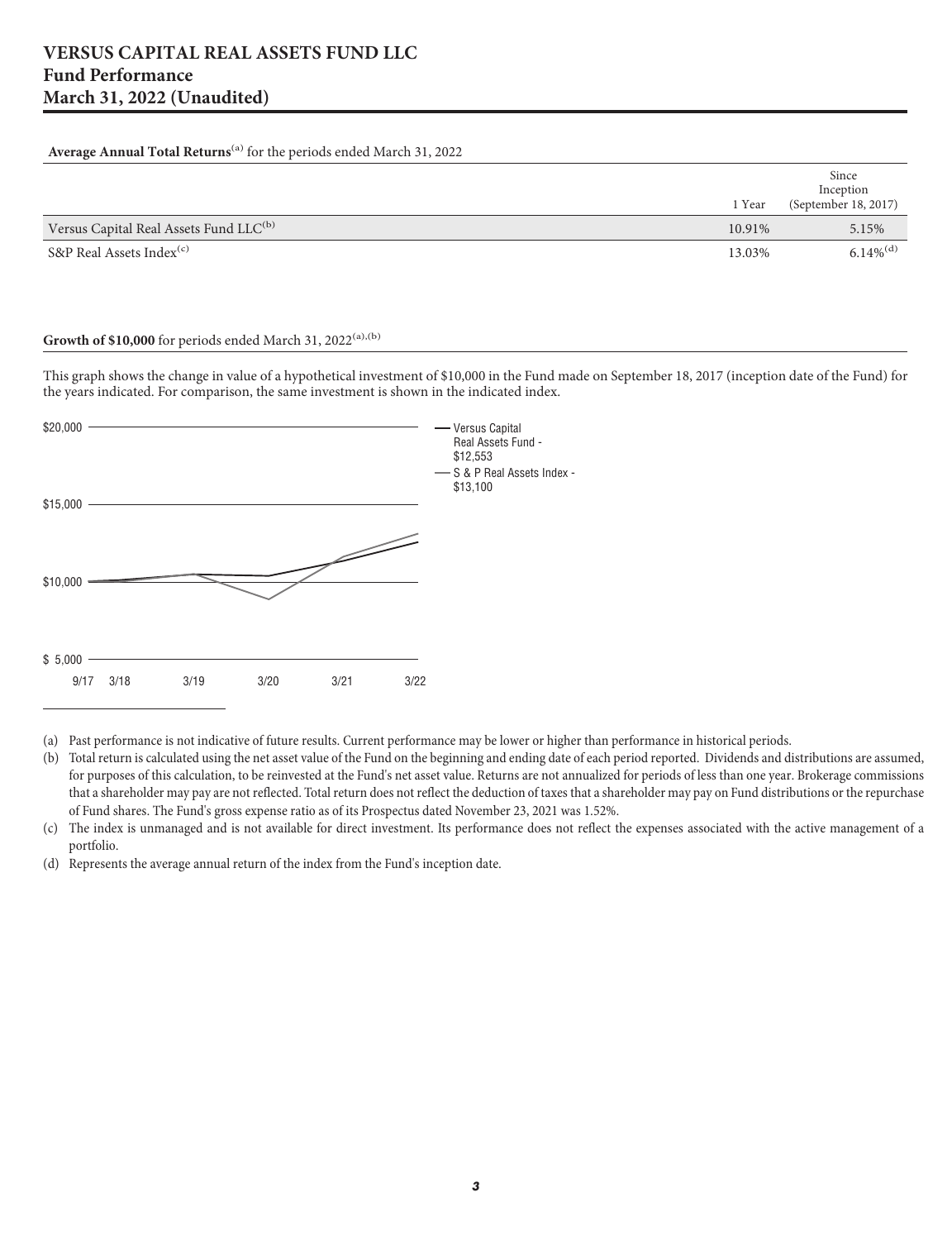#### **VERSUS CAPITAL REAL ASSETS FUND LLC Fund Performance March 31, 2022 (Unaudited) (continued)**

#### Definitions & Index Descriptions

**S&P Real Assets Index** is an unmanaged index designed to measure global property, infrastructure, commodities, and inflation-linked bonds using liquid and investable component indices that track public equities, fixed income, and futures. It is not possible to invest directly in an index.

**Discount Rate** is the interest rate used in discounted cash flow modeling to estimate the value of an investment based on its expected future cash flows.

**An investment in the Fund is subject to a high degree of risk. These risks include, but are not limited to, the following**: Real Assets entails special risks, including tenant default, environmental problems, and adverse changes in local economies. The Fund is "non-diversified" under the Investment Company Act of 1940. Changes in the market value of a single holding may cause greater fluctuation in the Fund's net asset value than in a "diversified" fund. The Fund is not intended as a complete investment program but instead as a way to help investors diversify into real assets. Diversification does not ensure a profit or guarantee against a loss. A multi-manager strategy involves certain risks. For example, it is possible that some Investment Managers may take similar market positions, thereby interfering with the Fund's investment goal. The Fund and underlying Investment Managers may borrow as an investment strategy, up to one third of the Fund's gross asset value. Borrowing presents opportunities to increase the Fund's return, but potentially increases the losses as well. The Adviser and Investment Managers manage portfolios for themselves and other clients. A conflict of interest between the Fund and these other parties may arise which could disadvantage the Fund. For example, a suitable but limited investment opportunity might be allocated to another client rather than to the Fund. The Fund does not intend to list its Shares on any securities exchange during the offering period, and a secondary market in the Shares is not expected to develop. There is no guarantee that shareholders will be able to sell all of their tendered shares during a quarterly repurchase offer. An investment is not suitable for investors that require liquidity, other than through the Fund's repurchase policy. You should not expect to be able to sell your Shares other than through the Fund's repurchase policy, regardless of how the Fund performs.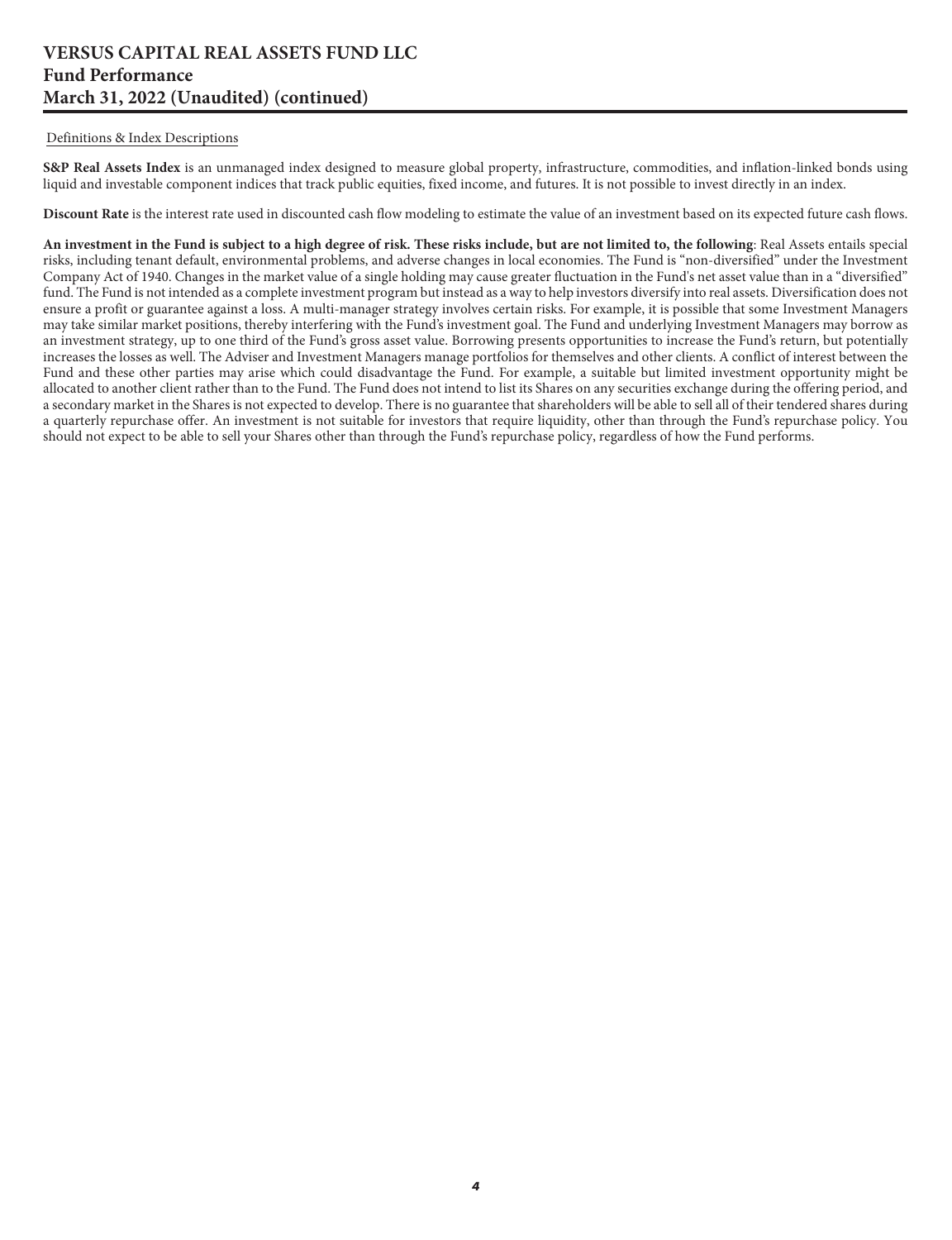#### **REPORT OF INDEPENDENT REGISTERED PUBLIC ACCOUNTING FIRM**

<span id="page-5-0"></span>Board of Directors and Shareholders **Versus Capital Real Assets Fund LLC**

#### **Opinion on the financial statements**

We have audited the accompanying statement of assets and liabilities of Versus Capital Real Assets Fund LLC (the "Fund"), including the portfolio of investments, as of March 31, 2022, and the related statements of operations and cash flows for the year then ended, the statements of changes in net assets for each of the two years in the period then ended, and the financial highlights for each of the four years in the period then ended and for the period from September 18, 2017 (inception) to March 31, 2018, and the related notes (collectively referred to as the "financial statements"). In our opinion, the financial statements present fairly, in all material respects, the financial position of the Fund as of March 31, 2022, and the results of its operations and its cash flows for the year then ended, the changes in its net assets for each of the two years in the period then ended, and its financial highlights for each of the four years in the period then ended and for the period from September 18, 2017 (inception) to March 31, 2018, in conformity with accounting principles generally accepted in the United States of America.

#### **Basis for opinion**

These financial statements are the responsibility of the Fund's management. Our responsibility is to express an opinion on the Fund's financial statements based on our audits. We are a public accounting firm registered with the Public Company Accounting Oversight Board (United States) ("PCAOB") and are required to be independent with respect to the Fund in accordance with the U.S. federal securities laws and the applicable rules and regulations of the Securities and Exchange Commission and the PCAOB.

We conducted our audits in accordance with the standards of the PCAOB. Those standards require that we plan and perform the audit to obtain reasonable assurance about whether the financial statements are free of material misstatement, whether due to error or fraud. The Fund is not required to have, nor were we engaged to perform, an audit of its internal control over financial reporting. As part of our audits we are required to obtain an understanding of internal control over financial reporting but not for the purpose of expressing an opinion on the effectiveness of the Fund's internal control over financial reporting. Accordingly, we express no such opinion.

Our audits included performing procedures to assess the risks of material misstatement of the financial statements, whether due to error or fraud, and performing procedures that respond to those risks. Such procedures included examining, on a test basis, evidence regarding the amounts and disclosures in the financial statements. Our procedures included confirmation of securities owned as of March 31, 2022, by correspondence with custodian, underlying fund managers and brokers, or by other appropriate auditing procedures where replies from brokers were not received. Our audits also included evaluating the accounting principles used and significant estimates made by management, as well as evaluating the overall presentation of the financial statements. We believe that our audits provide a reasonable basis for our opinion.

#### /s/ GRANT THORNTON LLP

We have served as the Fund's auditor of one or more investment companies in the Fund's investment company group since 2011.

Chicago, Illinois May 27, 2022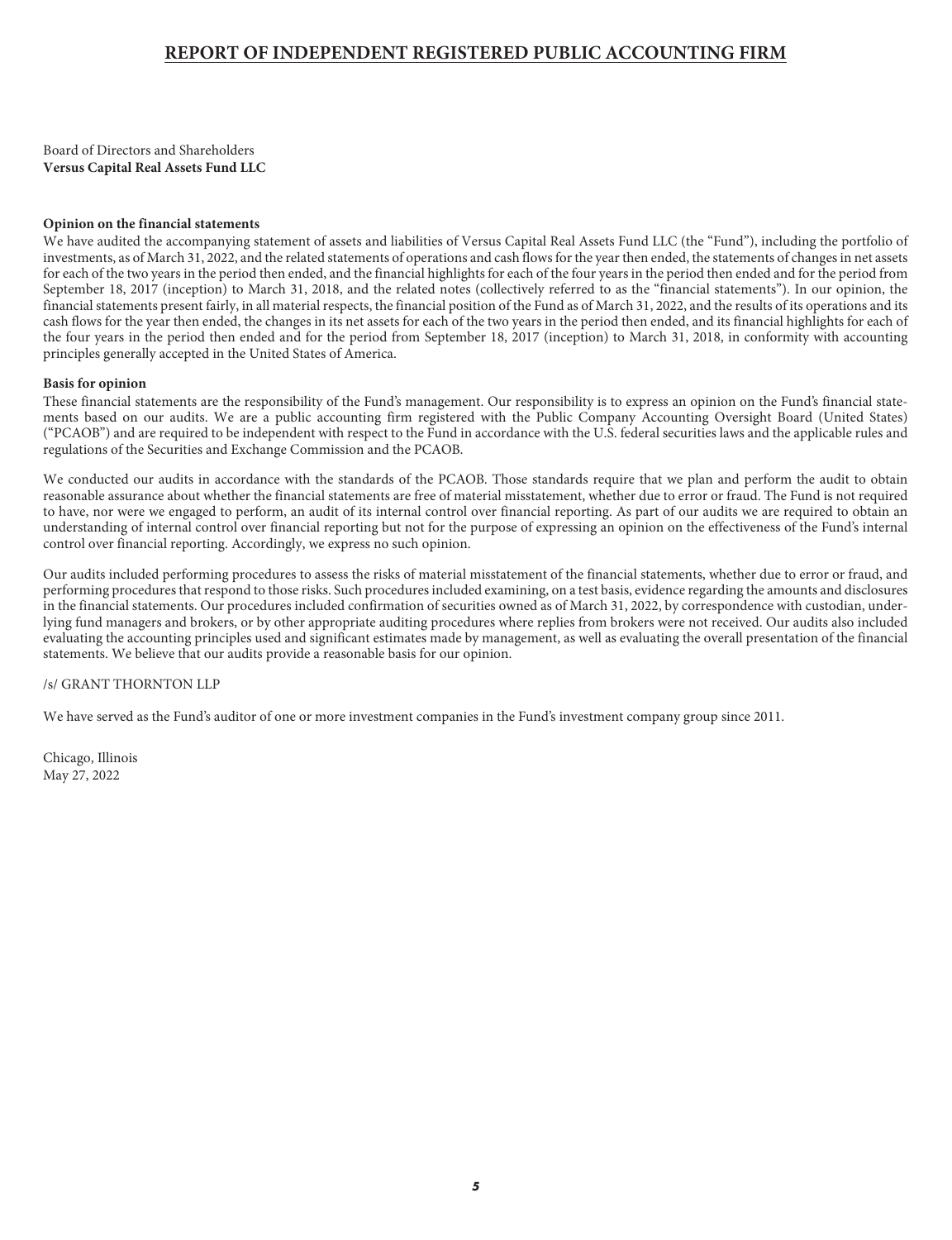### <span id="page-6-0"></span>**VERSUS CAPITAL REAL ASSETS FUND LLC**

## **Portfolio of Investments – March 31, 2022**

| <b>Shares</b>         |                                                                                                | Value                          |
|-----------------------|------------------------------------------------------------------------------------------------|--------------------------------|
|                       | Private Investment Funds(a) - 64.7%                                                            |                                |
|                       | Diversified - 64.7%                                                                            |                                |
| 32,131,871            | AMP Capital Diversified Infrastructure Trust<br>AMP Capital Infrastructure Debt Fund III(b)(c) | 27,456,162<br>\$<br>17,909,532 |
| 37,733                | Blackstone Infrastructure Partners LP                                                          | 58,699,999                     |
|                       | BTG Pactual Open Ended Core US Timberland Fund                                                 |                                |
| 208,277               |                                                                                                | 283,080,138                    |
|                       | Ceres Farmland Holdings LP(b)(f)                                                               | 173,886,951                    |
| 39,908,253            | Global Diversified Infrastructure Fund                                                         | 67,550,696                     |
| 49,116                | Hancock Timberland and Farmland Fund LP                                                        | 53,821,749                     |
| 165,581               | Harrison Street Social Infrastructure Fund LP(b)                                               | 206,824,869                    |
| 92,113                |                                                                                                | 107,343,842                    |
|                       | IFM Global Infrastructure Fund (Offshore) LP(h)                                                | 62,485,000                     |
|                       | IFM US Infrastructure Debt Fund, LP(i)                                                         | 14,238,167                     |
| 59,073,977            |                                                                                                | 54,732,040                     |
| 105,662               | Jamestown Timberland Fund(d)(g)                                                                | 132,944,295                    |
| 5,458                 | Macquarie Global Infrastructure Fund SCSp                                                      | 5,478,890                      |
| 59,049                | National Data Center Fund(b)                                                                   | 65,532,901                     |
| 52,035                | Nuveen - Global Farmland Fund(b)                                                               | 51,825,265                     |
| $\equiv$              | RMS Evergreen US Forestland Fund LP(b)(j)                                                      | 82,368,000                     |
| 20,174                | UBS AgriVest Farmland Fund, Inc                                                                | 43,527,018                     |
| 73,923                | US Core Farmland Fund LP(d)(g)                                                                 | 107,567,057                    |
|                       | Versus Capital Real Assets Sub-REIT LLC(d)(k)(l)                                               | 52,985,255                     |
|                       | Versus Capital Real Assets Sub-REIT ll LLC(d)(k)(l)                                            | 61,154,450                     |
|                       | Total Private Investment Funds                                                                 | 1,731,412,276                  |
|                       | (Cost \$1,496,708,154)                                                                         |                                |
| Common Stocks - 25.9% |                                                                                                |                                |
|                       | Agricultural Biotech - 0.3%                                                                    |                                |
|                       |                                                                                                | 7,374,109                      |
|                       | Agricultural Chemicals - 0.7%                                                                  |                                |
|                       |                                                                                                | 8,282,211                      |
|                       |                                                                                                | 11,369,435                     |
|                       |                                                                                                | 19,651,646                     |
|                       | <b>Agricultural Operations - 0.7%</b>                                                          |                                |
| 106,214               | Archer-Daniels-Midland Co                                                                      | 9,586,876                      |
| 81,592                |                                                                                                | 9,041,209                      |
|                       |                                                                                                | 18,628,085                     |
|                       | Airport Development/Maintenance - 1.0%                                                         |                                |
| 70,098                | Aena SME SA, 144A(m)                                                                           | 11,685,360                     |
| 36,343                | Fraport AG Frankfurt Airport Services Worldwide(m)                                             | 2,014,617                      |
|                       | Grupo Aeroportuario del Pacifico SAB de CV, Class B                                            |                                |
| 665,825               | $Shares. \ldots \ldots \ldots \ldots$                                                          | 10,733,206                     |
|                       | Hainan Meilan International Airport Co., Ltd., Class H                                         |                                |
| 895,098               |                                                                                                | 2,039,823                      |
|                       |                                                                                                | 26,473,006                     |
|                       | <b>Building &amp; Construction Production-Miscellaneous -</b>                                  |                                |
|                       | $0.0\%$                                                                                        |                                |
| 6,246                 |                                                                                                | 388,002                        |
|                       | Building & Construction-Miscellaneous - 0.3%                                                   |                                |
| 300,126               |                                                                                                | 7,981,810                      |
|                       | <b>Building Production-Wood - 0.1%</b>                                                         |                                |
| 20,979                |                                                                                                | 583,482                        |
| 32,421                |                                                                                                | 974,329                        |
|                       |                                                                                                | 1,557,811                      |
|                       | <b>Building-Heavy Construction - 0.7%</b>                                                      |                                |
| 296,500               | Cellnex Telecom SA, 144A                                                                       | 14,268,887                     |
| 29,632,008            | China Tower Corp., Ltd., Class H Shares, 144A                                                  | 3,317,077                      |
|                       |                                                                                                | 17,585,964                     |
|                       |                                                                                                |                                |

| <b>Shares</b>      |                                           | Value                   |
|--------------------|-------------------------------------------|-------------------------|
|                    | Chemicals-Diversified - 0.4%              |                         |
| 22,405             | Croda International, PLC                  | \$<br>2,304,841         |
| 54,644             |                                           | 7,189,511               |
|                    |                                           | 9,494,352               |
|                    | Chemicals-Plastics - 0.2%                 |                         |
| 1,821,800          | Orbia Advance Corp. SAB de CV             | 4,818,748               |
|                    | Chemicals-Specialty – 0.4%                |                         |
| 9,446              |                                           | 1,291,268               |
| 38,557             |                                           | 6,897,607               |
| 43,291             |                                           | 2,968,213               |
|                    |                                           | 11,157,088              |
|                    | Containers-Paper/Plastic - 0.8%           |                         |
| 372,926            | Graphic Packaging Holding Co              | 7,473,437               |
| 1,051,400          |                                           | 5,359,632               |
| 44,573             | Metsa Board Oyj, Class B Shares           | 451,282                 |
| 18,569             |                                           | 2,898,807               |
| 8,773              |                                           | 548,839                 |
| 86,648             |                                           | 4,075,055               |
|                    |                                           | 20,807,052              |
|                    | Diagnostic Equipment - 0.1%               |                         |
| 49,006             |                                           | 1,511,345               |
|                    | Electric-Distribution - 1.5%              |                         |
| 1,128,650          |                                           | 17,345,339              |
| 129,400            |                                           | 21,754,728              |
|                    |                                           | 39,100,067              |
|                    | Electric-Generation - 0.7%                |                         |
| 36,727             |                                           | 1,781,798               |
| 291,500            |                                           | 2,997,682               |
| 419,800<br>381,463 |                                           | 5,519,111               |
|                    |                                           | 8,716,065<br>19,014,656 |
|                    | Electric-Integrated - 5.8%                |                         |
| 73,948             |                                           | 6,933,365               |
| 442,000            |                                           | 13,542,880              |
| 61,283             |                                           | 4,286,133               |
| 314,200            |                                           | 26,697,574              |
| 143,563            |                                           | 16,760,980              |
| 452,648            |                                           | 20,758,437              |
| 1,389,500          |                                           | 5,119,131               |
| 390,776            |                                           | 33,102,635              |
| 894,099            |                                           | 10,675,542              |
| 220,300            |                                           | 15,899,051              |
|                    |                                           | 153,775,728             |
|                    | Electronic Measurement Instruments - 0.2% |                         |
| 81,451             |                                           | 5,875,875               |
|                    | Fisheries $-0.4%$                         |                         |
| 244,918            |                                           | 6,597,092               |
|                    |                                           | 3,942,340               |
|                    |                                           | 10,539,432              |
|                    | Food-Meat Products - 0.1%                 |                         |
| 152,510            |                                           | 3,659,801               |
|                    | Food-Miscellaneous/Diversified - 0.1%     |                         |
| 34,408             |                                           |                         |
|                    | Forestry $-0.1\%$                         |                         |
|                    |                                           | 314,791                 |
|                    |                                           |                         |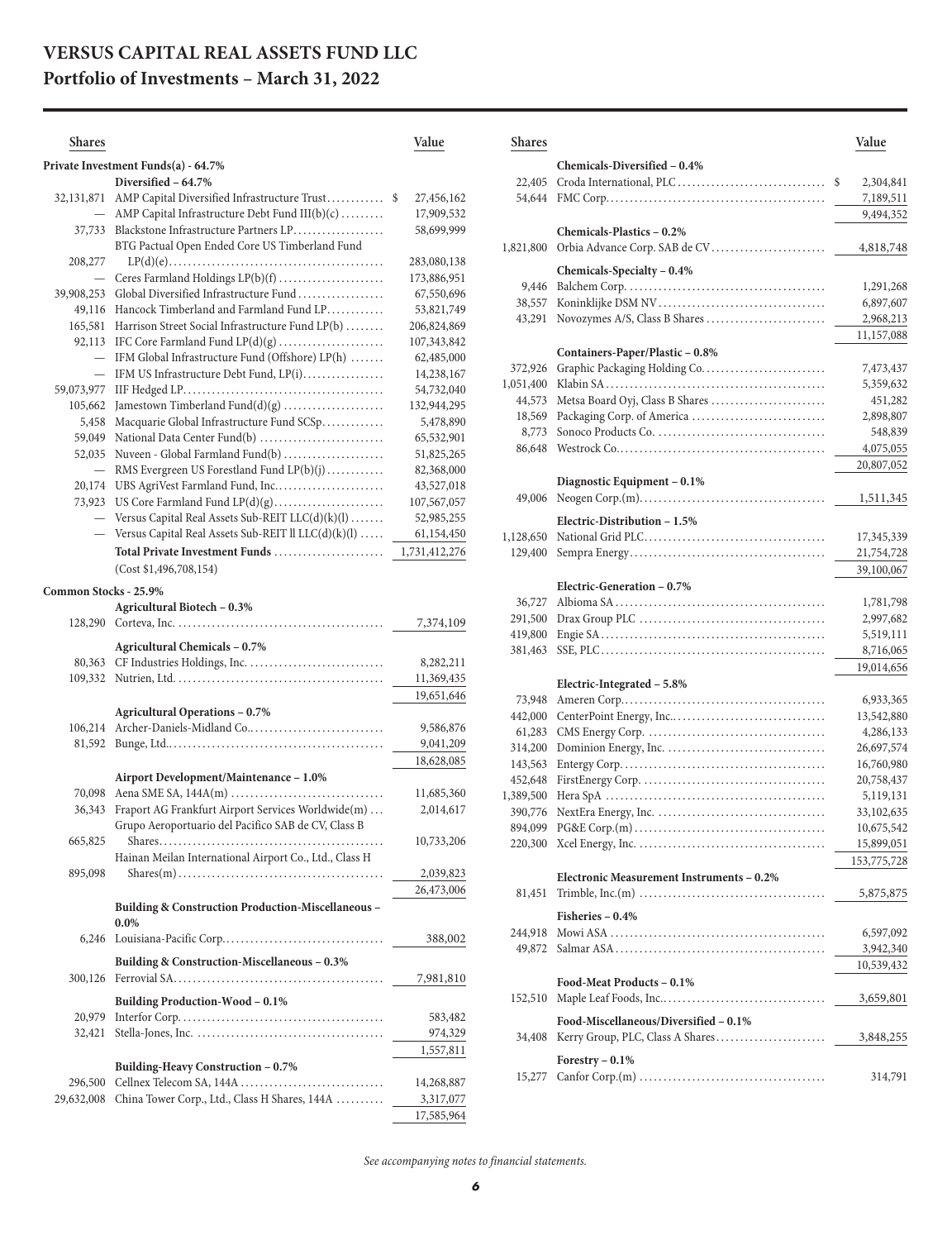| Shares    |                                                                | Value           |
|-----------|----------------------------------------------------------------|-----------------|
|           | Forestry - (continued)                                         |                 |
| 23,876    |                                                                | \$<br>1,332,723 |
| 19,182    | West Fraser Timber Co., Ltd                                    | 1,578,259       |
|           |                                                                | 3,225,773       |
|           | Gas-Distribution - 1.5%                                        |                 |
| 105,300   |                                                                | 12,582,297      |
| 1,120,133 | China Resources Gas Group, Ltd.                                | 4,714,501       |
| 257,803   |                                                                | 3,850,528       |
| 448,836   |                                                                | 14,272,985      |
| 245,226   |                                                                | 4,489,403       |
|           |                                                                | 39,909,714      |
|           | Machinery-Farm - 1.0%                                          |                 |
| 54,597    |                                                                | 7,972,800       |
| 332,222   |                                                                | 5,232,757       |
| 18,067    |                                                                | 7,506,116       |
| 180,400   |                                                                | 3,381,465       |
| 17,840    |                                                                | 2,801,058       |
|           |                                                                | 26,894,196      |
|           | Medical-Drugs - 0.2%                                           |                 |
| 27,298    |                                                                | 5,148,130       |
|           | Office Supplies & Forms - 0.0%                                 |                 |
| 6,100     |                                                                | 1,061,217       |
|           | Paper & Related Products - 0.8%                                |                 |
| 63,797    |                                                                | 654,224         |
| 29,619    | Mercer International, Inc.                                     | 413,185         |
| 24,341    |                                                                | 483,664         |
| 6,940     |                                                                | 275,240         |
| 41,600    | Nippon Paper Industries Co., Ltd                               | 353,831         |
| 355,800   |                                                                | 1,765,189       |
| 92,891    | Smurfit Kappa Group PLC                                        | 4,125,975       |
| 274,156   | Stora Enso Oyj, Class R Shares                                 | 5,378,240       |
| 139,300   |                                                                | 1,616,518       |
| 87,169    | Svenska Cellulosa AB SCA, Class B Shares                       | 1,692,620       |
| 174,585   |                                                                | 5,701,078       |
|           |                                                                | 22,459,764      |
|           | Pastoral & Agricultural - 0.3%<br>Darling Ingredients, Inc.(m) |                 |
| 115,998   |                                                                | 9,323,919       |
|           | Pipelines - 2.5%                                               |                 |
| 103,313   |                                                                | 14,324,348      |
| 560,100   |                                                                | 25,783,910      |
| 594,891   | Equitrans Midstream Corp                                       | 5,020,880       |
|           | 658,300 Plains GP Holdings LP, Class A Shares                  | 7,603,365       |
|           |                                                                | 13,530,488      |
|           | Public Thoroughfares - 1.7%                                    | 66,262,991      |
| 823,484   |                                                                | 17,122,342      |
| 2,844,358 |                                                                | 8,202,610       |
| 2,061,329 |                                                                | 20,827,574      |
|           |                                                                | 46,152,526      |
|           | Transport-Rail - 2.7%                                          |                 |
| 217,200   |                                                                | 17,926,406      |
| 479,600   |                                                                | 17,961,020      |
| 185,200   |                                                                | 10,718,918      |
| 417,300   |                                                                | 7,515,431       |
| 693,172   |                                                                | 3,732,916       |
| 2,388,596 |                                                                | 9,321,497       |
| 106,734   |                                                                | 4,422,612       |
|           |                                                                | 71,598,800      |

| <b>Shares</b>         |                                                                                                                                   | Value                   |
|-----------------------|-----------------------------------------------------------------------------------------------------------------------------------|-------------------------|
|                       | Water $-0.6\%$                                                                                                                    |                         |
| 18,338,958            | \$                                                                                                                                | 3,915,559               |
| 3,836,000             | Guangdong Investment, Ltd                                                                                                         | 5,226,325               |
| 231,176               | Veolia Environnement SA                                                                                                           | 7,412,308               |
|                       |                                                                                                                                   | 16,554,192              |
|                       |                                                                                                                                   | 691,834,054             |
|                       | (Cost \$603,481,452)                                                                                                              |                         |
|                       |                                                                                                                                   |                         |
|                       | Real Estate Investment Trust - 1.6%                                                                                               |                         |
|                       | REITS-Diversified - 1.6%                                                                                                          |                         |
|                       | 120,200 Crown Castle International Corp., REIT                                                                                    | 22,188,920              |
|                       |                                                                                                                                   | 3,509,234               |
|                       |                                                                                                                                   | 4,155,340               |
| 122,593               | 29,100 SBA Communications Corp., REIT                                                                                             | 10,013,310              |
|                       | Weyerhaeuser Co., REIT                                                                                                            | 4,646,275<br>44,513,079 |
|                       |                                                                                                                                   |                         |
|                       | Total Real Estate Investment Trust                                                                                                | 44,513,079              |
|                       | (Cost \$41,762,529)                                                                                                               |                         |
| Par                   |                                                                                                                                   |                         |
| Corporate Debt - 3.1% |                                                                                                                                   |                         |
|                       | Cable/Satellite TV - 0.3%                                                                                                         |                         |
|                       | Cable One, Inc., 144A,                                                                                                            |                         |
| \$<br>855,000         |                                                                                                                                   | 789,687                 |
|                       | CCO Holdings, LLC / CCO Holdings Capital Corp., 144A,                                                                             |                         |
| 1,735,000             | $4.75\%, 3/1/2030 \ldots \ldots \ldots \ldots \ldots \ldots \ldots \ldots \ldots \ldots \ldots \ldots \ldots$                     | 1,669,061               |
|                       | CSC Holdings, LLC,                                                                                                                |                         |
| 730,000               |                                                                                                                                   | 611,499                 |
| 773,000               | $4.50\%, 11/15/2031, 144A \ldots$                                                                                                 | 693,918                 |
|                       | Directv Financing, LLC / Directv Financing Co.-Obligor,                                                                           |                         |
|                       | Inc., 144A,                                                                                                                       |                         |
| 480,000               |                                                                                                                                   | 472,836                 |
|                       | DISH DBS Corp.,                                                                                                                   |                         |
| 126,000               | $5.25\%, 12/1/2026, 144A \ldots$                                                                                                  | 120,251                 |
| 380,000               |                                                                                                                                   | 324,102                 |
|                       | GCI, LLC, 144A,                                                                                                                   |                         |
| 440,000               | $4.75\%, 10/15/2028 \ldots \ldots \ldots \ldots \ldots \ldots \ldots \ldots \ldots \ldots \ldots$                                 | 430,391                 |
|                       | Telenet Finance Luxembourg Notes Sarl, 144A,                                                                                      |                         |
| 200,000               |                                                                                                                                   | 195,000                 |
| 235,000               | UPC Broadband Finco BV, 144A,<br>$4.88\%, 7/15/2031 \ldots \ldots \ldots \ldots \ldots \ldots \ldots \ldots \ldots \ldots \ldots$ | 220,966                 |
|                       | Virgin Media Secured Finance, PLC, 144A,                                                                                          |                         |
| 925,000               |                                                                                                                                   | 863,756                 |
|                       | VZ Secured Financing BV, 144A,                                                                                                    |                         |
| 130,000               |                                                                                                                                   | 121,748                 |
|                       | Ziggo Bond Co. BV, 144A,                                                                                                          |                         |
| 235,000               |                                                                                                                                   | 219,129                 |
|                       |                                                                                                                                   | 6,732,344               |
|                       | Cellular Telecom - 0.1%                                                                                                           |                         |
|                       | Altice France SA, 144A,                                                                                                           |                         |
| 600,000               | $5.50\%, 1/15/2028 \ldots \ldots \ldots \ldots \ldots \ldots \ldots \ldots \ldots \ldots \ldots$                                  | 557,238                 |
|                       | T-Mobile USA, Inc.,                                                                                                               |                         |
| 427,000               |                                                                                                                                   | 402,464                 |
| 925,000               | $3.40\%, 10/15/2052, 144A \ldots$                                                                                                 | 790,015                 |
|                       | Vodafone Group, PLC,                                                                                                              |                         |
| 680,000               | $7.00\%, 4/4/2079 \dots \dots \dots \dots \dots \dots \dots \dots \dots \dots \dots \dots$                                        | 752,553                 |
|                       |                                                                                                                                   | 2,502,270               |
|                       | Electric-Distribution - 0.0%                                                                                                      |                         |
|                       | Sempra Energy,                                                                                                                    |                         |
| 580,000               |                                                                                                                                   | 584,350                 |

*See accompanying notes to financial statements.*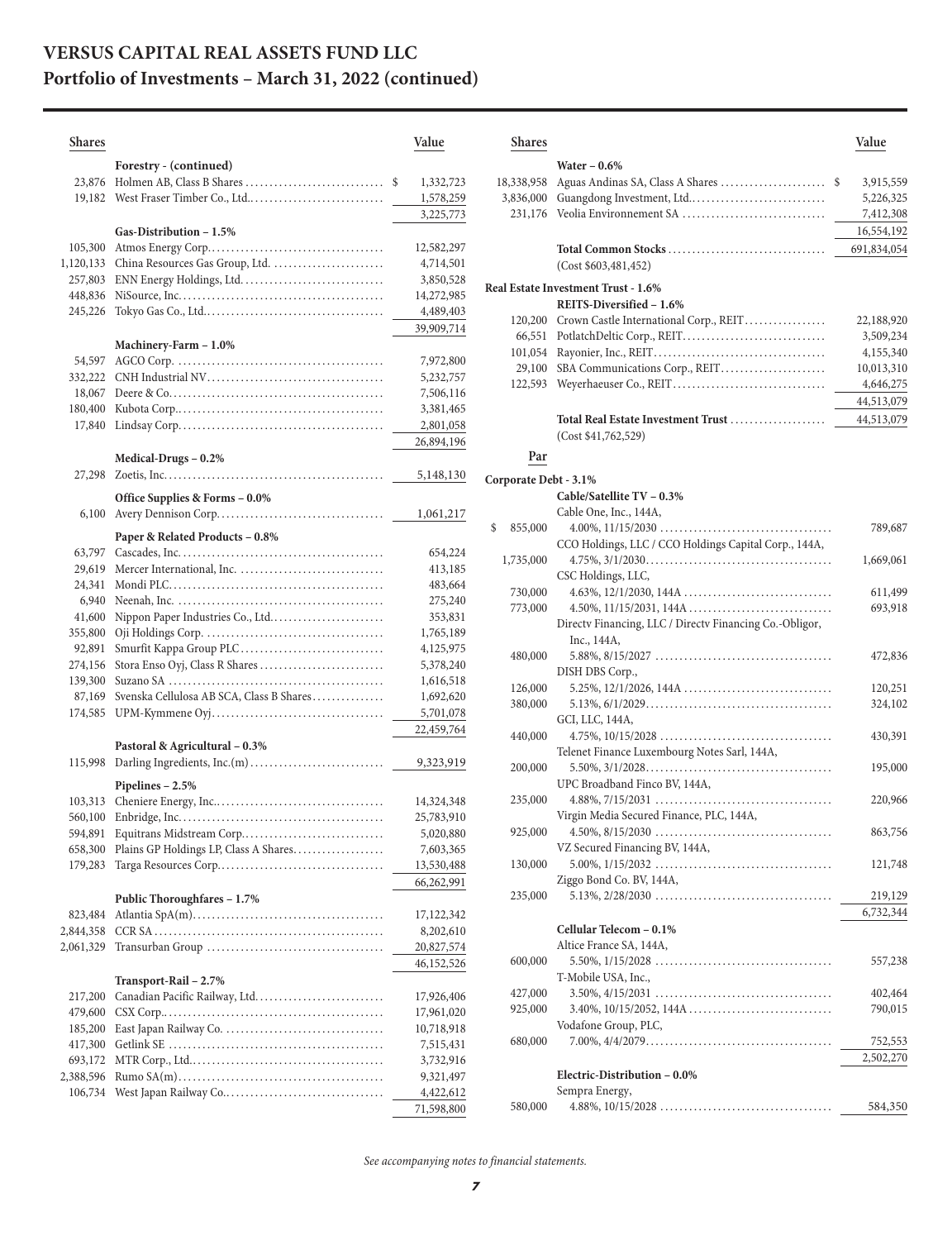| Par           |                                                                                                         | Value              |
|---------------|---------------------------------------------------------------------------------------------------------|--------------------|
|               | Electric-Generation - 0.1%                                                                              |                    |
|               | Pattern Energy Operations LP / Pattern Energy                                                           |                    |
|               | Operations, Inc., 144A,                                                                                 |                    |
| \$<br>900,000 | $4.50\%, 8/15/2028 \ldots \ldots \ldots \ldots \ldots \ldots \ldots \ldots \ldots \quad$ \$             | 886,464            |
|               | Electric-Integrated - 0.4%                                                                              |                    |
|               | AES Corp.,                                                                                              |                    |
| 855,000       |                                                                                                         | 765,987            |
| 650,000       | American Electric Power Co., Inc.,                                                                      |                    |
| 625,000       |                                                                                                         | 672,996<br>542,732 |
|               | CMS Energy Corp.,                                                                                       |                    |
| 905,000       |                                                                                                         | 898,212            |
|               | Emera US Finance LP,                                                                                    |                    |
| 375,000       | $3.55\%, 6/15/2026 \ldots \ldots \ldots \ldots \ldots \ldots \ldots \ldots \ldots \ldots \ldots \ldots$ | 375,103            |
|               | Emera, Inc.,                                                                                            |                    |
| 755,000       |                                                                                                         | 797,469            |
|               | Entergy Corp.,                                                                                          |                    |
| 1,080,000     | $2.80\%, 6/15/2030\ldots \ldots \ldots \ldots \ldots \ldots \ldots \ldots \ldots \ldots \ldots$         | 1,013,810          |
|               | FirstEnergy Corp.,                                                                                      |                    |
| 615,000       |                                                                                                         | 519,263            |
|               | NextEra Energy Capital Holdings, Inc.,                                                                  |                    |
| 1,155,000     | $3L + 2.13\%, 2.95\%, 6/15/2067(n)$                                                                     | 995,275            |
| 235,000       | $3.80\%, 3/15/2082 \ldots \ldots \ldots \ldots \ldots \ldots \ldots \ldots \ldots \ldots \ldots$        | 217,203            |
|               | Pacific Gas and Electric Co.,                                                                           |                    |
| 955,000       |                                                                                                         | 903,259            |
|               | PPL Capital Funding, Inc.,                                                                              |                    |
| 980,000       | $3L + 2.67\%, 3.66\%, 3/30/2067(n)$                                                                     | 862,400            |
|               | Southern California Edison Co.,                                                                         |                    |
| 680,000       | Southern Co.,                                                                                           | 615,530            |
| 460,000       | $3.70\%, 4/30/2030 \ldots \ldots \ldots \ldots \ldots \ldots \ldots \ldots \ldots \ldots \ldots$        | 461,953            |
|               | WEC Energy Group, Inc.,                                                                                 |                    |
| 1,055,000     | $3L + 2.11\%, 2.62\%, 5/15/2067(n)$                                                                     | 897,278            |
|               |                                                                                                         | 10,538,470         |
|               | Energy-Alternate Sources - 0.0%                                                                         |                    |
|               | Atlantica Sustainable Infrastructure PLC, 144A,                                                         |                    |
| 540,000       | $4.13\%, 6/15/2028 \ldots \ldots \ldots \ldots \ldots \ldots \ldots \ldots \ldots \ldots \ldots$        | 521,467            |
|               | Gas-Distribution - 0.0%                                                                                 |                    |
|               | NiSource, Inc.,                                                                                         |                    |
| 755,000       |                                                                                                         | 720,453            |
|               | <b>Independent Power Producer - 0.1%</b>                                                                |                    |
|               | Calpine Corp., 144A,                                                                                    |                    |
| 1,030,000     | $5.13\%, 3/15/2028 \ldots \ldots \ldots \ldots \ldots \ldots \ldots \ldots \ldots \ldots \ldots$        | 983,048            |
|               | Clearway Energy Operating, LLC, 144A,                                                                   |                    |
| 1,148,000     | $3.75\%, 2/15/2031 \ldots \ldots \ldots \ldots \ldots \ldots \ldots \ldots \ldots$                      | 1,075,986          |
|               | NRG Energy, Inc., 144A,                                                                                 |                    |
| 980,000       |                                                                                                         | 905,617            |
|               |                                                                                                         | 2,964,651          |
|               | <b>Internet Connective Services - 0.0%</b>                                                              |                    |
|               | Cogent Communications Group, Inc., 144A,                                                                |                    |
| 670,000       |                                                                                                         | 637,415            |
|               | Internet Telephony - 0.0%<br>Cablevision Lightpath, LLC, 144A,                                          |                    |
| 925,000       |                                                                                                         | 866,744            |
|               | Machinery-Construction & Mining - 0.0%                                                                  |                    |
|               | Terex Corp., 144A,                                                                                      |                    |
| 340,000       |                                                                                                         | 326,514            |
|               | Machinery-Pumps - 0.0%                                                                                  |                    |
|               | Mueller Water Products, Inc., 144A,                                                                     |                    |
| 680,000       |                                                                                                         | 644,997            |

| Par       |                                                                                                                | Value         |
|-----------|----------------------------------------------------------------------------------------------------------------|---------------|
|           | Non-hazardous Waste Disposal - 0.0%                                                                            |               |
|           | GFL Environmental, Inc., 144A,                                                                                 |               |
| 395,000   |                                                                                                                | \$<br>371,379 |
|           | Oil Refining & Marketing - 0.1%                                                                                |               |
|           | Parkland Corp., 144A,                                                                                          |               |
| 751,000   | $4.50\%, 10/1/2029 \ldots \ldots \ldots \ldots \ldots \ldots \ldots \ldots \ldots \ldots \ldots \ldots$        | 697,228       |
|           | Sunoco LP / Sunoco Finance Corp.,                                                                              |               |
| 243,000   | $4.50\%, 5/15/2029 \ldots \ldots \ldots \ldots \ldots \ldots \ldots \ldots \ldots \ldots \ldots$               | 229,562       |
|           |                                                                                                                | 926,790       |
|           | Pipelines - 1.6%                                                                                               |               |
|           | Antero Midstream Partners LP / Antero Midstream                                                                |               |
|           | Finance Corp., 144A,                                                                                           |               |
| 730,000   | $5.38\%, 6/15/2029 \ldots \ldots \ldots \ldots \ldots \ldots \ldots \ldots \ldots \ldots \ldots \ldots \ldots$ | 730,533       |
|           | Blue Racer Midstream LLC / Blue Racer Finance Corp.,                                                           |               |
|           | 144A,                                                                                                          |               |
| 210,000   | $6.63\%, 7/15/2026 \ldots \ldots \ldots \ldots \ldots \ldots \ldots \ldots \ldots \ldots \ldots \ldots$        | 213,564       |
|           | Buckeye Partners LP,                                                                                           |               |
| 775,000   |                                                                                                                | 741,648       |
|           | Cheniere Energy, Inc.,                                                                                         |               |
| 780,000   | $4.63\%, 10/15/2028 \ldots \ldots \ldots \ldots \ldots \ldots \ldots \ldots \ldots \ldots \ldots$              |               |
|           | Crestwood Midstream Partners LP / Crestwood                                                                    | 783,608       |
|           |                                                                                                                |               |
|           | Midstream Finance Corp., 144A,                                                                                 |               |
| 310,000   |                                                                                                                | 307,805       |
|           | DCP Midstream Operating LP,                                                                                    |               |
| 330,000   |                                                                                                                | 307,723       |
| 245,000   |                                                                                                                | 257,956       |
|           | DT Midstream, Inc., 144A,                                                                                      |               |
| 780,000   |                                                                                                                | 749,026       |
|           | Energy Transfer LP,                                                                                            |               |
| 295,000   | $6.75\%, 5/15/2025 \ldots \ldots \ldots \ldots \ldots \ldots \ldots \ldots \ldots \ldots \ldots \ldots \ldots$ | 287,994       |
| 285,000   |                                                                                                                | 278,588       |
| 530,000   | $3L + 3.02\%, 4.30\%, 11/1/2066(n) \dots$                                                                      | 441,490       |
|           | EnLink Midstream, LLC,                                                                                         |               |
| 660,000   |                                                                                                                | 659,485       |
|           | Enterprise Products Operating, LLC,                                                                            |               |
| 275,000   |                                                                                                                | 264,687       |
| 325,000   | $3L + 2.99\%, 4.88\%, 8/16/2077(n) \dots$                                                                      | 290,816       |
| 325,000   | $3L + 3.03\%, 5.25\%, 8/16/2077(n) \dots$                                                                      | 305,836       |
|           | EPIC Y-Grade Services LP,                                                                                      |               |
| 9,999,000 | $3L + 6.00\%, 7.00\%, 6/30/2027(n)(o)$                                                                         | 8,457,504     |
|           | EQM Midstream Partners LP, 144A,                                                                               |               |
| 985,000   | $4.50\%, 1/15/2029 \ldots \ldots \ldots \ldots \ldots \ldots \ldots \ldots \ldots \ldots \ldots \ldots$        | 922,989       |
|           | Genesis Energy LP / Genesis Energy Finance Corp.,                                                              |               |
| 400,000   | $6.50\%$ , $10/1/2025$ ,                                                                                       | 395,154       |
| 140,000   |                                                                                                                | 144,175       |
|           | Global Partners LP / GLP Finance Corp.,                                                                        |               |
| 605,000   |                                                                                                                | 605,657       |
|           | Holly Energy Partners LP / Holly Energy Finance Corp.,                                                         |               |
|           | 144A,                                                                                                          |               |
| 1,063,000 |                                                                                                                | 1,010,509     |
|           | Kinder Morgan, Inc.,                                                                                           |               |
| 405,000   |                                                                                                                | 420,480       |
| 155,000   |                                                                                                                | 135,726       |
|           | MPLX LP,                                                                                                       |               |
| 740,000   |                                                                                                                | 728,900       |
|           | NuStar Logistics LP,                                                                                           |               |
| 795,000   |                                                                                                                | 811,325       |
|           | ONEOK, Inc.,                                                                                                   |               |
| 555,000   |                                                                                                                | 521,010       |

*See accompanying notes to financial statements.*

 $\$$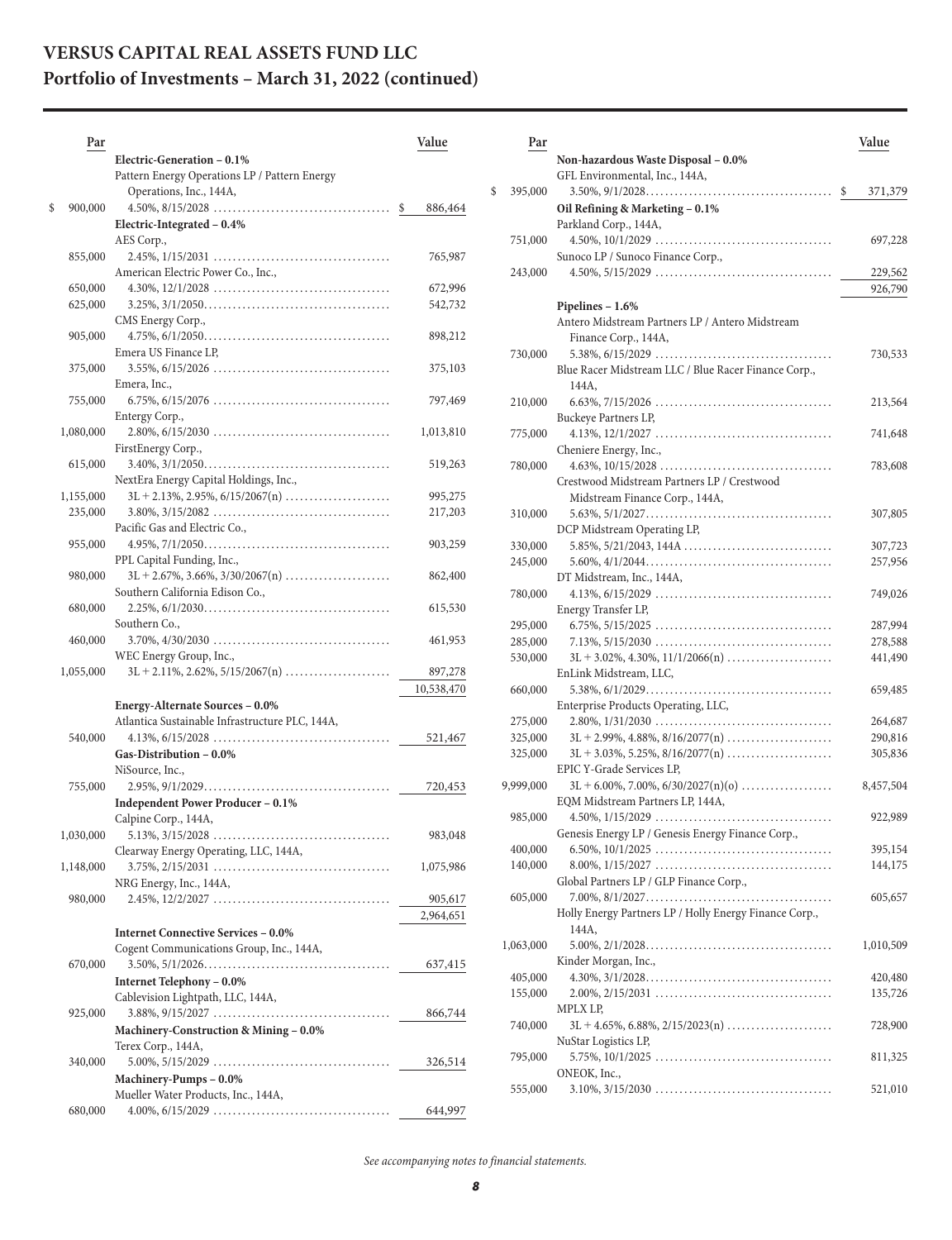| Par          |                                                                                                                                                     | Value                    |
|--------------|-----------------------------------------------------------------------------------------------------------------------------------------------------|--------------------------|
|              | Pipelines - (continued)<br>Paradigm Midstream, LLC,                                                                                                 |                          |
| \$ 8,252,165 | $L + 5.25\%, 6.02\%, 9/5/2024(n)(o)$ \$<br>Plains All American Pipeline LP,                                                                         | 7,997,751                |
| 165,000      | Sempra Infrastructure Partners LP, 144A,                                                                                                            | 141,570                  |
| 120,000      | Tallgrass Energy Partners LP / Tallgrass Energy Finance                                                                                             | 111,004                  |
| 742,000      | Corp., 144A,                                                                                                                                        | 721,131                  |
| 275,000      | Targa Resources Corp.,<br>Targa Resources Partners LP / Targa Resources Partners                                                                    | 277,893                  |
| 440,000      | Finance Corp.,<br>$4.88\%, 2/1/2031 \dots 11.11$                                                                                                    | 444,998                  |
| 980,000      | TransCanada PipeLines, Ltd.,<br>$2.72\%, 5/15/2067 \ldots \ldots \ldots \ldots \ldots \ldots \ldots \ldots \ldots \ldots \ldots \ldots \ldots$      | 812,440                  |
| 775,000      | Western Midstream Operating LP,<br>Woodford Express, LLC,                                                                                           | 801,323                  |
| 10,142,034   | $3L + 5.00\%, 6.00\%, 1/26/2025(n)(o)$                                                                                                              | 10,038,078<br>42,120,376 |
|              | REITS-Diversified - 0.1%                                                                                                                            |                          |
|              | American Tower Corp., REIT,                                                                                                                         |                          |
| 950,000      | $3.10\%, 6/15/2050 \ldots \ldots \ldots \ldots \ldots \ldots \ldots \ldots \ldots \ldots \ldots$<br>Crown Castle International Corp., REIT,         | 770,229                  |
| 925,000      | $3.25\%, 1/15/2051 \ldots \ldots \ldots \ldots \ldots \ldots \ldots \ldots \ldots \ldots \ldots$<br>Digital Realty Trust LP,                        | 777,420                  |
| 375,000      | 3.70%, 8/15/2027, REIT                                                                                                                              | 377,945                  |
| 250,000      | 3.60%, 7/1/2029, REIT<br>Equinix, Inc., REIT,                                                                                                       | 249,150                  |
| 530,000      | $3.20\%, 11/18/2029 \ldots \ldots \ldots \ldots \ldots \ldots \ldots \ldots \ldots \ldots \ldots$<br>SBA Communications Corp., REIT,                | 507,865                  |
| 435,000      | $3.88\%, 2/15/2027 \ldots \ldots \ldots \ldots \ldots \ldots \ldots \ldots \ldots \ldots \ldots$                                                    | 424,869                  |
|              |                                                                                                                                                     | 3,107,478                |
|              | Rental Auto/Equipment - 0.0%                                                                                                                        |                          |
| 600,000      | Ashtead Capital, Inc., 144A,                                                                                                                        |                          |
|              | Retail-Propane Distribution - 0.0%                                                                                                                  | 597,861                  |
| 175,000      | Ferrellgas LP / Ferrellgas Finance Corp., 144A,                                                                                                     | 165,529                  |
|              | Suburban Propane Partners LP/Suburban Energy Finance<br>Corp., 144A,                                                                                |                          |
| 727,000      | $5.00\%, 6/1/2031 \dots \dots \dots \dots \dots \dots \dots \dots \dots \dots \dots$                                                                | 682,544                  |
|              |                                                                                                                                                     | 848,073                  |
|              | Telecom Services - 0.1%                                                                                                                             |                          |
|              | Frontier Communications Holdings, LLC, 144A,                                                                                                        |                          |
| 1,025,000    | Windstream Escrow, LLC / Windstream Escrow Finance                                                                                                  | 985,256                  |
| 700,000      | Corp., 144A,                                                                                                                                        | 713,772                  |
|              | Telephone-Integrated - 0.2%<br>AT&T, Inc.,                                                                                                          | 1,699,028                |
| 625,000      | $3.80\%, 2/15/2027 \ldots \ldots \ldots \ldots \ldots \ldots \ldots \ldots \ldots \ldots \ldots \ldots$<br>Consolidated Communications, Inc., 144A, | 639,844                  |
| 830,000      | Level 3 Financing, Inc., 144A,                                                                                                                      | 766,837                  |
| 1,435,000    | $4.63\%, 9/15/2027 \ldots \ldots \ldots \ldots \ldots \ldots \ldots \ldots \ldots \ldots \ldots \ldots$                                             | 1,353,442                |

| Par           |                                                                                                        | Value           |
|---------------|--------------------------------------------------------------------------------------------------------|-----------------|
|               | Telephone-Integrated - (continued)                                                                     |                 |
|               | Verizon Communications, Inc.,                                                                          |                 |
| \$<br>625,000 | $2.65\%, 11/20/2040$                                                                                   | 533,272<br>\$.  |
|               | Zayo Group Holdings, Inc., 144A,                                                                       |                 |
| 605,000       | $4.00\%, 3/1/2027 \ldots \ldots \ldots \ldots \ldots \ldots \ldots \ldots \ldots \ldots \ldots \ldots$ | 557,822         |
|               |                                                                                                        | 3,851,217       |
|               | Television - 0.0%                                                                                      |                 |
|               | Videotron, Ltd., 144A,                                                                                 |                 |
| 580,000       | $3.63\%, 6/15/2029$                                                                                    | 538,994         |
|               |                                                                                                        | 81,987,335      |
|               | (Cost \$87,397,064)                                                                                    |                 |
| <b>Shares</b> |                                                                                                        |                 |
|               | Short-Term Investment - 4.5%                                                                           |                 |
|               | Morgan Stanley Institutional Liquidity Funds - Treasury                                                |                 |
| 118,722,624   | Securities Portfolio, Institutional Share Class, 0.18%                                                 | 118,722,624     |
|               | (Cost \$118, 722, 624)                                                                                 |                 |
|               |                                                                                                        |                 |
|               | (Cost \$2,348,071,823)                                                                                 |                 |
|               |                                                                                                        | 6,245,980       |
|               |                                                                                                        | \$2,674,715,348 |
|               |                                                                                                        |                 |

(a) Restricted Securities.

(b) The Fund owns more than 5.0% of the Private Investment Fund, but has contractually limited its voting interests to less than 5.0% of total voting interests.

(c) Partnership is not designated in units. The Fund owns approximately 9.9% of this fund.

(d) Affiliated issuer.

(e) The Fund owns more than 25% of the Private Investment Fund, but has contractually limited its voting interests to less than 5% of total voting interests.

- (f) Partnership is not designated in units. The Fund owns approximately 17.9% of this fund.
- (g) The Fund owns more than 50% of the Private Investment Fund, but has contractually limited its voting interests to less than 5% of total voting interests.
- (h) Partnership is not designated in units. The Fund owns approximately 0.2% of this Fund.
- (i) Partnership is not designated in units. The Fund owns approximately 3.9% of this Fund.
- (j) Partnership is not designated in units. The Fund owns approximately 11.6% of this Fund.
- (k) Investment is a wholly-owned and controlled subsidiary that is not designated in units.
- (l) Security value was determined by using significant unobservable inputs.

(m) Non-income producing security.

(n) Variable rate security. Represents the current interest rate for a variable or increasing rate security, determined as [Referenced Rate + Basis-point spread].

(o) The variable rate is subject to a contractual interest rate floor.

#### **Portfolio Abbreviations:**

144A - Rule 144A Security

3L - 3 Month London Inter-bank Offered Rate

L - 30 Day London Inter-bank Offered Rate

LLC - Limited Liability Company

LP - Limited Partnership

PLC - Public Limited Company

REIT - Real Estate Investment Trust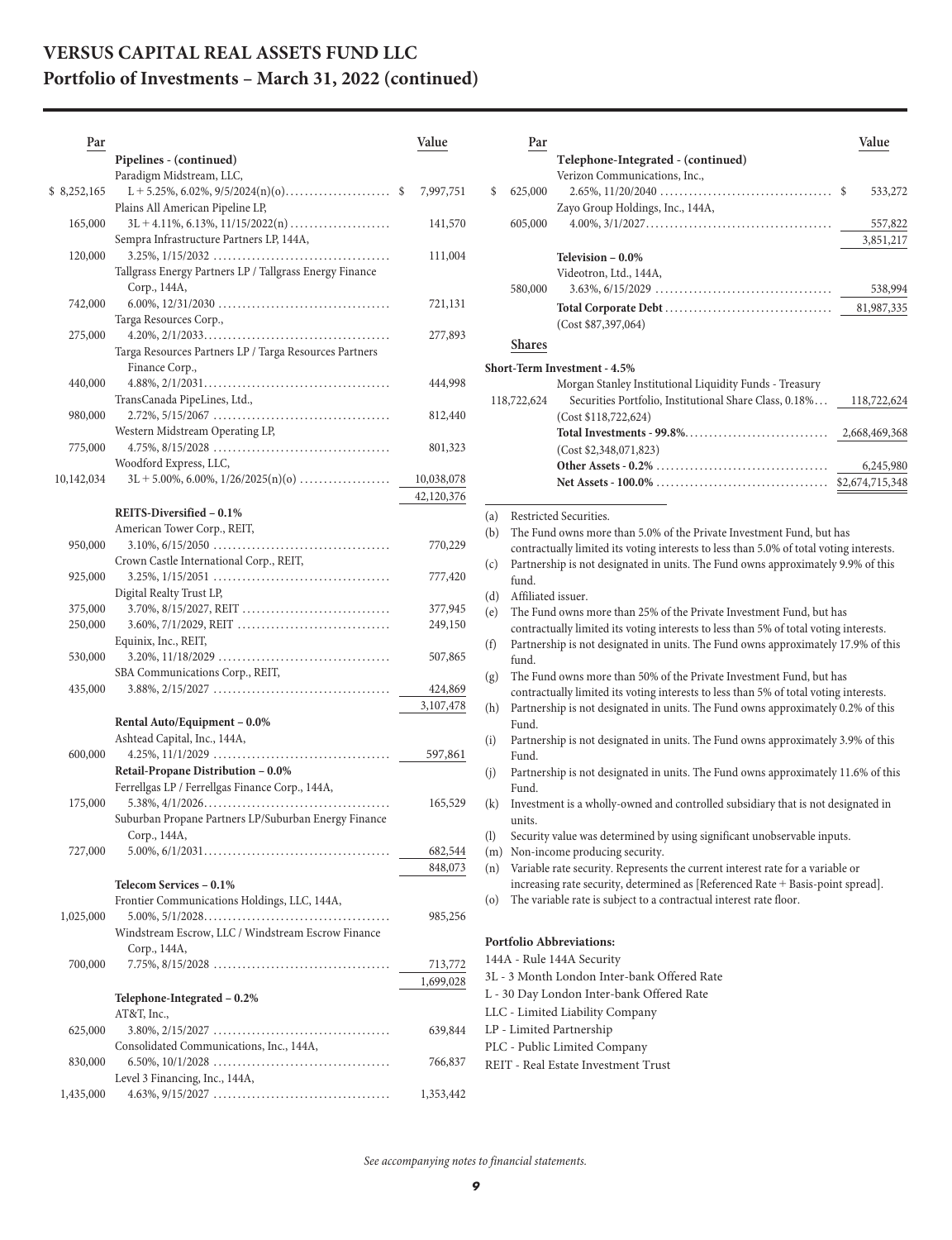| Industry | % of Net<br>Assets |
|----------|--------------------|
|          |                    |
|          | 64.7%              |
|          | 6.2%               |
|          | 4.5%               |
|          | 4.1%               |
|          | 2.7%               |
|          | 1.7%               |
|          | 1.7%               |
|          | 1.5%               |
|          | 1.5%               |
|          | 1.0%               |
|          | 10.2%              |
|          | 0.2%               |
|          | 100.0%             |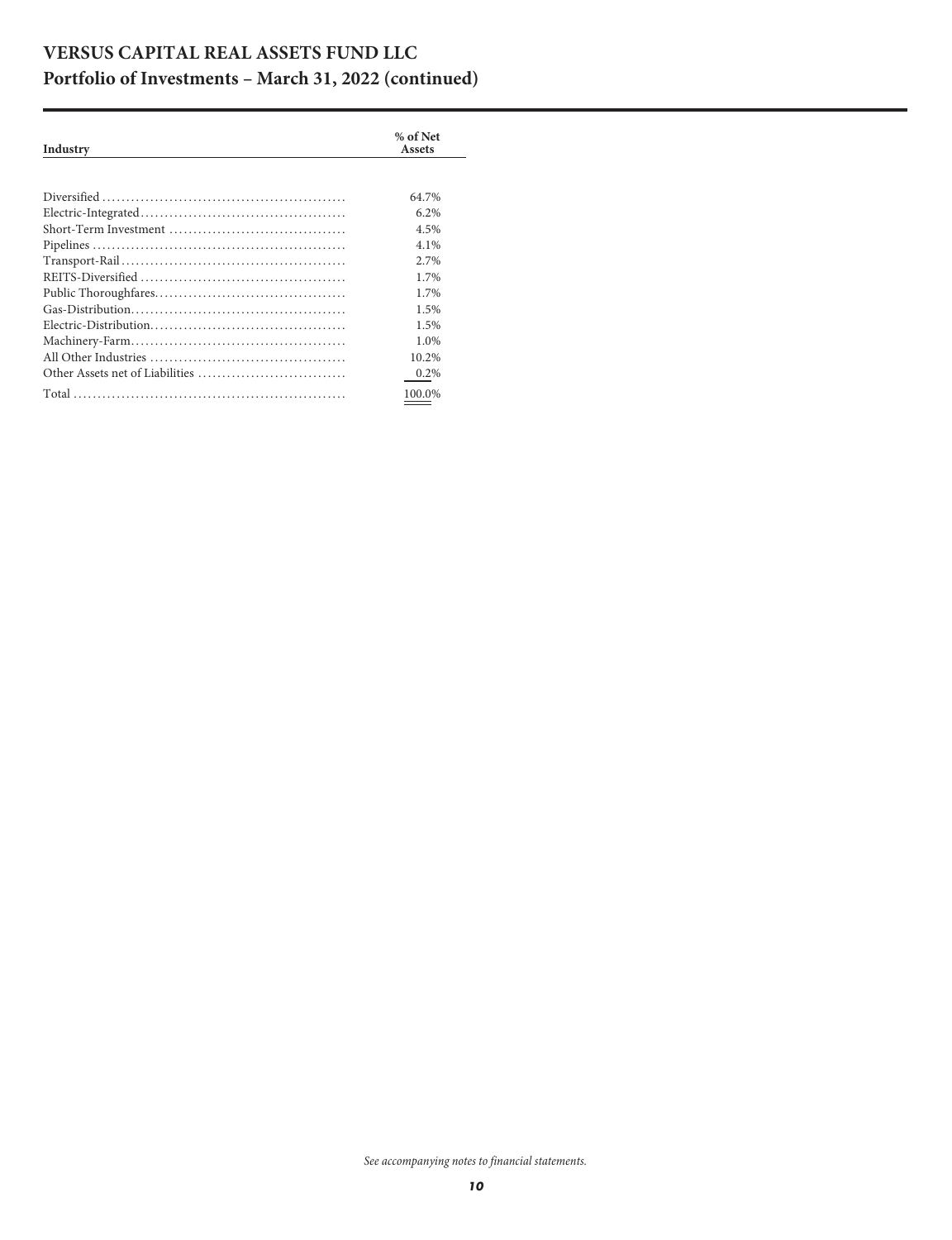#### <span id="page-11-0"></span>**VERSUS CAPITAL REAL ASSETS FUND LLC Statement of Assets and Liabilities** March 31, 2022

#### **ASSETS:**

| <b>Investments:</b>           |                      |
|-------------------------------|----------------------|
|                               | \$1,715,750,975      |
|                               | 207, 643, 356        |
|                               | 1,923,394,331        |
|                               | 632,320,848          |
|                               | 112,754,189          |
|                               | 745,075,037          |
|                               | 548,743              |
| Receivables for:              | 20,436               |
|                               |                      |
|                               | 8,611,486            |
|                               | 3,823,028<br>255,296 |
|                               | 6,088,674            |
|                               |                      |
|                               | 18,778,484           |
|                               | 140,933              |
|                               | 2,687,957,964        |
| <b>LIABILITIES:</b>           |                      |
| Payables for:                 |                      |
|                               | 7,050,219            |
|                               | 5,771,933            |
|                               | 143,462              |
|                               | 127,852              |
|                               | 31,618               |
|                               | 23,644               |
|                               | 93,888               |
|                               | 13,242,616           |
|                               | \$2,674,715,348      |
| <b>NET ASSETS consist of:</b> |                      |
|                               | \$2,323,085,109      |
|                               | 351,630,239          |
|                               | \$2,674,715,348      |
|                               | \$2,674,715,348      |
|                               | 96,496,153           |
|                               |                      |
|                               | \$<br>27.72          |

(a) See Note 10. Restricted Securities for detail of Commitments and Contingencies related to unfunded commitments.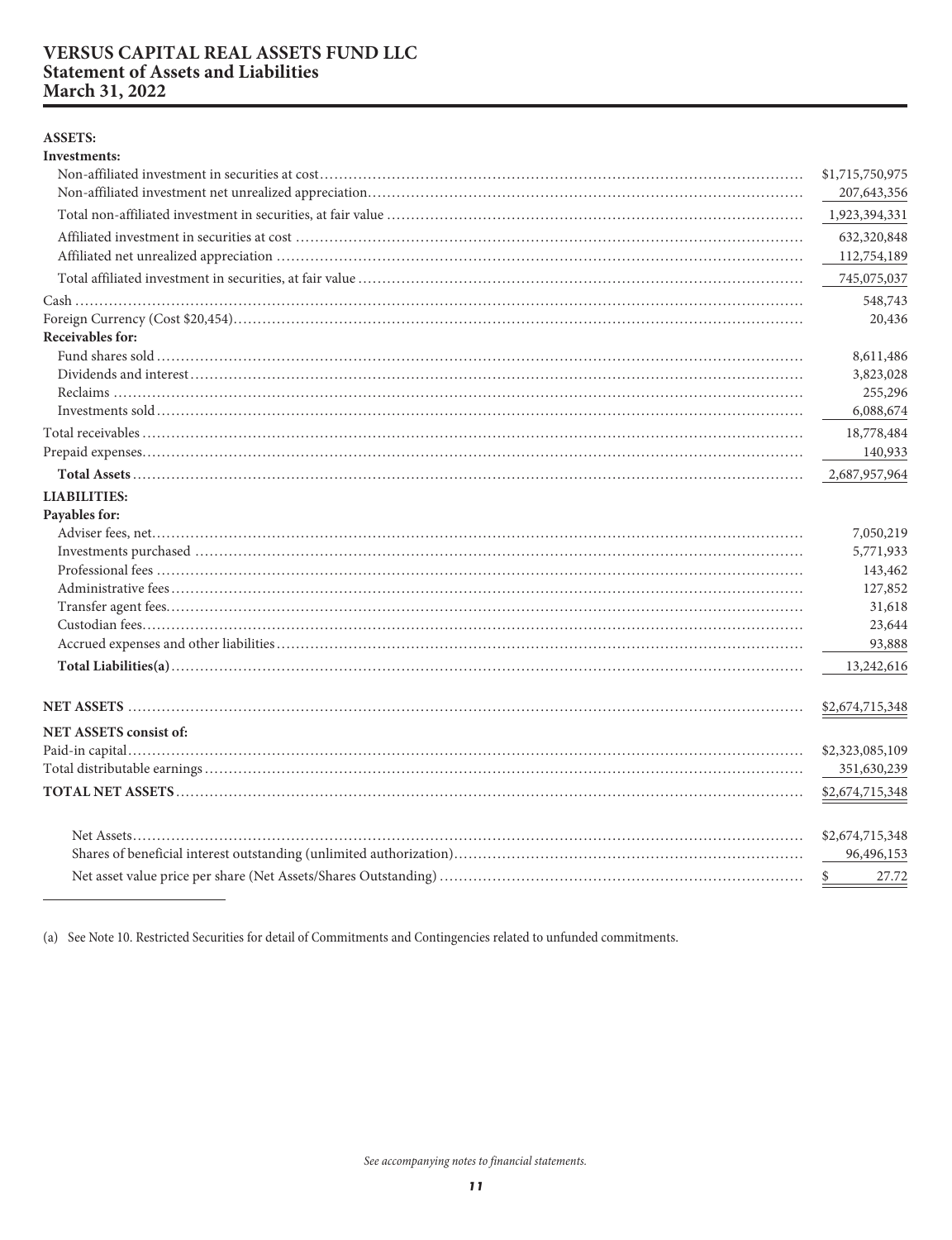# <span id="page-12-0"></span>**VERSUS CAPITAL REAL ASSETS FUND LLC<br>Statement of Operations<br>For the Year Ended March 31, 2022**

| <b>Investment Income:</b>                               |               |
|---------------------------------------------------------|---------------|
|                                                         | \$33,436,383  |
|                                                         | 9,706,161     |
|                                                         | 4,183,403     |
|                                                         | (885,703)     |
|                                                         | 46,440,244    |
| <b>Expenses:</b>                                        |               |
|                                                         | 25,386,940    |
|                                                         | 771,456       |
|                                                         | 601,340       |
|                                                         | 356,639       |
|                                                         | 337,330       |
|                                                         | 298,603       |
|                                                         | 249,315       |
|                                                         | 197,332       |
|                                                         | 29,385        |
|                                                         | 184,201       |
|                                                         | 28,412,541    |
|                                                         | (10, 843)     |
|                                                         | 28,401,698    |
|                                                         | 18,038,546    |
| Net Realized and Unrealized Gain (Loss) on Investments: |               |
|                                                         | 20,711,410    |
|                                                         | (691, 565)    |
|                                                         | 7,904         |
|                                                         | (123,760)     |
|                                                         | 138,023,980   |
|                                                         | 61,227,329    |
|                                                         | (8,017)       |
|                                                         | 219,147,281   |
|                                                         | \$237,185,827 |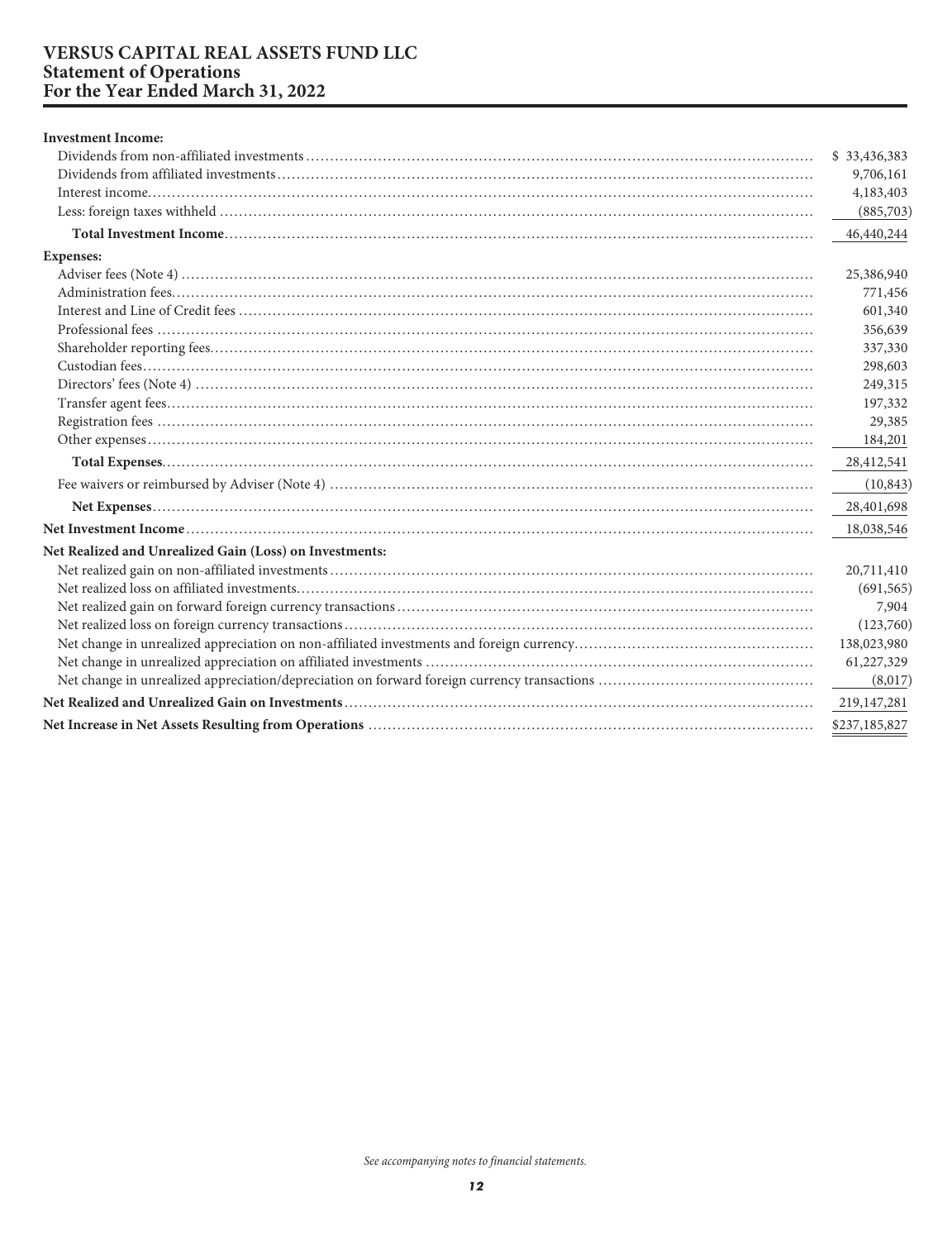#### <span id="page-13-0"></span>**VERSUS CAPITAL REAL ASSETS FUND LLC Statement of Changes in Net Assets**

|                                     | <b>Year Ended</b><br>March 31, 2022 | <b>Year Ended</b><br>March 31, 2021 |
|-------------------------------------|-------------------------------------|-------------------------------------|
| <b>Increase in Net Assets:</b>      |                                     |                                     |
| From Operations:                    |                                     |                                     |
|                                     | 18,038,546<br>\$.                   | 15,067,307<br>\$                    |
|                                     | 19,903,989                          | 6,078,508                           |
|                                     | 199,243,292                         | 135,994,130                         |
|                                     | 237,185,827                         | 157,139,945                         |
| Distributions to Shareholders from: |                                     |                                     |
|                                     | (36,711,841)                        | (8,752,978)                         |
|                                     | (26,320,941)                        | (41, 932, 826)                      |
|                                     | (63,032,782)                        | (50,685,804)                        |
| <b>Capital Share Transactions:</b>  |                                     |                                     |
|                                     | 793,598,125                         | 464,917,118                         |
|                                     | 11,856,099                          | 10,241,262                          |
|                                     | (181, 448, 005)                     | (319,079,947)                       |
| <b>Net Increase in Net Assets</b>   |                                     |                                     |
|                                     | 624,006,219                         | 156,078,433                         |
|                                     | 798,159,264                         | 262,532,574                         |
| <b>Net Assets:</b>                  |                                     |                                     |
|                                     | \$1,876,556,084                     | \$1,614,023,510                     |
|                                     | \$2,674,715,348                     | \$1,876,556,084                     |
| <b>Share Transactions:</b>          |                                     |                                     |
|                                     | 29,915,367                          | 18,529,824                          |
|                                     | 448,273                             | 415,198                             |
|                                     | (6,879,908)                         | (12,906,447)                        |
|                                     | 23,483,732                          | 6,038,575                           |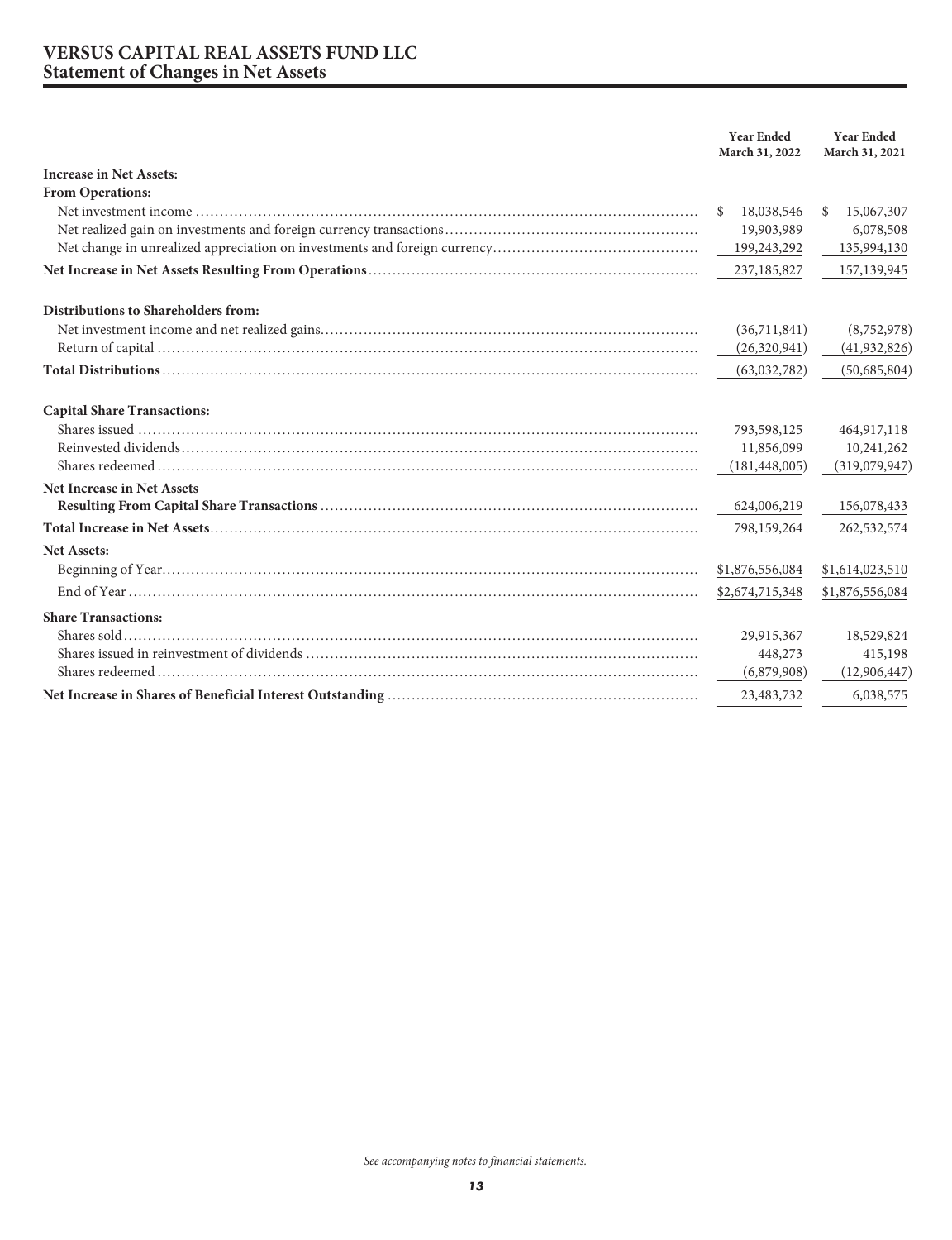#### <span id="page-14-0"></span>**VERSUS CAPITAL REAL ASSETS FUND LLC Statement of Cash Flows For the Year Ended March 31, 2022**

| Cash Flows Used in Operating Activities:                      |                 |
|---------------------------------------------------------------|-----------------|
|                                                               | \$237,185,827   |
| Adjustments to Reconcile Net Increase in Net Assets Resulting |                 |
| From Operations to Net Cash Used in Operating Activities:     |                 |
|                                                               | (961, 831, 786) |
|                                                               | 361,455,834     |
|                                                               | 15,654,843      |
|                                                               | (199, 243, 292) |
|                                                               | (19,903,989)    |
|                                                               | 251,857         |
|                                                               | 1,736,610       |
|                                                               | (29, 424)       |
|                                                               | (91, 364)       |
|                                                               | 2,266,330       |
|                                                               | 37,738          |
|                                                               | (200,000)       |
|                                                               | (160, 170)      |
|                                                               | (32,011)        |
|                                                               | 22,678          |
|                                                               | (74, 818)       |
|                                                               | (562, 955, 137) |
| <b>Cash Flows From Financing Activities:</b>                  |                 |
|                                                               | 791,876,089     |
|                                                               | (181, 448, 005) |
|                                                               | (51, 176, 683)  |
|                                                               | 559,251,401     |
|                                                               | (164,002)       |
|                                                               | (3,867,738)     |
| <b>Cash and Foreign Currency:</b>                             |                 |
|                                                               | 4,436,917       |
|                                                               | 569,179         |
| Supplemental Disclosure of Cash Flow Information:             | 11,856,099      |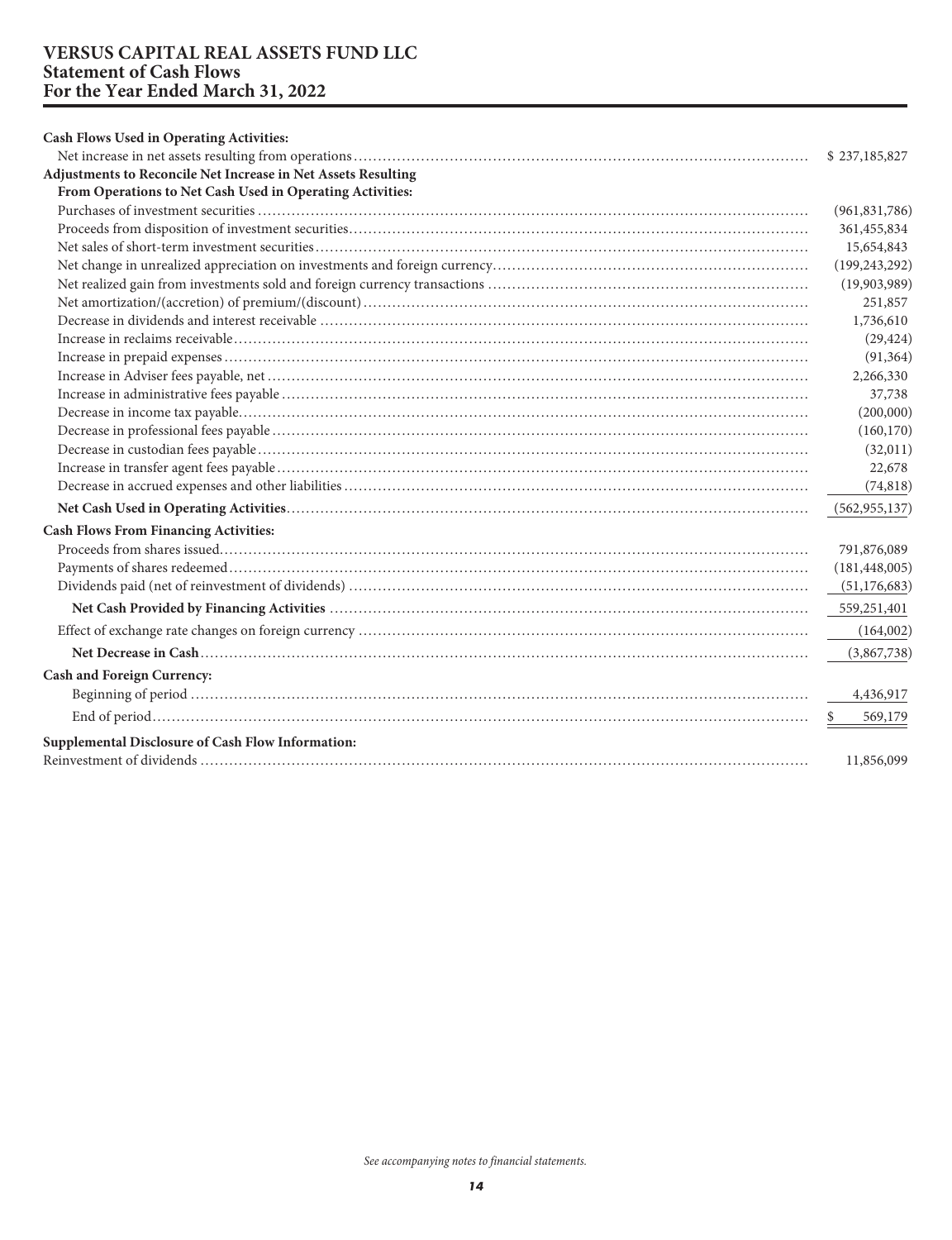#### <span id="page-15-0"></span>**VERSUS CAPITAL REAL ASSETS FUND LLC Financial Highlights**

|                                                       | <b>Year Ended</b><br>March 31,<br>2022 |           | <b>Year Ended</b><br>March 31,<br>2021 |           | <b>Year Ended</b><br>March 31,<br>2020 |            | <b>Year Ended</b><br>March 31,<br>2019 |           | Period from<br>September 18,<br>2017<br>(inception) to<br>March 31,<br>2018 |               |
|-------------------------------------------------------|----------------------------------------|-----------|----------------------------------------|-----------|----------------------------------------|------------|----------------------------------------|-----------|-----------------------------------------------------------------------------|---------------|
|                                                       | \$                                     | 25.70     | \$                                     | 24.10     | \$                                     | 25.24      | \$                                     | 25.18     | \$                                                                          | 25.00         |
| Income from Investment Operations:                    |                                        |           |                                        |           |                                        |            |                                        |           |                                                                             |               |
|                                                       |                                        | 0.22      |                                        | 0.23      |                                        | 0.50       |                                        | 0.58      |                                                                             | 0.17          |
|                                                       |                                        | 2.55      |                                        | 2.12      |                                        | (0.75)     |                                        | 0.26      |                                                                             | 0.11          |
|                                                       |                                        | 2.77      |                                        | 2.35      |                                        | (0.25)     |                                        | 0.84      |                                                                             | 0.28          |
| Less Distributions to Shareholders from:              |                                        |           |                                        |           |                                        |            |                                        |           |                                                                             |               |
| Distribution from net investment income and net       |                                        | (0.44)    |                                        | (0.13)    |                                        |            |                                        | (0.28)    |                                                                             | (0.02)        |
|                                                       |                                        | (0.31)    |                                        | (0.62)    |                                        | (0.89)     |                                        | (0.50)    |                                                                             | (0.08)        |
|                                                       |                                        | (0.75)    |                                        | (0.75)    |                                        | (0.89)     |                                        | (0.78)    |                                                                             | (0.10)        |
|                                                       |                                        | 27.72     |                                        | 25.70     |                                        | 24.10      |                                        | 25.24     |                                                                             | 25.18         |
| Total Return Based On Net Asset Value                 |                                        | 10.91%    |                                        | 9.35%     |                                        | $(1.08)\%$ |                                        | 3.64%     |                                                                             | $1.12\%(b)$   |
| <b>Ratios and Supplemental Data</b>                   |                                        |           |                                        |           |                                        |            |                                        |           |                                                                             |               |
|                                                       | \$                                     | 2,674,715 | \$                                     | 1,876,556 | \$                                     | 1,614,024  | \$                                     | 1,324,192 | \$                                                                          | 802,734       |
|                                                       |                                        | 1.29%     |                                        | 1.34%     |                                        | 1.30%      |                                        | 1.33%     |                                                                             | $1.36\%$ (c)  |
|                                                       |                                        | 1.29%     |                                        | 1.33%     |                                        | 1.30%      |                                        | 1.33%     |                                                                             | $1.36\%$ (c)  |
| Ratios of net investment income to average net assets |                                        | 0.82%     |                                        | 0.91%     |                                        | 1.99%      |                                        | 2.18%     |                                                                             | $1.26\%$ (c)  |
|                                                       |                                        | 16.90%    |                                        | 27.95%    |                                        | 34.42%     |                                        | 18.04%    |                                                                             | $18.09\%$ (b) |

(a) Per Share amounts are calculated based on average outstanding shares.

(c) Annualized.

<sup>(</sup>b) Not annualized.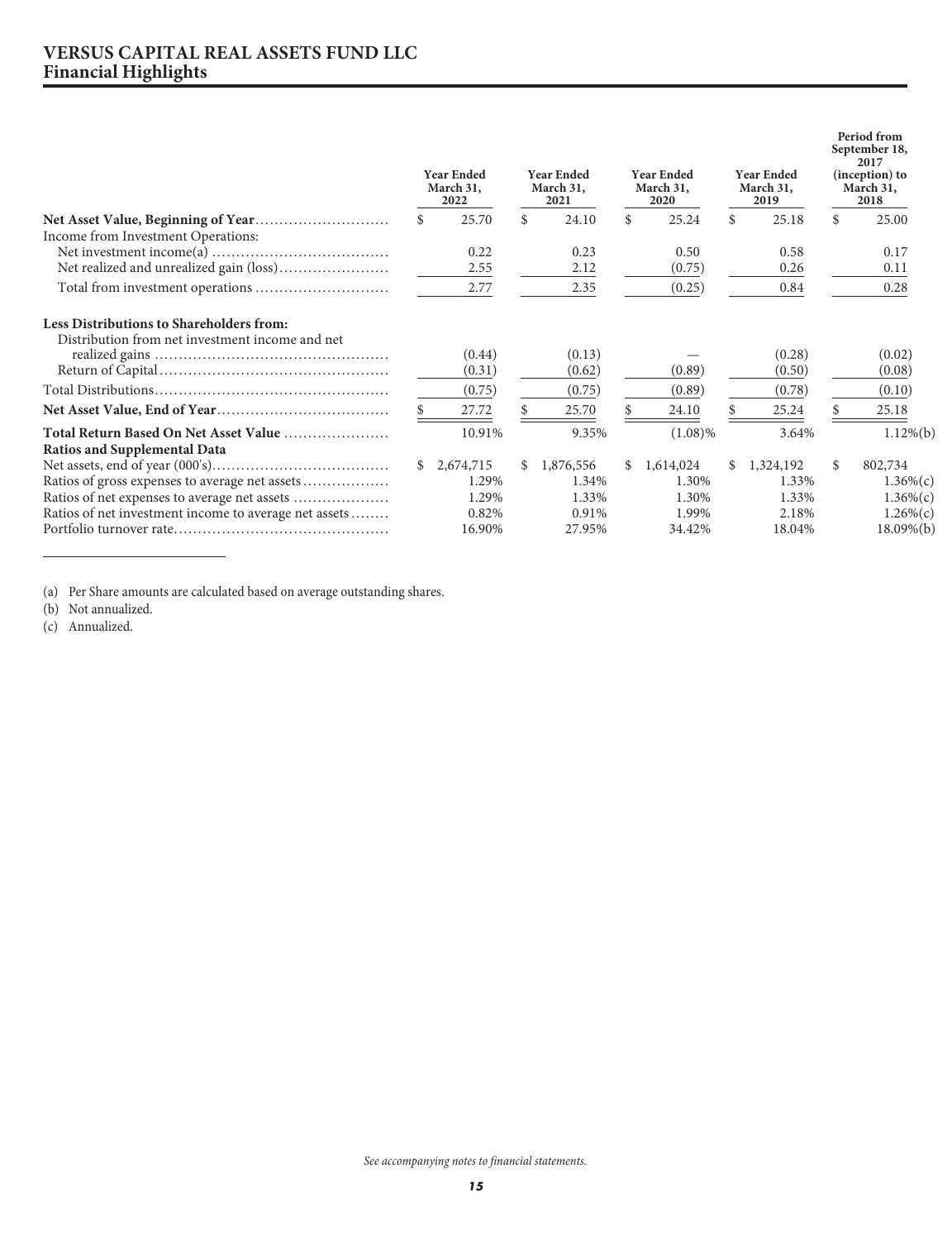#### <span id="page-16-0"></span>**VERSUS CAPITAL REAL ASSETS FUND LLC Notes to Financial Statements March 31, 2022**

#### **NOTE 1. ORGANIZATION**

Versus Capital Real Assets Fund LLC (the "Fund") is a Delaware limited liability company registered under the Investment Company Act of 1940, as amended (the "1940 Act"), as a non-diversified, closed-end management investment company that is operated as an interval fund. The Fund's investment objective is to achieve long-term Real Returns through current income and long-term capital appreciation with low correlation to the broader public equity and debt markets. "Real Returns" are defined as total returns adjusted for the effects of inflation. The Fund attempts to achieve this objective by investing substantially all of its assets in public and private investments in global infrastructure, timberland and agriculture/farmland ("Real Asset Related Investments"). The Fund may also invest in wholly-owned and controlled subsidiaries (the "Subsidiaries") that will make direct investments into timberland and agriculture/farmland assets. The Fund will maintain voting control of the Subsidiaries. The Subsidiaries will be real estate investment trusts ("Sub-REITs") and the Fund shall report its investment in the Sub-REITs in accordance with generally accepted accounting principles. Accordingly, the Fund's investment in the Sub-REITs shall be valued utilizing the fair value principles outlined within the Fund's valuation Policy. For purposes of the Fund's leverage and concentration policies under the Investment Company Act, the assets of the Sub-REITs will be consolidated with the assets of the Fund in order to determine compliance with such policies. Any leverage incurred at the Subsidiaries level will be aggregated with the Fund's leverage for purposes of complying with Section 18 of the Investment Company Act. For purposes of complying with its fundamental and nonfundamental investment restrictions and policies pursuant to Section 8 of the Investment Company Act, the Fund will aggregate its direct investments with the investments of the Subsidiaries. The Fund is authorized to issue an unlimited number of shares of beneficial interest without par value and has registered an indefinite number of shares under the Securities Act of 1933. The Fund's investment adviser is Versus Capital Advisors LLC (the ''Adviser").

#### **NOTE 2. SIGNIFICANT ACCOUNTING POLICIES**

The Fund is an investment company that follows the accounting and reporting guidance of Accounting Standards Codification Topic 946 applicable to investment companies. The following is a summary of significant accounting policies followed by the Fund in the preparation of its financial statements.

**Investment Income and Securities Transactions** - Dividend income is recorded on the ex-dividend date, except for certain dividends from foreign securities where the ex-dividend date may have passed, which are recorded as soon as the Fund is informed of the ex-dividend date. Dividend income is recorded net of applicable withholding taxes. Interest income is accrued daily. Premiums and discounts are amortized or accreted on an effective yield method on fixed income securities. Dividend income from REIT investments is recorded using management's estimate of the percentage of income included in distributions received from such investments based on historical information and other industry sources. The return of capital portion of the estimate is a reduction to investment income and a reduction in the cost basis of each investment which increases net realized gain (loss) and net change in unrealized appreciation (depreciation). If the return of capital distributions exceed its cost basis, the distributions are treated as realized gains. The actual amounts of income, return of capital, and capital gains are only determined by each REIT after its fiscal year-end, and may differ from the estimated amounts. The Fund may be subject to foreign taxes on income, gains on investments or currency repatriation, a portion of which may be recoverable. The Fund will accrue such taxes and reclaims as applicable, based upon their current interpretation of tax rules and regulations that exist in the markets in which the Fund invests. Securities are accounted for on a trade date basis. The cost of securities sold is determined and gains (losses) are based upon the specific identification method.

**Foreign Currency** - Foreign currencies, investments and other assets and liabilities are translated into U.S. dollars at the exchange rates at 4:00 p.m. U.S. ET (Eastern Time). Fluctuations in the value of the foreign currencies and other assets and liabilities resulting from changes in exchange rates are recorded as unrealized foreign currency gains (losses). Realized gains (losses) and unrealized appreciation (depreciation) on investment securities and income and expenses are translated on the respective dates of such transactions. The effects of changes in foreign currency exchange rates on investments in securities are not segregated in the Statement of Operations from the effects of changes in market prices of those securities, and are included with the net realized and net change in unrealized gain or loss on investment securities.

**Dividends and Distributions to Shareholders** - The Fund will make regular quarterly distributions to shareholders of all or a portion of any dividends or investment income it earns on investments. In addition, the Fund will make regular distributions to the shareholders of all or a portion of capital gains distributed to the Fund by Investment Funds and capital gains earned by the Fund from the disposition of Investment Funds or other investments, together with any dividends or interest income earned from such investments. A portion of any distribution may be a return of capital or from other capital sources. Dividends and distributions to shareholders are recorded on the ex-dividend date.

**U.S. Federal Income Tax Information** - The Fund intends to qualify each year as a "regulated investment company" under the Internal Revenue Code of 1986, as amended. By so qualifying, the Fund will not be subject to federal income taxes to the extent that it distributes substantially all of its net investment income and any realized capital gains. This policy may cause multiple distributions during the course of the year, which are recorded on the ex-dividend date.

As of and during the year ended March 31, 2022, the Fund did not have a liability for any unrecognized tax obligations. The Fund recognizes interest and penalties, if any, related to unrecognized tax obligations as income tax expense in the statement of operations. During the year, the Fund did not incur any interest or penalties. The Fund identifies its major tax jurisdiction as U.S. Federal.

Dividends from net investment income and distributions from realized gains are determined in accordance with federal income tax regulations, which may differ from net investment income and realized gains recognized for financial reporting purposes. Accordingly, the character of distributions and composition of net assets for tax purposes may differ from those reflected in the accompanying financial statements. To the extent these differences are permanent, such amounts are reclassified within the capital accounts at fiscal year end based on the tax treatment; temporary differences do not require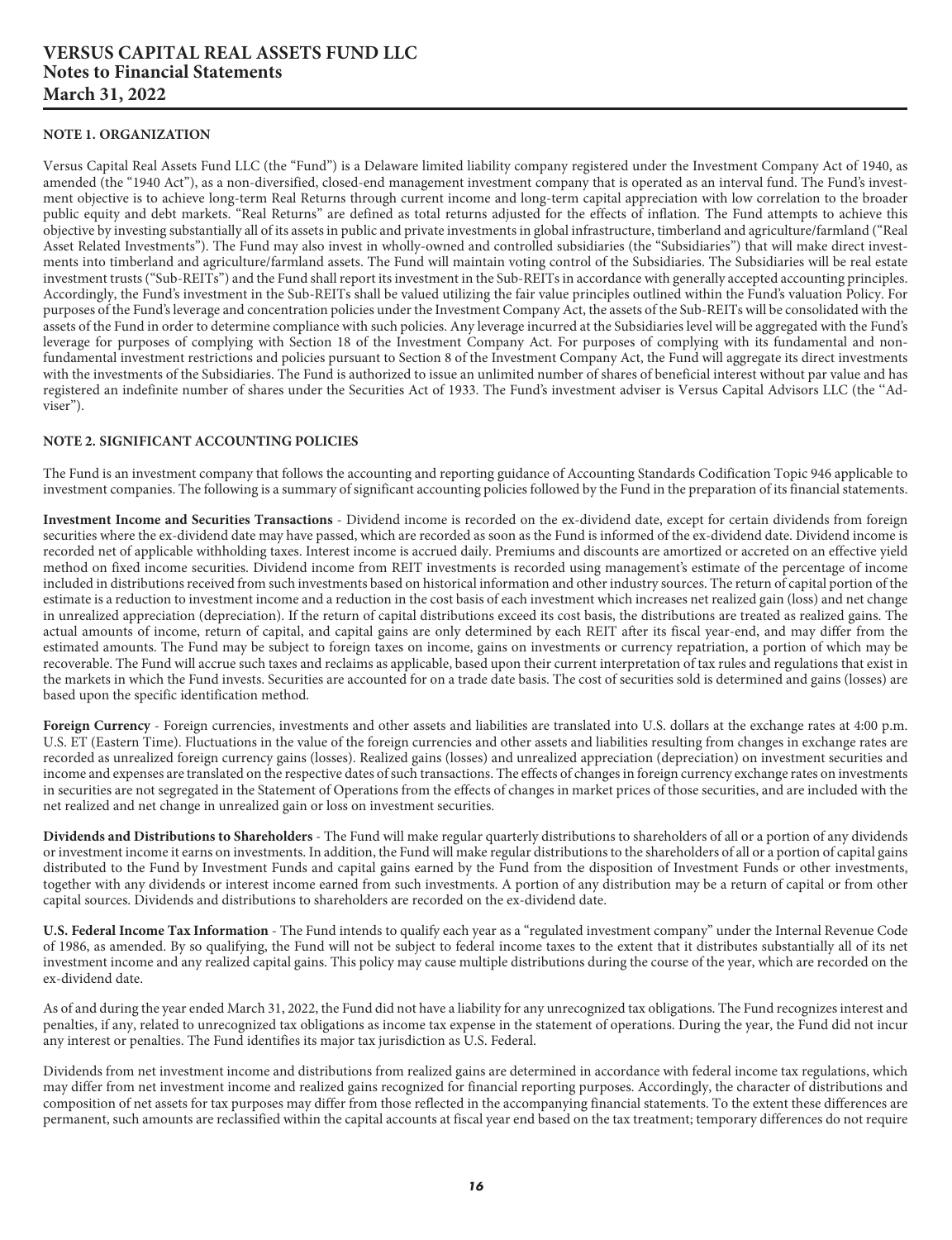such reclassification. As of March 31, 2022, permanent differences identified and reclassified among the components of net assets were to increase undistributed net investment income by approximately \$49,271,000, to decrease accumulated net realized gain by approximately \$15,711,000, and to decrease paid-in-capital by approximately \$33,560,000.

For the year ended March 31, 2022, tax character of the distribution paid by the Fund was approximately \$14,355,000 of ordinary income dividends, approximately \$22,357,000 of long term capital gains, and approximately \$26,321,000 of return of capital. For the year ended March 31, 2021, the tax character of the distribution paid by the Fund was approximately \$8,753,000 of ordinary income dividends and approximately \$41,933,000 of return of capital. Distribution from net investment income and short-term capital gains are treated as ordinary income for federal income tax purposes.

Net capital losses incurred may be carried forward for an unlimited time period, and retain their tax character as either short-term or long-term capital losses. As of March 31, 2022, the Fund had no capital loss carryovers available to offset future capital gains. For the year ended March 31, 2022, the Fund utilized approximately \$517,000 in capital loss carryovers.

Under federal tax law, capital and qualified ordinary losses realized after October 31 and December 31, respectively, may be deferred and treated as having arisen on the first day of the following fiscal year. For the year ended March 31, 2022, the Fund elected to defer approximately \$2,616,000 in qualified late year losses.

As of March 31, 2022, the gross unrealized appreciation and depreciation and net unrealized appreciation on a tax basis were approximately \$394,465,000, \$(40,219,000) and \$354,246,000, respectively. The aggregate cost of securities for federal income tax purposes at March 31, 2022, was approximately \$2,314,216,000.

**Guarantees and Indemnifications** - In the normal course of business, the Fund enters into contracts with service providers that contain general indemnification clauses. The Fund's maximum exposure under these arrangements is unknown and this would involve future claims against the Fund that have not yet occurred. Based on experience, the Fund would expect the risk of loss to be remote.

**Use of Estimates** - The preparation of financial statements in accordance with accounting principles generally accepted in the United States of America requires management to make estimates and assumptions that affect the reported amounts of assets and liabilities (disclosure of contingent assets and liabilities) at the date of the financial statements and the reported amounts of increases and decreases in net assets from operations during the reporting period. Actual results could differ from those estimates.

#### **NOTE 3. SECURITIES VALUATION**

Consistent with Section 2(a)(41) of the 1940 Act, the Fund prices its securities as follows:

Publicly Traded Securities - Investments in securities that are listed on the New York Stock Exchange (the "NYSE") are valued, except as indicated below, at the official closing price reflected at the close of the NYSE on the business day as of which such value is being determined. If there has been no published closing price on such day, the securities are valued at the mean of the closing bid and ask prices for the day or, if no ask price is available, at the bid price. Securities not listed on the NYSE but listed on other domestic or foreign securities exchanges are valued in a similar manner. Securities traded on more than one securities exchange are valued at the closing price of the exchange representing the principal market for such securities on the business day as of which such value is being determined. If, after the close of a domestic or foreign market, but prior to the close of business on the day the securities are being valued, market conditions change significantly, the domestic or foreign securities may be valued pursuant to procedures established by the Board of Directors (the "Board").

Securities traded in the over-the-counter market, such as fixed-income securities and certain equities, including listed securities whose primary market is believed by the Advisor to be over-the-counter, are valued at the official closing prices as reported by sources as the Board deems appropriate to reflect their fair market value. If there has been no official closing price on such day, the securities are valued at the mean of the closing bid and ask prices for the day or, if no ask price is available, at the bid price. Fixed-income securities typically will be valued on the basis of prices provided by a pricing service, generally an evaluated price or the mean of closing bid and ask prices obtained by the pricing service, when such prices are believed by the Adviser to reflect the fair market value of such securities. Furthermore, the Fund's Adviser will review the valuation methodology of any pricing service used in the Fund's investment valuation process, subject to oversight and/or approval of the Board.

Short-term debt securities, which have a maturity date of 60 days or less, are valued at amortized cost, which approximates fair value.

Investments in open-end mutual funds are valued at their closing NAV.

Securities for which market prices are unavailable, or securities for which the Adviser determines that the market quotation is unreliable, will be valued at fair value pursuant to procedures approved by the Board. In these circumstances, the Adviser determines fair value in a manner that fairly reflects the market value of the security on the valuation date based on consideration of any information or factors it deems appropriate. These may include recent transactions in comparable securities, information relating to the specific security and developments in the markets. The Fund's use of fair value pricing may cause the NAV of the Shares to differ from the NAV that would be calculated using market quotations. Fair value pricing involves subjective judgments and it is possible that the fair value determined for a security may be materially different than the value that could be realized upon the sale of such security.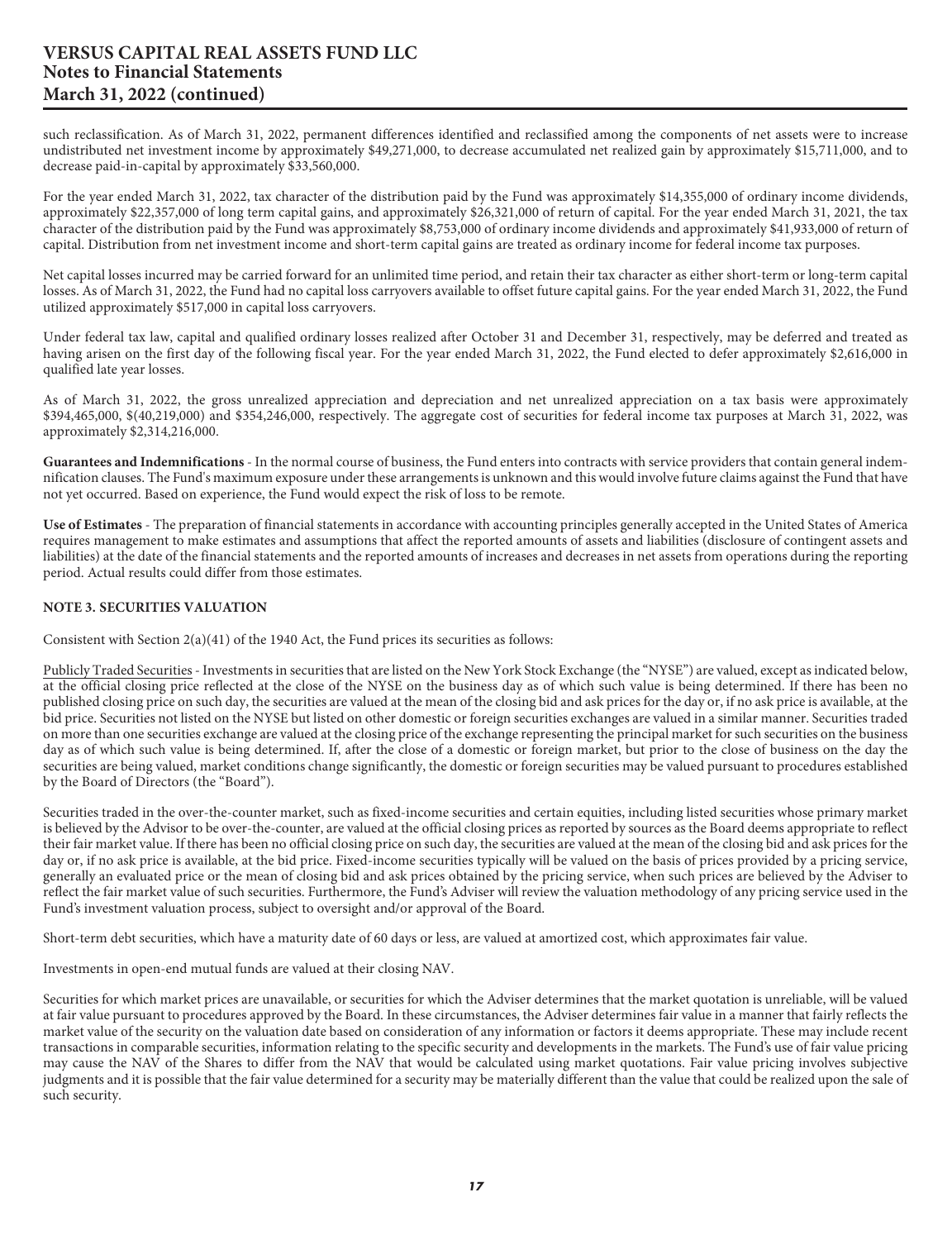Private Investment Funds - The Board has adopted procedures pursuant to which the Fund will value its investments in Private Investment Funds. Before investing in any Private Investment Fund, the Adviser will conduct a due diligence review of the valuation methodology utilized by such Private Investment Fund, which as a general matter will employ market values when available, and otherwise look at principles of fair value that the Adviser reasonably believes to be consistent with (but not necessarily the same as) those used by the Fund for valuing its own investments. The Adviser shall use its best efforts to ensure that each private Investment Fund has in place policies and procedures that are consistent with the practices provided for in the Real Estate Information Standards (''REIS''), as established and amended by the National Council of Real Estate Investment Fiduciaries (''NCREIF'') in conjunction with the Pension Real Estate Association (''PREA''), or comparable standards which may apply. REIS provides underlying principles behind the disclosure of reliable information with adequate policies and practices that include, but are not limited to the following:

- Property valuation standards and policy that are expected to be applied consistent with Generally Accepted Accounting Principles ("GAAP") fair value principles and uniform appraisal standards or such comparable standards as may apply to international managers. Real estate investments are required to be valued, (a) internally (by the Private Investment Fund's manager) with third party (preferably an accounting or valuation firm) oversight to assure the reasonableness of and compliance with valuation policies, at least quarterly and (b) externally by an appraiser or other third party on an annual basis. Furthermore, the valuations should be performed with impartiality, objectivity and independence, and with control to demonstrate they have been completed fairly. This includes the maintenance of records of methods and techniques for valuation with sufficient documentation to understand the scope of work completed.
- Market Value Accounting and Reporting Standards including the production of quarterly financial statements and annual audited financials. This also incorporates quarterly performance measurement and reporting standards for every asset held by the Private Investment Fund. After investing in a Private Investment Fund, the Adviser will monitor the valuation methodology used by such Private Investment Fund and its manager.

The Fund values its investments in Private Investment Funds based in large part on valuations provided by the managers of the Private Investment Funds and their agents. These fair value calculations will involve significant professional judgment by the managers of the Private Investment Funds in the application of both observable and unobservable attributes. The calculated NAVs of the Private Investment Funds' assets may differ from their actual realizable value or future fair value. Valuations will be provided to the Fund based on the interim unaudited financial records of the Private Investment Funds and, therefore, will be estimates subject to adjustment (upward or downward) upon the auditing of such financial records and may fluctuate as a result. The Board and the Adviser may not have the ability to assess the accuracy of these valuations. Because a significant portion of the Fund's assets are invested in Investment Funds, these valuations have a considerable impact on the Fund's NAV.

For each quarterly period that the NAVs of the Private Investment Funds are calculated by the managers of such funds, each Private Investment Fund's NAV is typically adjusted based on the actual income and appreciation or depreciation realized by such Private Investment Fund when the quarterly valuations and income are reported. The Adviser will review this information for reasonableness based on its knowledge of current market conditions and the individual characteristics of each Investment Fund and may clarify or validate the reported information with the applicable manager of the Private Investment Fund. The Adviser may conclude, in certain circumstances, that the information provided by any such manager does not represent the fair value of the Fund's investment in a Private Investment Fund and is not indicative of what actual fair value would be under current market conditions. In those circumstances, the Adviser's Valuation Committee may determine to value the Fund's investment in the Private Investment Fund at a discount or a premium to the reported value received from the Private Investment Fund. Any such decision will be made in good faith by the Adviser's Valuation Committee, subject to the review and ratification of the Board's Valuation Committee. The Fund's valuation of each Private Investment Fund is individually updated as soon as the Adviser completes its reasonableness review, including any related necessary additional information validations with the manager of the Private Investment Fund, and typically within 45 calendar days after the end of each quarter for all Private Investment Funds. Additionally, between the quarterly valuation periods, the NAVs of such Private Investment Funds are adjusted daily based on the total return that each private Investment Fund is estimated by the Adviser to generate during the current quarter. The Adviser's Valuation Committee monitors these estimates regularly and updates them as necessary if macro or individual fund changes warrant any adjustments, subject to the review and supervision of the Board's Valuation Committee. The March 31, 2022 Portfolio of Investments presented herein reports the value of all the Fund's investments in Private Investment Funds at the respective NAVs provided by the managers of the Private Investment Funds and their agents, which may differ from the valuations used by the Fund in its March 31, 2022 NAV calculation.

Sub-REIT Investments - The Fund has adopted procedures pursuant to which the Fund will value its investments in the Sub-REITs at fair value. In accordance with these procedures, the Adviser shall require the external management companies of any direct investments to follow similar procedures to those that are outlined above for the continuously offered Institutional Investment Funds. At March 31, 2022, Versus Capital Real Assets Sub-REIT LLC owns an alfalfa property in Bent County, Colorado fair valued at approximately \$18.9 million and almond, walnut, peach and prune properties in Placer and Sutter counties in California fair valued at approximately \$33.4 million, net of property level debt. At March 31, 2022, Versus Capital Real Assets Sub-REIT II owns a citrus property in Collier County, Florida fair valued at approximately \$37.8 million and a hazelnut property in Benton County, Oregon fair valued at approximately \$21.8 million.

Due to the inherent uncertainty of determining the fair value of investments that do not have readily available market quotations, the fair value of the Fund's investments may fluctuate from period to period. Additionally, the fair value of investments may differ significantly from the values that would have been used had a ready market existed for such investments and may differ materially from the values the Fund may ultimately realize. Further, such investments may be subject to legal and other restrictions on resale or may otherwise be less liquid than publicly traded securities.

**Fair Value Measurements:** The inputs and valuation techniques used to measure fair value of the Fund's investments are summarized into three levels as described in the hierarchy below:

• Level 1 – unadjusted quoted prices in active markets for identical securities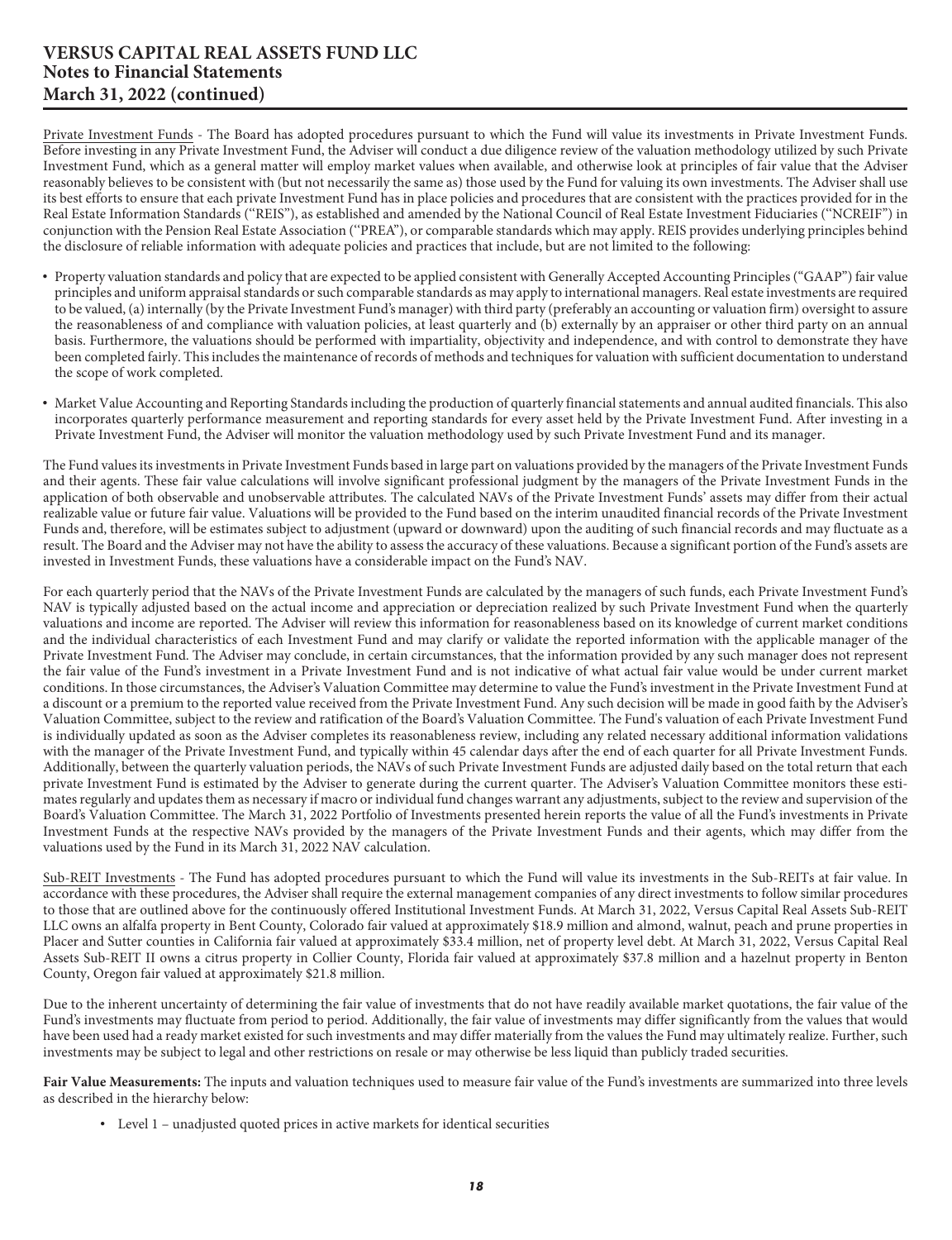- Level 2 prices determined using other significant observable inputs (including quoted prices for similar securities, interest rates, prepayment speeds, credit risk, etc.)
- Level 3 significant unobservable inputs (including the Fund's own assumptions in determining the fair value of investments)

At the end of each calendar quarter, management evaluates the classification of Levels 1, 2 and 3 assets and liabilities. Various factors are considered, such as changes in liquidity from the prior reporting period; whether or not a broker is willing to execute at the quoted price; the depth and consistency of prices from third party pricing services; the existence of contemporaneous, observable trades in the market; and changes in listings or delistings on national exchanges. The inputs or methodology used for valuing securities are not necessarily an indication of the risk associated with investing in those securities. A summary of inputs used to value the Fund's investments as of March 31, 2022 is as follows:

|                                         | <b>Total Market</b><br>Value at<br>03/31/2022 | Level 1<br>Ouoted<br>Price | Level 2<br>Significant<br><b>Observable</b><br>Inputs | Level 3<br>Significant<br>Unobservable<br>Inputs |
|-----------------------------------------|-----------------------------------------------|----------------------------|-------------------------------------------------------|--------------------------------------------------|
|                                         |                                               |                            |                                                       |                                                  |
| Private Investment Funds (Sub-REIT)*    | \$114,139,705                                 |                            |                                                       | \$114,139,705                                    |
|                                         | 691,834,054                                   | 466, 405, 579              | 225,428,475                                           |                                                  |
|                                         | 81,987,335                                    |                            | 81,987,335                                            |                                                  |
|                                         | 44,513,079                                    | 44,513,079                 |                                                       |                                                  |
|                                         | 118,722,624                                   | 118,722,624                |                                                       |                                                  |
|                                         | \$1,051,196,797                               | \$629,641,282              | \$307,415,810                                         | \$114,139,705                                    |
| Private Investment Funds (held at NAV)* | 1,617,272,571                                 |                            |                                                       |                                                  |
|                                         | \$2,668,469,368                               |                            |                                                       |                                                  |

\* See Portfolio of Investments for industry breakout.

The following is a reconciliation of Level 3 investments for which significant unobservable inputs were used to determine fair value:

| Total at 03/31/2022 | Corporate Debt | <b>Private Investment</b><br>Fund (Sub-REIT) | <b>Private Debt</b> |
|---------------------|----------------|----------------------------------------------|---------------------|
|                     |                |                                              |                     |
| \$155,483,222       | \$3,509,956    | \$101,278,266                                | \$50,695,000        |
|                     |                |                                              |                     |
| (45, 025, 324)      | (3,525,324)    | 8,500,000                                    | (50,000,000)        |
| 204,014             |                |                                              | (47,395)            |
| (882,796)           | 16,218         |                                              | (899, 014)          |
| 4,360,589           | (850)          | 4,361,439                                    | 251,409             |
| \$114,139,705       |                | \$114,139,705                                |                     |

For the year ended March 31, 2022, the total change in unrealized gain/loss on Level 3 securities still held at the end of the year was \$4,361,439.

In the event that fair value is based upon a single sourced broker quote, including single sourced quotes provided by a pricing service, these securities are categorized as Level 3 of the fair value hierarchy. Broker quotes are typically received from established market participants. Although independently received, the Adviser does not have the transparency to view the underlying inputs which support the market quotation. Significant changes in the broker quote could have material changes in the fair value of the security. Wholly-owned and controlled subsidiary private investment funds ("Sub-REITs") are categorized as Level 3 of the fair value hierarchy and their fair values are largely based upon the externally appraised values of the underlying properties that they hold. Such appraisals are generally based on identified comparable sales as well as discounted cash flow analyses that rely on contractual lease factors, estimates of crop yields and appropriate discount rates. Significant changes in such estimates could have material changes to the appraised values of the underlying properties and the resulting fair values of the Sub-REITs. The following table summarizes the valuation techniques and significant unobservable inputs used for the Fund's investments that are categorized in Level 3 of the fair value hierarchy at March 31, 2022:

| Category                               | <b>Total Fair Value at</b><br>03/31/2022 | <b>Valuation Technique</b> | Unobservable Inputs | <b>Input Range</b> |
|----------------------------------------|------------------------------------------|----------------------------|---------------------|--------------------|
|                                        |                                          |                            |                     |                    |
| Private Investment Funds (Sub-REIT II) | \$61,154,450                             | Appraised Value            | Discount Rate       | 7.0% - 9.5%        |
|                                        |                                          |                            | Price Per Net Acre  | \$24,000           |
| Private Investment Funds (Sub-REIT)    | 52,985,255                               | Appraised Value            | Discount Rate       | $7.0\% - 8.0\%$    |
|                                        |                                          |                            | Price Per Net Acre  | \$2,575            |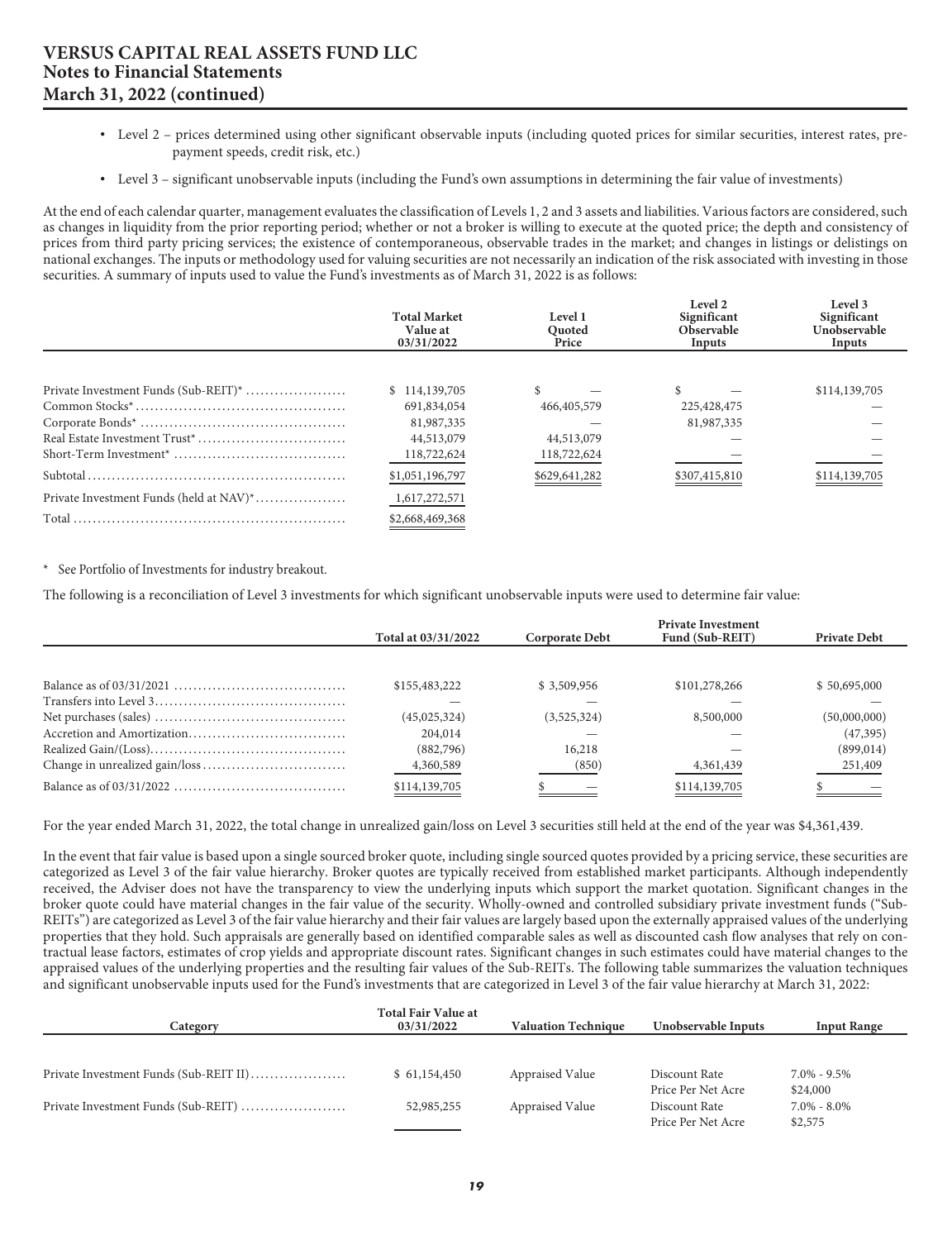| <b>Lategory</b> | <b>Total Fair Value at</b><br>03/31/2022 | <b>Valuation Technique</b> | Unobservable Inputs | Input Range |
|-----------------|------------------------------------------|----------------------------|---------------------|-------------|
|                 | \$114,139,705                            |                            |                     |             |

#### **NOTE 4. FEES AND OTHER TRANSACTIONS WITH AFFILIATES**

Pursuant to an Investment Management Agreement, Versus Capital Advisors LLC serves as the investment adviser to the Fund. For its services under this agreement, the Fund pays the Adviser an Investment Management Fee at an annual rate of 1.15% of the Fund's NAV, which accrues daily based on the net assets of the Fund and is paid quarterly. The Fund incurred fees to the Adviser of approximately \$25,387,000 for the year ended March 31, 2022.

The Adviser also voluntarily agreed to reimburse \$10,843 of fund expenses during the period related to work required with respect to the fund's tax return filings. This reimbursement is not subject to future recoupment.

The Adviser has retained the services of the following sub-advisers for the Fund: Brookfield Public Securities Group LLC and Lazard Asset Management LLC. The sub-advisers each manage a specified portion of the Fund's assets to be invested in domestic and international public and private securities, such as common equities, preferred shares and debt investments associated with real assets (including secured debt and mezzanine financing). The Adviser incurred fees to the Investment Managers of approximately \$3,026,000 for the year ended March 31, 2022. Fees paid to sub-advisers are based on the average net assets that they manage at an annual rate up to 0.60% and are paid by the Adviser from its Investment Management Fee.

Foreside Funds Distributors LLC, (the "Distributor") serves as the Fund's statutory underwriter and facilitates the distribution of Shares.

The Fund pays each Independent Director a fee per annum. In addition, the Fund reimburses each of the Independent Directors for travel and other expenses incurred in connection with attendance at meetings; provided, however, that if more than three board meetings require out-of-town travel time, such additional travel time may be billed at the rate set forth in the Board of Directors Retainer Agreement or as amended by action of the Board from time to time. Each of the Independent Directors is a member of all Committees. The Chairman of the Audit Committee receives an additional fee per annum. Other members of the Board and executive officers of the Fund receive no compensation. The Fund also reimburses the Adviser for a portion of the compensation that it pays to the Fund's Chief Compliance Officer.

#### **NOTE 5. MARKET RISK FACTORS**

The Fund's investments in securities and/or financial instruments may expose the Fund to various market risk factors including, but not limited to the following:

**General Market Fluctuations Will Affect the Fund's Returns.** At times, the Fund's investments in Institutional Investment Funds and Real Asset Related Investments will be negatively affected by the broad investment environment in the timberland, agriculture/farmland or infrastructure markets, the debt market and/or the equity securities market.

**Risks of Investing in Infrastructure.** An investment in the Fund is subject to certain risks associated with the ownership of infrastructure and infrastructure-related assets in general, including: the burdens of ownership of infrastructure; local, national and international economic conditions; the supply and demand for services from and access to infrastructure; the financial condition of users and suppliers of infrastructure assets; changes in interest rates and the availability of funds which may render the purchase, sale or refinancing of infrastructure assets difficult or impracticable; changes in environmental laws and regulations, and planning laws and other governmental rules; environmental claims arising in respect of infrastructure acquired with undisclosed or unknown environmental problems or as to which inadequate reserves have been established; changes in energy prices; changes in fiscal and monetary policies; negative developments in the economy that depress travel; uninsured casualties; force majeure acts, terrorist events, under-insured or uninsurable losses; and other factors which are beyond the reasonable control of the Fund or the Private Institutional Investment Funds.

**Risks of Investing in Timberland.** An investment in the Fund is subject to certain risks associated with the ownership of timberland, timber and timber-related assets in general, including: the volatility of forest product prices; changes in foreign and U.S. trade and tariff policies; general market forces, such as regional growth rates, construction activity, changes in currency exchange rates and capital spending; competition from the use of alternative building materials and other decreases in demand; forestry regulations restricting timber harvesting or other aspects of business; the illiquidity of timber related asset investments; losses from fire and other causes; uninsured casualties; force majeure acts, terrorist events, underinsured or uninsurable losses; and other factors which are beyond the reasonable control of the Fund or the Institutional Investment Funds.

**Risks of Investing in Agriculture/Farmland**. Investments in agriculture/farmland are subject to various risks, including adverse changes in national or international economic conditions, adverse local market conditions, adverse natural conditions such as storms, floods, drought, windstorms, hail, temperature extremes, frosts, soil erosion, infestations and blights, failure of irrigation or other mechanical systems used to cultivate the land, financial conditions of tenants, marketability of any particular kind of crop that may be influenced, among other things, by changing consumer tastes and preferences, import and export restrictions or tariffs, casualty or condemnation losses, government subsidy or production programs, buyers and sellers of properties, availability of excess supply of property relative to demand, changes in availability of debt financing, changes in interest rates, real estate tax rates and other operating expenses, environmental laws and regulations, governmental regulation of and risks associated with the use of fertilizers, pesticides, herbicides and other chemicals used in commercial agriculture, zoning laws and other governmental rules and fiscal policies, energy prices,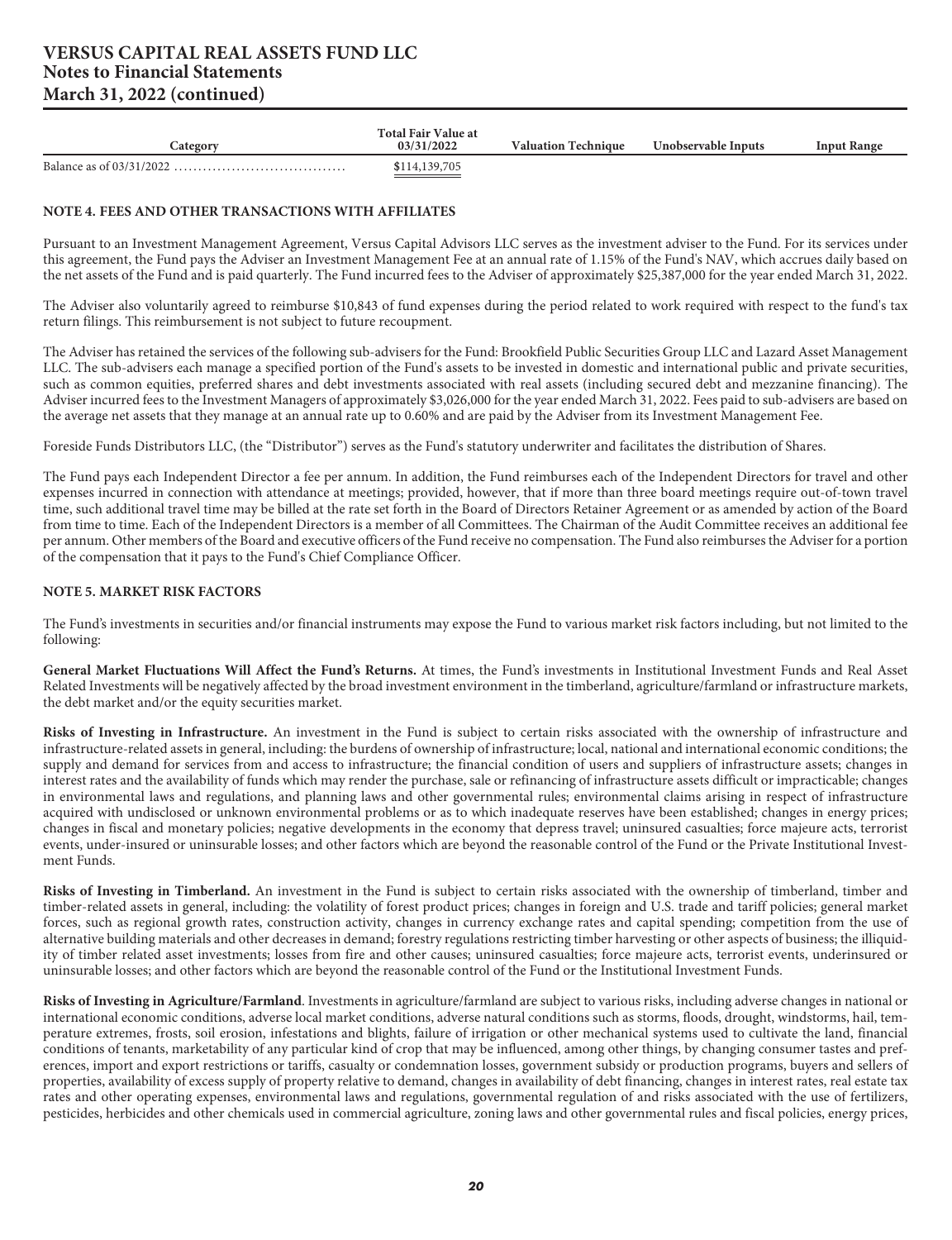changes in the relative popularity of properties, risk due to dependence on cash flow, as well as acts of God, uninsurable losses and other factors which are beyond the control of an Institutional Investment Fund.

**Risks of Investing in Equity Securities**. The prices of equity and preferred securities fluctuate based on changes in a company's financial condition and overall market and economic conditions. Preferred securities may be subject to additional risks, such as risks of deferred distributions, liquidity risks, and differences in shareholder rights associated with such securities.

**Risks of Investing in Debt Securities.** The Fund will invest in real asset related debt securities. Other factors may materially and adversely affect the market price and yield of such debt securities, including investor demand, changes in the financial condition of the borrower, government fiscal policy and domestic or worldwide economic conditions. The Fund's debt securities will be subject to credit risk, which is the risk that an issuer will be unable to make principal and interest payments on its outstanding debt obligations when due.

**Unfunded Commitments.** In order to meet its obligation to provide capital for unfunded commitments, the Fund may have to hold some, or in certain cases a substantial amount, of its assets temporarily in money market securities, cash or cash equivalents, possibly for several months; liquidate portfolio securities at an inopportune time; or borrow under a line of credit. This could make it difficult or impossible to take or liquidate a position in a particular security at a price consistent with the Adviser's strategy.

**Risks Relating to Current Interest Rate Environment.** A wide variety of factors can cause interest rates or yields of U.S. Treasury securities (or yields of other types of bonds) to rise (e.g., central bank monetary policies, inflation rates, general economic conditions, reduced market demand for low yielding investments, etc.). The U.S. Federal Reserve has recently begun raising interest rates in light of recent inflationary pressures and interest rates may increase rapidly. Thus, the Fund currently faces a heightened level of risk associated with rising interest rates and/or bond yields.

**Liquidity Risk.** The Fund will invest in restricted securities and other investments that are illiquid. Restricted securities are securities that may not be sold to the public without an effective registration statement under the Securities Act, or, if they are unregistered, may be sold only in a privately negotiated transaction or pursuant to an exemption from registration under the Securities Act. The Fund may be unable to sell restricted and other illiquid securities at the most opportune times or at prices approximating the value at which it purchased such securities. The Fund's portfolio may include a number of investments for which no market exists and which have substantial restrictions on transferability.

**Market Disruption, Health Crises, Terrorism and Geopolitical Risks.** The Fund's investments may be negatively affected by the broad investment environment in the real assets market, the debt market and/or the equity securities market. The investment environment is influenced by, among other things, interest rates, inflation, politics, fiscal policy, current events, competition, productivity and technological and regulatory change. In addition, the Fund may be adversely affected by uncertainties such as war, terrorism, international political developments, sanctions or embargos, tariffs and trade wars, changes in government policies, global health crises or similar pandemics, and other related geopolitical events may lead to increased short-term market volatility and have adverse long-term effects on world economies and markets generally, as well as adverse effects on issuers of securities and the value of investments.

#### **NOTE 6. FORWARD CONTRACTS**

The Fund may use forward contracts for hedging exposure to foreign currencies. A forward foreign currency exchange contract, which involves an obligation to purchase or sell a specific currency at a future date at a price set at the time of the contract, may reduce the Fund's exposure to changes in the value of the currency it will deliver and increase its exposure to changes in the value of the currency it will receive for the duration of the contract. The effect on the value of the Fund is similar to selling securities denominated in one currency and purchasing securities denominated in another currency. Foreign currency transactions, like currency exchange rates, can be affected unpredictably by intervention (or the failure to intervene) by U.S. or foreign governments or central banks, or by currency controls or political developments. Such events may prevent or restrict the Fund's ability to enter into foreign currency transactions, force the Fund to exit a foreign currency transaction at a disadvantageous time or price or result in penalties for the Fund, any of which may result in a loss to the Fund. Contracts to sell foreign currency would limit any potential gain that might be realized by the Fund if the value of the hedged currency increases. The Fund may enter into these contracts to hedge against foreign exchange risk arising from the Fund's investment or anticipated investment in securities denominated in foreign currencies. Suitable hedging transactions may not be available in all circumstances and there can be no assurance that the Fund will engage in such transactions at any given time or from time to time when they would be beneficial.

As of March 31, 2022, the Fund does not hold any forward foreign exchange contracts.

#### **NOTE 7. INVESTMENT TRANSACTIONS**

For the year ended March 31, 2022, the purchases and sales of investment securities, excluding short-term investments and U.S. Government securities were approximately \$952,477,000 and \$361,010,000, respectively.

#### **NOTE 8. REPURCHASE OFFERS**

The Fund has a fundamental policy that it will make quarterly Repurchase Offers for no less than 5% of its shares outstanding at NAV, unless suspended or postponed in accordance with regulatory requirements (as discussed below), and that each quarterly repurchase pricing shall occur no later than the 14th day after the Repurchase Request Deadline (defined below), or the next Business Day if the 14th is not a Business Day (each a "Repurchase Pricing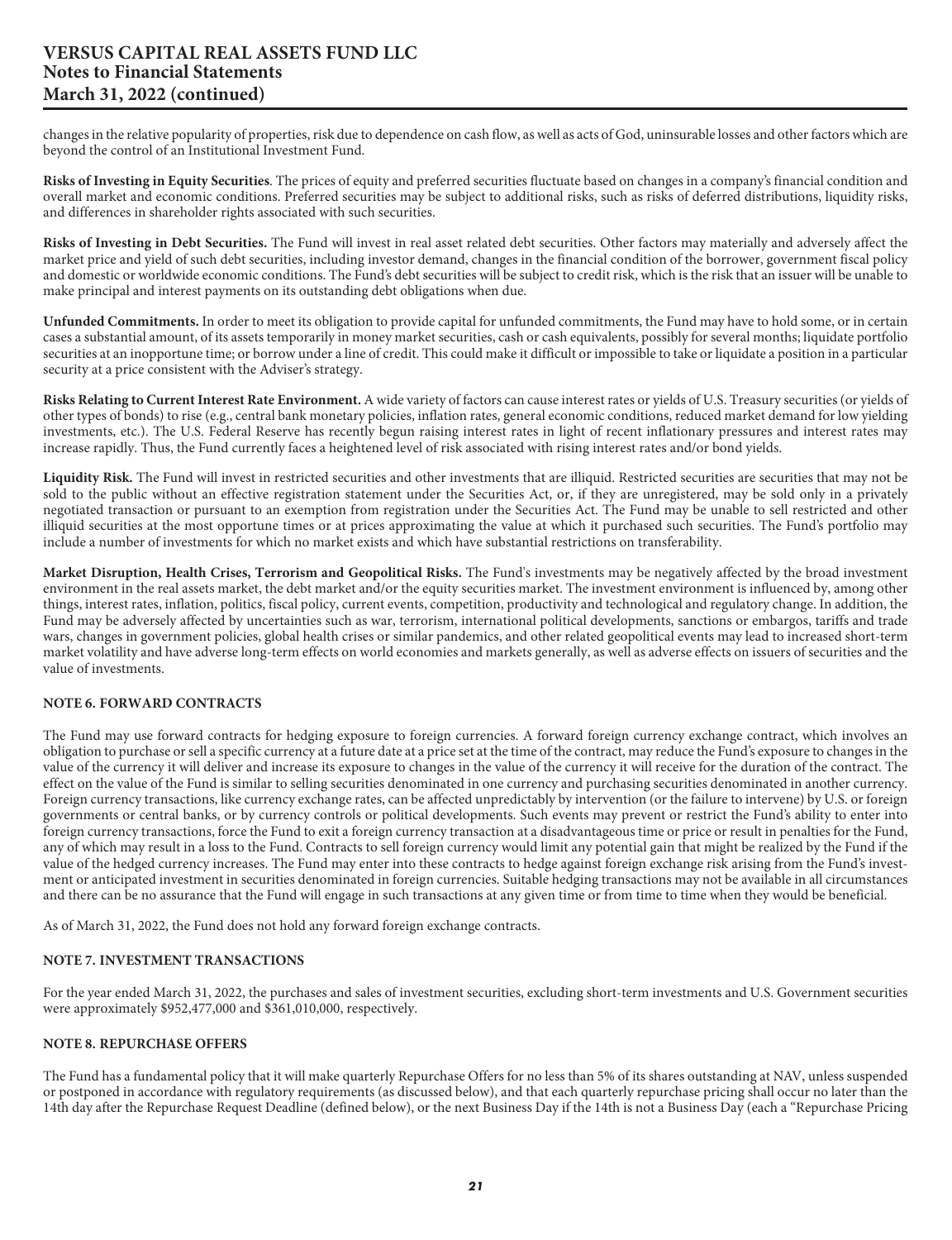Date"). In general, the Repurchase Pricing Date occurs on the Repurchase Request Deadline and settlement occurs 3 days later. Shares will be repurchased at the NAV per Share determined as of the close of regular trading on the NYSE on the Repurchase Pricing Date.

Shareholders will be notified in writing about each quarterly Repurchase Offer, how they may request that the Fund repurchase their shares and the Repurchase Request Deadline, which is the date the Repurchase Offer ends. The Repurchase Request Deadline will be determined by the Board. The time between the notification to shareholders and the Repurchase Request Deadline may vary from no more than 42 days to no less than 21 days. The repurchase price of the shares will be the NAV as of the close of regular trading on the NYSE on the Repurchase Pricing Date. Payment pursuant to the repurchase will be made to the shareholders within seven days of the Repurchase Pricing Date (the "Repurchase Payment Deadline"). Certain authorized institutions, including custodians and clearing platforms, may set times prior to the Repurchase Request Deadline by which they must receive all documentation they may require relating to repurchase requests and may require additional information. In addition, certain clearing houses may allow / require shareholders to submit their tender request only on the Repurchase Request Deadline.

Shares tendered for repurchase by shareholders prior to any Repurchase Request Deadline will be repurchased subject to the aggregate repurchase amounts established for that Repurchase Request Deadline. Repurchase proceeds will be paid to shareholders prior to the Repurchase Payment Deadline.

The Board, or a committee thereof, in its sole discretion, will determine the number of shares that the Fund will offer to repurchase (the "Repurchase Offer Amount") for a given Repurchase Request Deadline. The Repurchase Offer Amount, however, will be no less than 5% of the total number of shares outstanding on the Repurchase Request Deadline.

If Share repurchase requests exceed the number of Shares in the Fund's Repurchase Offer, the Fund may, in its sole discretion (i) repurchase the tendered Shares on a pro rata basis or (ii) increase the number of Shares to be repurchased by up to 2% of the Fund's outstanding Shares. If Share repurchase requests exceed the number of Shares in the Fund's Repurchase Offer plus 2% of the Fund's outstanding Shares, the Fund is required to repurchase the Shares on a pro rata basis. However, the Fund may accept all shares tendered for repurchase by shareholders who own less than one hundred shares and who tender all of their Shares before prorating other amounts tendered. Because of the potential for proration, tendering shareholders may not have all of their tendered Shares repurchased by the Fund.

Results of the Fund's Repurchase Offers during the year ended March 31, 2022 are as follows:

| Repurchase<br>Request<br>Deadline/Pricing<br>Date | Repurchase<br><b>Offer Amount</b><br>(Percentage) | Repurchase<br><b>Offer Amount</b><br>(Shares) | <b>Shares</b><br><b>Tendered for</b><br>Repurchase | Percentage of<br><b>Tendered</b><br><b>Shares</b><br>Repurchased | <b>Value of</b><br>Repurchased<br><b>Shares</b> |
|---------------------------------------------------|---------------------------------------------------|-----------------------------------------------|----------------------------------------------------|------------------------------------------------------------------|-------------------------------------------------|
|                                                   |                                                   |                                               |                                                    |                                                                  |                                                 |
|                                                   | 5%                                                | 3,583,753                                     | 2,618,986                                          | 100%                                                             | \$68,041,262                                    |
|                                                   |                                                   | 4,119,375                                     | 1,494,255                                          | 100%                                                             | 39,179,356                                      |
|                                                   |                                                   | 4,343,351                                     | 889,901                                            | 100%                                                             | 23,573,484                                      |
|                                                   |                                                   | 4,703,927                                     | 1,876,766                                          | 100%                                                             | 50,653,903                                      |
|                                                   |                                                   |                                               |                                                    |                                                                  |                                                 |

#### **NOTE 9. LINE OF CREDIT**

Effective May 3, 2021, the Fund renewed its line of credit ("LOC") with Zions Bancorporation, N.A. dba Vectra Bank Colorado ("Vectra") increasing its borrowing capacity from \$70 million to \$90 million. Borrowings, if any, under the Vectra arrangement bear interest at the one month LIBOR Rate plus 1.5% at the time of borrowing with a minimum interest rate of 2.50%. The Fund did not incur interest expense during the year ended March 31, 2022. In addition, the Fund incurs a Non-Utilization Fee equal to 0.375% on the portion of the LOC not being used and certain other organization and structuring fees (the "Other LOC Fees"). The Fund incurred Other LOC Fees equal to approximately \$601,000 during the year ended March 31, 2022. As collateral for the lines of credit, the Fund would grant Vectra a first position security interest in and lien on securities held by the Fund in a collateral account. The Fund's outstanding borrowings from the LOC were \$0 at March 31, 2022, and the Fund complied with all covenants of the LOC during the year ended March 31, 2022.

Effective April 13, 2022, the Fund renewed its LOC with an increased borrowing limit of \$165 million. Borrowings, if any, under the April 13, 2022 renewal bear interest at the one-month Secured Overnight Financing Rate (SOFR), plus 1.60% at the time of borrowing.

#### **NOTE 10. RESTRICTED SECURITIES**

Restricted securities include securities that have not been registered under the Securities Act of 1933, as amended, and securities that are subject to restrictions on resale. The Fund may invest in restricted securities that are consistent with the Fund's investment objective and investment strategies. Investments in restricted securities are valued at net asset value as practical expedient for fair value, or fair value as determined in good faith in accordance with procedures adopted by the Board. It is possible that the estimated value may differ significantly from the amount that might ultimately be realized in the near term, and the difference could be material. Each of the following securities can suspend redemptions if its respective Board deems it in the best interest of its shareholders. This and other important information are described in the Fund's Prospectus.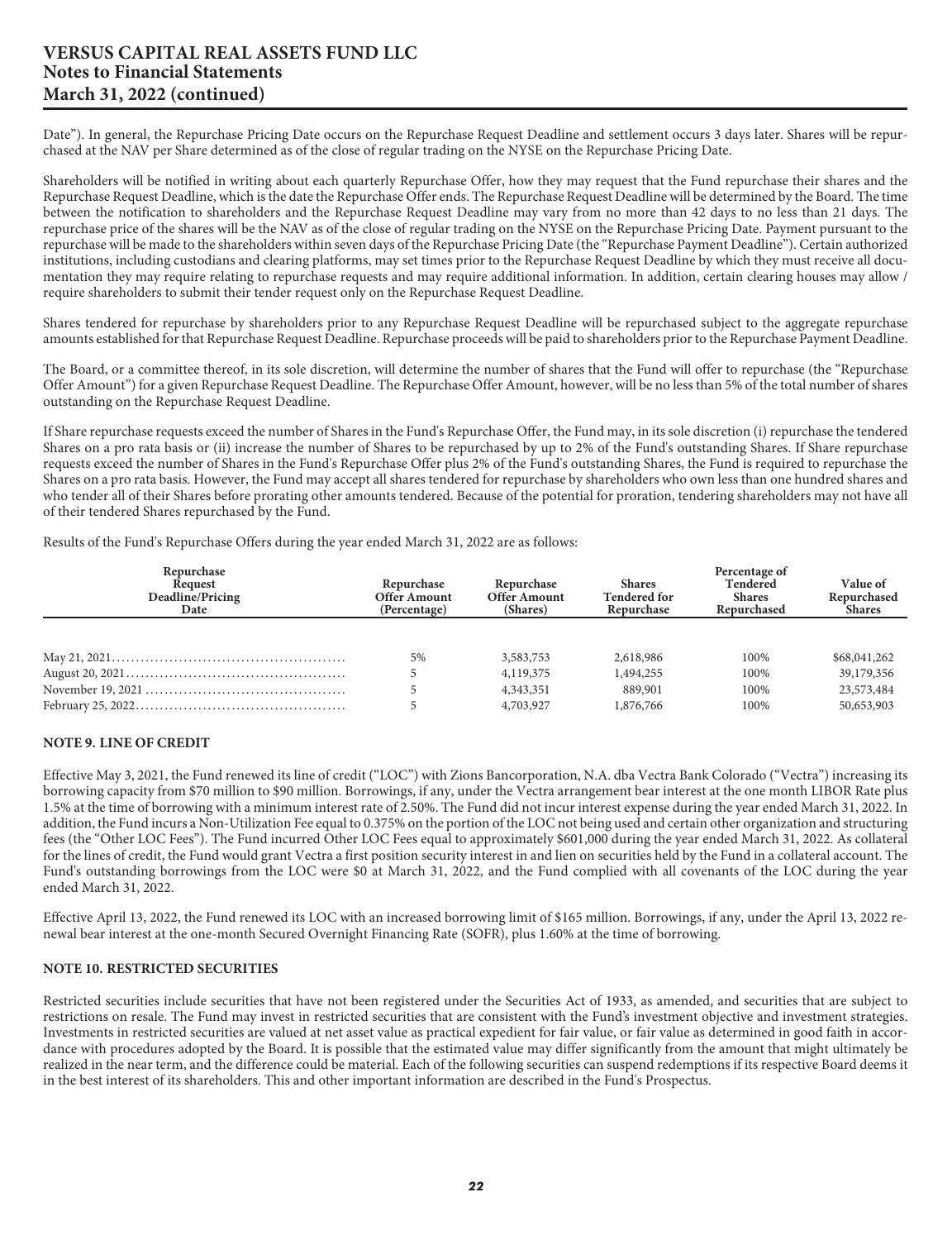As of March 31, 2022, the Fund invested in the following restricted securities:

| Security(a)                                       | Acquisition<br>Date(b) | Shares/Par               | Cost<br>(\$1,000s) | Value<br>(\$1,000s) | Unfunded<br>Commitments<br>(\$1,000)(c),(d) | $%$ of<br><b>Net</b><br>Assets | Redemption<br>Notice(e) |
|---------------------------------------------------|------------------------|--------------------------|--------------------|---------------------|---------------------------------------------|--------------------------------|-------------------------|
|                                                   |                        |                          |                    |                     |                                             |                                |                         |
| AMP Capital Diversified Infrastructure Trust      | 12/19/2017             | 32,131,871               | 25,005<br>\$.      | 27,456<br>\$        | \$                                          | 1.0%                           | (f)                     |
| AMP Capital Infrastructure Debt Fund III          | 9/18/2017              |                          | 18,304             | 17,910              |                                             | 0.7%                           | (g)                     |
| Blackstone Infrastructure Partners LP             | 3/31/2019              | 37,733                   | 45,541             | 58,700              | 971                                         | 2.2%                           | (h)                     |
| BTG Pactual Open Ended Core US Timberland Fund LP | 9/18/2017              | 208,277                  | 235,000            | 283,080             | 25,000                                      | 10.6%                          | (i)                     |
| Ceres Farmland Holdings LP                        | 11/6/2017              |                          | 135,000            | 173,887             |                                             | 6.5%                           | (j)                     |
| Global Diversified Infrastructure Fund            | 9/18/2017              | 39,908,253               | 65,829             | 67,551              |                                             | 2.5%                           | (k)                     |
| Hancock Timberland and Farmland Fund LP           | 9/18/2017              | 49,116                   | 49,823             | 53,822              | 35,000                                      | 2.0%                           | (1)                     |
| Harrison Street Social Infrastructure Fund LP     | 7/2/2018               | 165,581                  | 173,027            | 206,825             | 51,972                                      | 7.7%                           | (m)                     |
| IFC Core Farmland Fund LP(n)                      | 10/25/2019             | 92,113                   | 95,777             | 107,344             | 128,244                                     | 4.0%                           | (o)                     |
| IFM Global Infrastructure Fund (Offshore) LP      | 9/28/2018              |                          | 49,562             | 62,485              | 15,000                                      | 2.3%                           | (p)                     |
| IFM US Infrastructure Debt Fund, LP               | 9/28/2018              | $\overline{\phantom{0}}$ | 15,016             | 14,238              |                                             | 0.5%                           | (q)                     |
| <b>IIF Hedged LP</b>                              | 9/18/2017              | 59,073,977               | 50,489             | 54,732              | 25,000                                      | 2.1%                           | (r)                     |
| Jamestown Timberland Fund(n)                      | 7/2/2018               | 105,662                  | 115,022            | 132,944             | 20,000                                      | 5.0%                           | (s)                     |
| Macquarie Global Infrastructure Fund SCSp         | 3/15/2022              | 5,458                    | 5,572              | 5,479               | 44,542                                      | 0.2%                           | (t)                     |
| National Data Center Fund                         | 4/1/2021               | 59,049                   | 60,000             | 65,533              | 47,067                                      | 2.5%                           | (u)                     |
| Nuveen - Global Farmland Fund                     | 7/28/2020              | 52,035                   | 51,424             | 51,825              | 23,576                                      | 1.9%                           | (v)                     |
| RMS Evergreen US Forestland Fund LP               | 9/18/2017              |                          | 79,626             | 82,368              |                                             | 3.1%                           | (w)                     |
| UBS AgriVest Farmland Fund, Inc.                  | 7/1/2019               | 20,174                   | 40,169             | 43,527              |                                             | 1.6%                           | (x)                     |
| US Core Farmland Fund LP(n)                       | 9/18/2017              | 73,923                   | 84,520             | 107,567             | 5,480                                       | 4.0%                           | (y)                     |
| Versus Capital Real Assets Sub-REIT LLC           | 7/25/2019              | —                        | 45,852             | 52,985              |                                             | 2.0%                           | (z)                     |
| Versus Capital Real Assets Sub-REIT II LLC        | 9/29/2017              |                          | 56,150             | 61,154              |                                             | 2.3%                           | (z)                     |
| Total                                             |                        |                          | \$1,496,708        | \$1,731,412         | \$421,852                                   | 64.7%                          |                         |

- (a) The securities include Investment Funds, debt securities, and wholly-owned REIT subsidiaries (sub-REIT). The Investment Funds are organized to serve as a collective investment vehicle through which eligible investors may invest in a professionally managed real asset portfolio of equity and debt investments consisting of timberland, infrastructure, agriculture and farmland. The principal investment objective of the Investment Funds is to generate attractive, predictable investment returns from a target portfolio of low-risk equity investments in income-producing real assets while maximizing the total return to shareholders through cash dividends and appreciation in the value of shares. The Fund's debt securities are private loans made to the owners of infrastructure related assets. The principal investment objective of the debt securities is to generate a stable income stream of attractive and consistent cash distributions. The Fund has invested in whollyowned and controlled subsidiaries that make direct investments into timberland and agriculture/farmland assets. The principal objective of the sub-REITs is to generate attractive, predictable investment returns from a target portfolio of direct investments in primarily income-producing timberland and agriculture/farmland assets while maximizing the total return to shareholders through cash dividends and appreciation in the value of the assets.
- (b) Represents initial acquisition date as shares are purchased at various dates through the current period.
- (c) At March 31, 2022, the Fund has an additional outstanding unfunded commitment of \$100 million related to a new Investment Fund.
- (d) Unfunded Commitments approximate their fair values.
- (e) The restricted securities provide for redemption subject to certain lock-up and notice periods listed.
- (f) The fund does not have formal redemption notice or lockup periods and generally attempts to pay within 12 months of receiving the redemption request.
- (g) Closed-end fund which terminates February 12, 2026 subject to two additional one year extensions at the discretion of the fund's manager. The fund does not provide for interim redemptions.
- (h) Following the later of: (i) the three-year anniversary of each date on which a Limited Partner acquires Units; and (ii) the six-year anniversary of the date of the Initial Closing; a Limited Partner may request redemptions quarterly upon 90 days written notice.
- (i) Two-year lock-up; redemptions are provided quarterly with 90 days prior written notice.
- (j) Two-year lock-up for the initial capital contribution and then each subsequent contribution is subject to a lock up of the later of i.) the initial capital contribution date ii.) one-year from such contribution. The notice period for redemption is annually and must be submitted by September 30th in any given year.
- (k) Shares are subject to an initial lockup period of three-years from date of acquisition. Notification period of six months is required with redemption dates falling on March 31st and September 30th of each year.
- (l) Shares are subject to an initial lockup period of three-years from date of acquisition. The notice period for redemption is annually and must be submitted by April 30th in any given year.
- (m) Shares are subject to an initial lockup period of four-years; notification of at least 90 days prior to the last calendar day of the applicable calendar quarter for which the redemption request is to be effective.
- (n) The Fund owns a non-voting majority interest in this private investment fund.
- (o) Shares are subject to a five-year lock-up for the initial capital commitment. Thereafter, the Fund will repurchase shares upon six months advanced notice of a redemption request.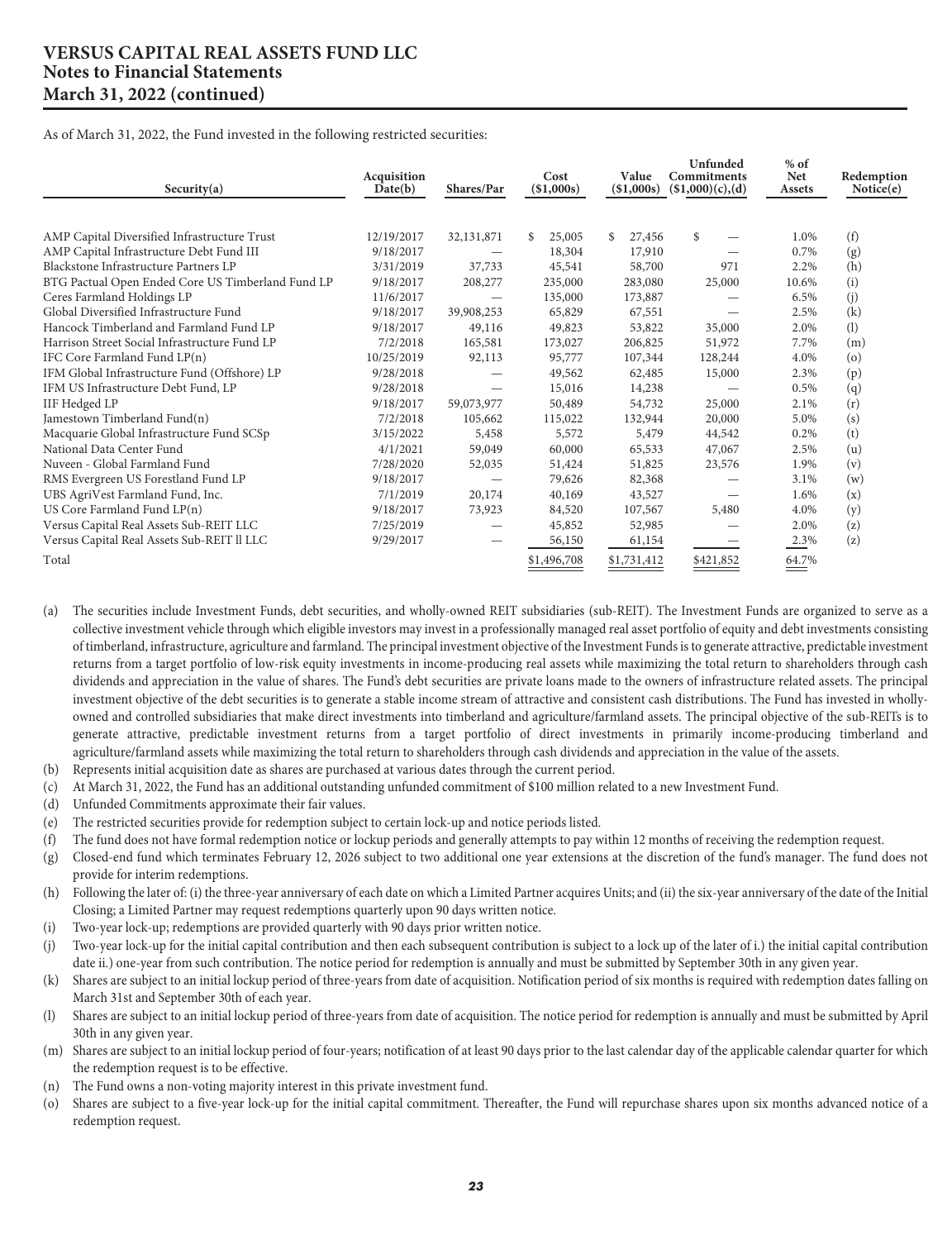- (p) Initiating the redemption process requires a written notification 45 days prior quarter end.
- (q) Shares are subject to an initial lockup period of one-year; with 60 day written notice.
- (r) There are two redemption election periods per year which occur from May 15th to June 30th and from November 15th to December 31st.
- (s) Shares are subject to an initial lockup period of four-years from the date of acquisition. A redemption request is first effective as of the last day of the first full calendar quarter after the quarter in which the investor delivers the redemption notice.
- (t) The first \$50 million of shares purchased are subject to an initial lock-up period expiring in March 2027; thereafter redemptions are provided quarterly with 90 days prior written notice.
- (u) Shares are subject to an initial lockup period of five-years from date of acquisition. The Fund will endeavor to honor redemption requests promptly after the end of each quarter upon receipt of a written redemption request 90 days prior to the end of that quarter.
- (v) Shares are subject to a three-year lock up from issuance date. Thereafter, they are generally eligible for redemption as of March 31 of each year for notifications received by December 31 of the prior year.
- (w) Shares are subject to an initial lockup period of three-years from date of acquisition. Investment redemption requests will be processed on a semiannual basis on June 30 and December 31 of each year.
- (x) The Fund will endeavor to honor redemption requests promptly after the end of each quarter upon receipt of a written redemption request 60 days prior to the end of that quarter.
- (y) Shares are subject to an initial lockup period of three-years from date of acquisition. A redemption request is effective as of the last day of the first full calendar quarter after the quarter in which the investor delivers the redemption notice.
- (z) The security is a wholly-owned REIT subsidiary of the Fund and has no redemption provisions.

#### **NOTE 11. AFFILIATED ISSUERS**

The following table lists each issuer owned by the Fund that may be deemed an "affiliated company" under the 1940 Act, as well as transactions that occurred in the security of such issuer during the year ended March 31, 2022:

| <b>Affiliated Investment</b>                                                   | Value<br>at<br>03/31/21 | <b>Purchases</b>            | Income<br><b>Distributions</b> | <b>Sales</b>                    | Realized<br>Gain/Loss | Change<br>in<br>App/Dep | Value<br>at<br>03/31/2022                        | <b>Shares</b><br><b>Held</b> at<br>03/31/2022 |
|--------------------------------------------------------------------------------|-------------------------|-----------------------------|--------------------------------|---------------------------------|-----------------------|-------------------------|--------------------------------------------------|-----------------------------------------------|
| BTG Pactual Open Ended Core US Timberland Fund LP . \$165,884,689 \$95,000,000 |                         |                             | \$3,761,147                    | \$.<br>$\overline{\phantom{0}}$ |                       |                         | $-$ \$22,195,449 \$283,080,138                   | 208,277                                       |
|                                                                                | 65,899,602              | 31,282,444                  | 2,346,594                      |                                 | (691, 565)            | 10,853,361              | 107,343,842                                      | 92,113                                        |
| Jamestown Timberland Fund                                                      | 93,873,183              | 30,000,000                  |                                |                                 |                       | 9,071,112               | 132,944,295                                      | 105,662                                       |
|                                                                                | 83,301,089              | 9,520,000                   | 1,998,420                      |                                 |                       | 14,745,968              | 107,567,057                                      | 73,923                                        |
| Versus Capital Real Assets Sub-REIT LLC                                        | 38,858,591              | 9,000,000                   | 600,000                        |                                 |                       | 5,126,664               | 52,985,255                                       |                                               |
| Versus Capital Real Assets Sub-REIT II LLC                                     | 62,419,675              |                             | 1,000,000                      | (500,000)(a)                    |                       | (765, 225)              | 61,154,450                                       |                                               |
| Total                                                                          |                         | \$510,236,829 \$174,802,444 | \$9,706,161                    |                                 |                       |                         | $$(500,000) $(691,565) $61,227,329 $745,075,037$ |                                               |

(a) Represents a return of capital distribution.

#### **NOTE 12. RECENT ACCOUNTING PRONOUNCEMENTS**

In March 2020, the Financial Accounting Standards Board issued Accounting Standards Update 2020-04, Reference Rate Reform (Topic 848) – Facilitation of the Effects of Reference Rate Reform on Financial Reporting (the "ASU"), which provides optional, temporary relief with respect to the financial reporting of contracts subject to certain types of modifications due to the planned discontinuation of the London Interbank Offered Rate (LIBOR) and other interbank-offered based reference rates as of the end of 2021. The guidance is effective for certain reference rate-related contract modifications that occur during the period March 12, 2020 through December 31, 2022. The Adviser doesn't believe there will be a material impact to the financial statements as a result of the rule.

In December 2020, the SEC adopted a final rule (Rule 2a-5) under the 1940 Act addressing fair valuation of fund investments. The new rule sets forth requirements for good faith determinations of fair value as well as for the performance of fair value determinations, including related oversight and reporting obligations. The new rule also defines "readily available market quotations" for purposes of the definition of "value" under the Act, and the SEC noted that this definition would apply in all contexts under the Act. The effective date for the rule is March 8, 2021. The SEC adopted an eighteen-month transition period beginning from the effective date for the new rule. The Adviser doesn't believe there will be a material impact to the financial statements as a result of the ASU.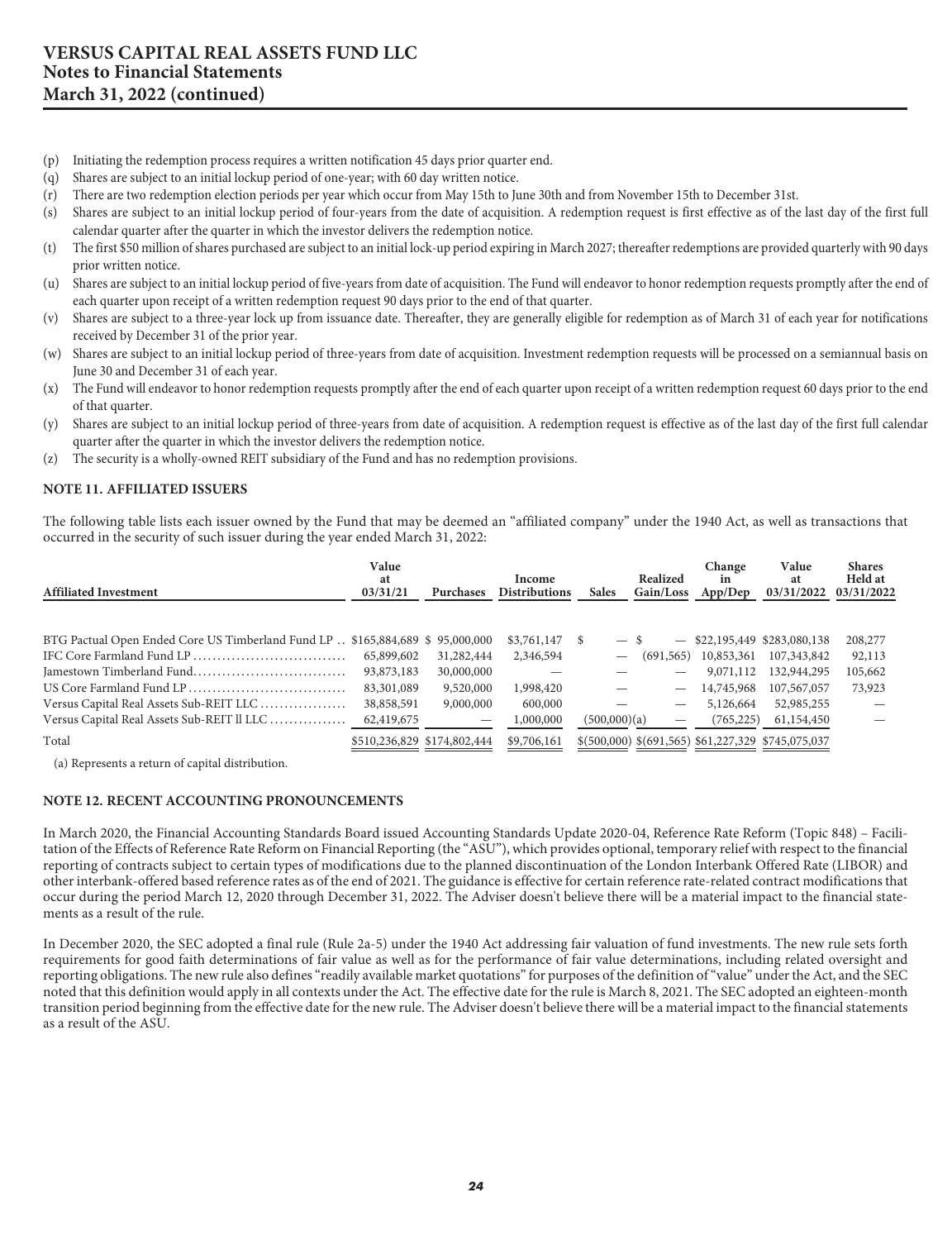#### **NOTE 13. SUBSEQUENT EVENTS**

The Fund offered to repurchase 5% of its outstanding shares, representing 5,080,519 shares, with respect to its May 20, 2022 Repurchase Offer. Shareholders actually tendered 1,878,665 total shares for repurchase. The Fund repurchased 1.9% of total tendered shares, representing approximately \$51,100,000.

Management has evaluated the impact of all subsequent events on the Fund through the date the financial statements were issued and determined that there are no additional subsequent events to report.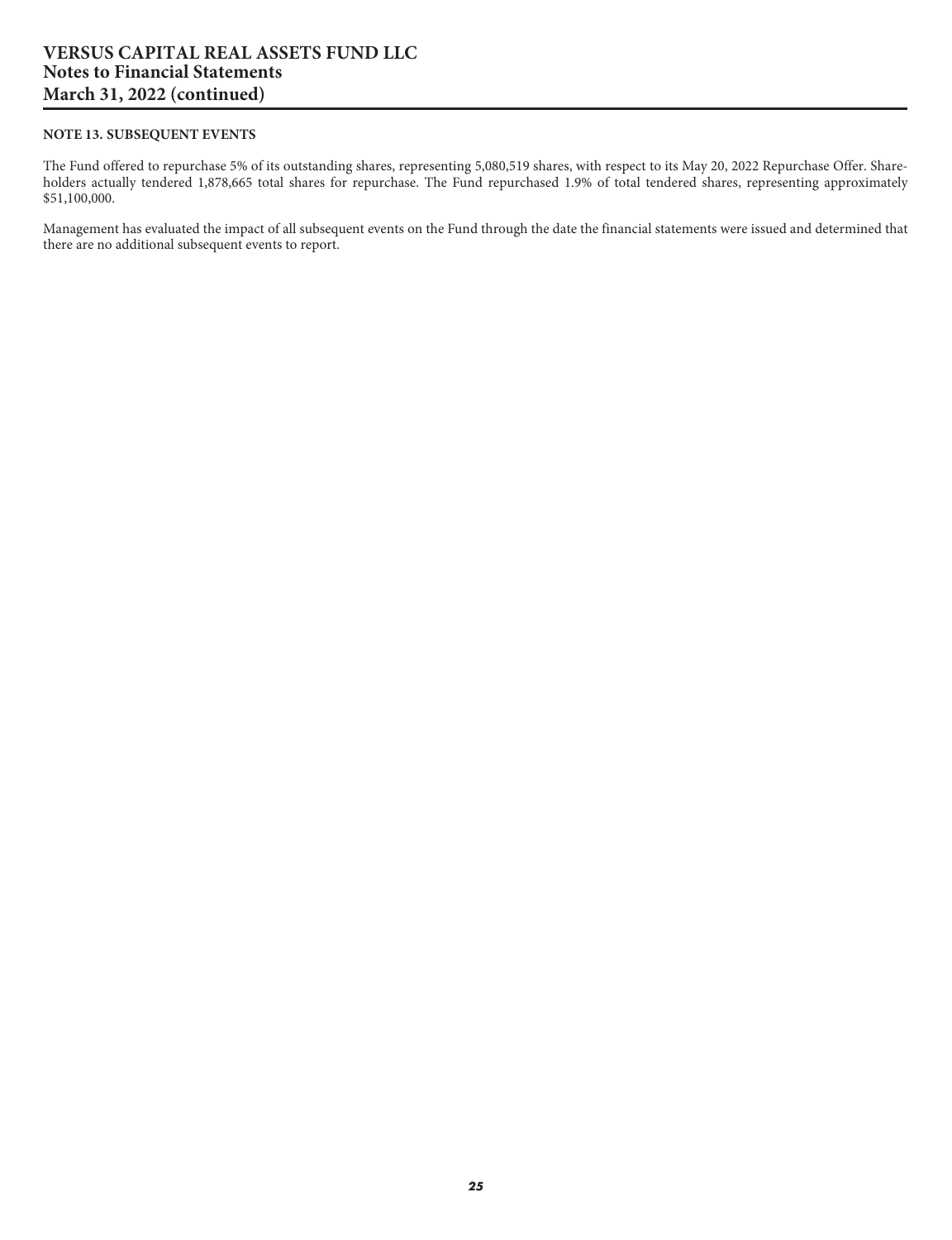#### <span id="page-26-0"></span>**SECURITY PROXY VOTING**

The Fund's policy is to vote its proxies in accordance with the recommendations of management. A description of the policies and procedures that the Fund uses to determine how to vote proxies relating to portfolio securities is available without charge upon request by calling (866) 280-1952 and on the SEC's website at<http://www.sec.gov.>

#### **PORTFOLIO HOLDINGS**

The Fund files its complete schedule of portfolio holdings with the SEC for the first and third quarters of each fiscal year on Form N-PORT, which has replaced Form N-Q, within 60 days after the end of the period. Copies of the Fund's Forms N-PORT are available without a charge, upon request, by contacting the Fund at (866) 459-2772 and on the SEC's website at http://www.sec.gov.

#### **DIVIDEND REINVESTMENT PLAN**

All distributions paid by the Fund will be reinvested in additional Shares of the Fund unless a shareholder "opts out" (elects not to reinvest in Shares), pursuant to the Fund's Dividend Reinvestment Policy. A shareholder may elect initially not to reinvest by indicating that choice on a shareholder certification. Thereafter, a shareholder is free to change his, her or its election on a quarterly basis by contacting BNY Mellon (or, alternatively, by contacting the Selling Agent that sold such shareholder his, her or its Shares, who will inform the Fund). Shares purchased by reinvestment will be issued at their NAV on the ex-dividend date. There is no Sales Load or other charge for reinvestment. The Fund reserves the right to suspend or limit at any time the ability of shareholders to reinvest distributions. The automatic reinvestment of dividends and capital gain distributions does not relieve participants of any U.S. federal income tax that may be payable (or required to be withheld) on such distributions.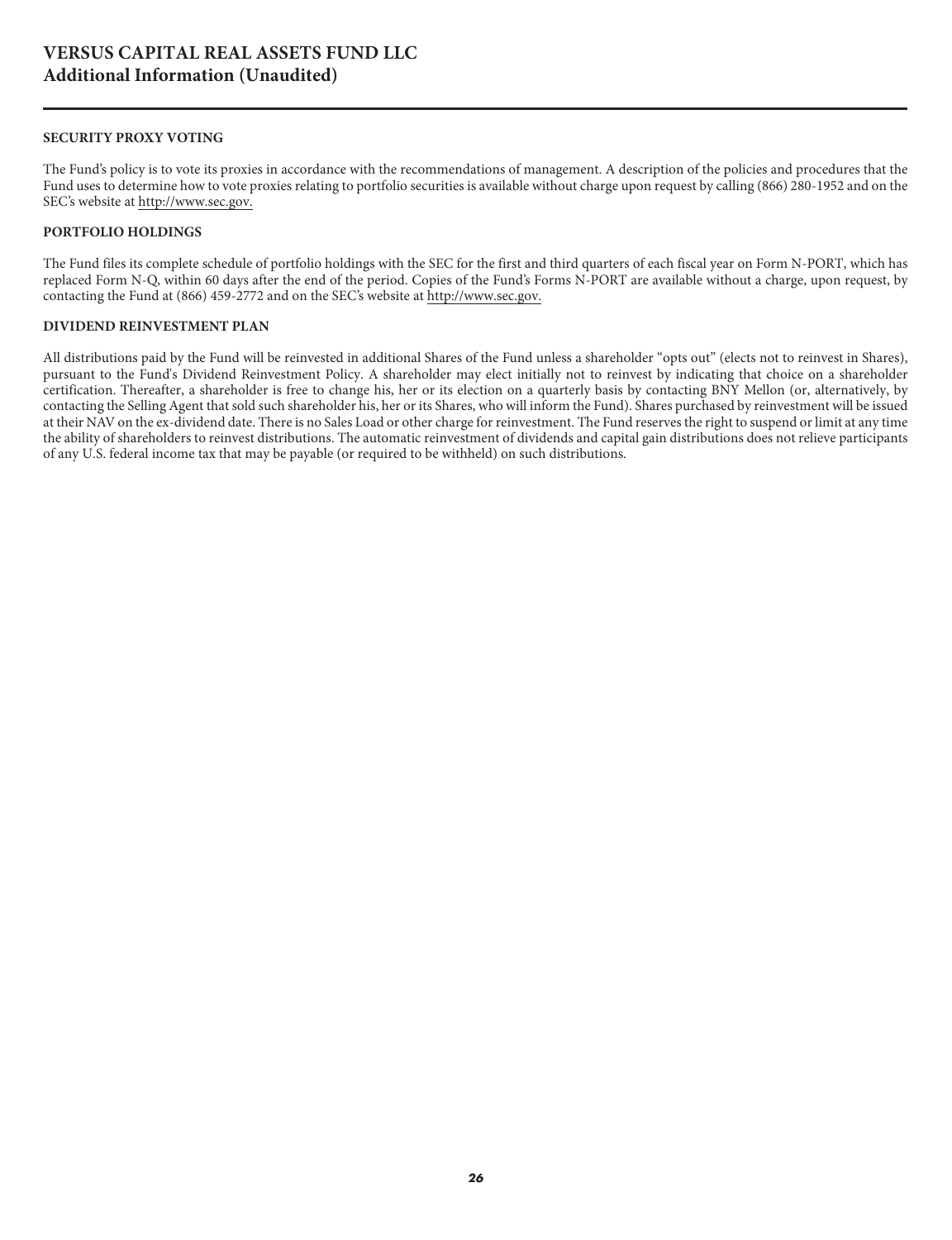### **VERSUS CAPITAL REAL ASSETS FUND LLC Additional Information (Unaudited)**

#### **DIRECTORS AND OFFICERS**

The Board has overall responsibility to manage and control the business affairs of the Fund, including the complete and exclusive authority to oversee and to establish policies regarding the management, conduct and operation of the Fund's business. The Board exercises the same powers, authority and responsibilities on behalf of the Fund as are customarily exercised by the board of directors of a registered investment company organized as a corporation. Information pertaining to the Board is set forth below.

| Name, Address,<br>and Year of Birth <sup>(1)</sup> | Position(s)<br><b>Held with</b><br><b>Fund</b> | Term of<br>Office<br>and<br>Length of<br><b>Time</b><br>Served <sup>(2)</sup>                                       | Principal<br>Occupation(s)<br><b>During Past 5 Years</b>                                                                                                                                                                                                                                                 | Number of<br>Portfolios in<br>Fund<br>Complex $^{(3)}$<br>Overseen by<br><b>Director</b> | <b>Other Public</b><br>Company<br>Directorships<br>Held<br>by Director |
|----------------------------------------------------|------------------------------------------------|---------------------------------------------------------------------------------------------------------------------|----------------------------------------------------------------------------------------------------------------------------------------------------------------------------------------------------------------------------------------------------------------------------------------------------------|------------------------------------------------------------------------------------------|------------------------------------------------------------------------|
| Independent Directors <sup>(4)</sup>               |                                                |                                                                                                                     |                                                                                                                                                                                                                                                                                                          |                                                                                          |                                                                        |
| Robert F. Doherty;<br>1964                         | Independent<br>Director                        | Since<br>inception                                                                                                  | Chief Financial Officer of Sustainable<br>Living Partners (2018 - present); Partner<br>of Renova Capital Partners (2010 -<br>present); Chief Financial Officer of<br>Ensyn Corporation (2013-2018).                                                                                                      | $\overline{2}$                                                                           | $\theta$                                                               |
| Jeffry A. Jones;<br>1959                           | Independent<br>Director                        | Since<br>inception                                                                                                  | Principal of SmithJones, (Real Estate)<br>$(2008$ to present).                                                                                                                                                                                                                                           | $\overline{2}$                                                                           | $\boldsymbol{0}$                                                       |
| Richard J. McCready;<br>1958                       | Lead<br>Independent<br>Director                | Lead<br>Independent<br>Director<br>(March<br>$2020 -$<br>present);<br>Independent<br>Director<br>since<br>inception | President of The Davis Companies (2014<br>- present).                                                                                                                                                                                                                                                    | $\overline{2}$                                                                           | $\theta$                                                               |
| Paul E. Sveen;<br>1961                             | Independent<br>Director                        | Since<br>inception                                                                                                  | Chief Financial Officer of Beam<br>Technologies (February 2020 - present);<br>Chief Financial Officer of Paypal's<br>merchant lending platform (2018 -<br>2020); Chief Financial Officer of Swift<br>Financial (2016 - 2018); Managing<br>Partner of Pantelan Real Estate Services<br>LLC (2013 - 2016). | $\overline{2}$                                                                           | $\mathbf{0}$                                                           |
| Interested Directors <sup>(5)</sup>                |                                                |                                                                                                                     |                                                                                                                                                                                                                                                                                                          |                                                                                          |                                                                        |
| Casey Frazier;<br>1977                             | Director;<br>Chief<br>Investment<br>Officer    | Since<br>inception                                                                                                  | Chief Investment Officer of the Adviser<br>(2011 - present); Chief Investment<br>Officer of Versus Capital Multi-Manager<br>Real Estate Income Fund LLC (2011 to<br>present).                                                                                                                            | $\overline{2}$                                                                           | $\theta$                                                               |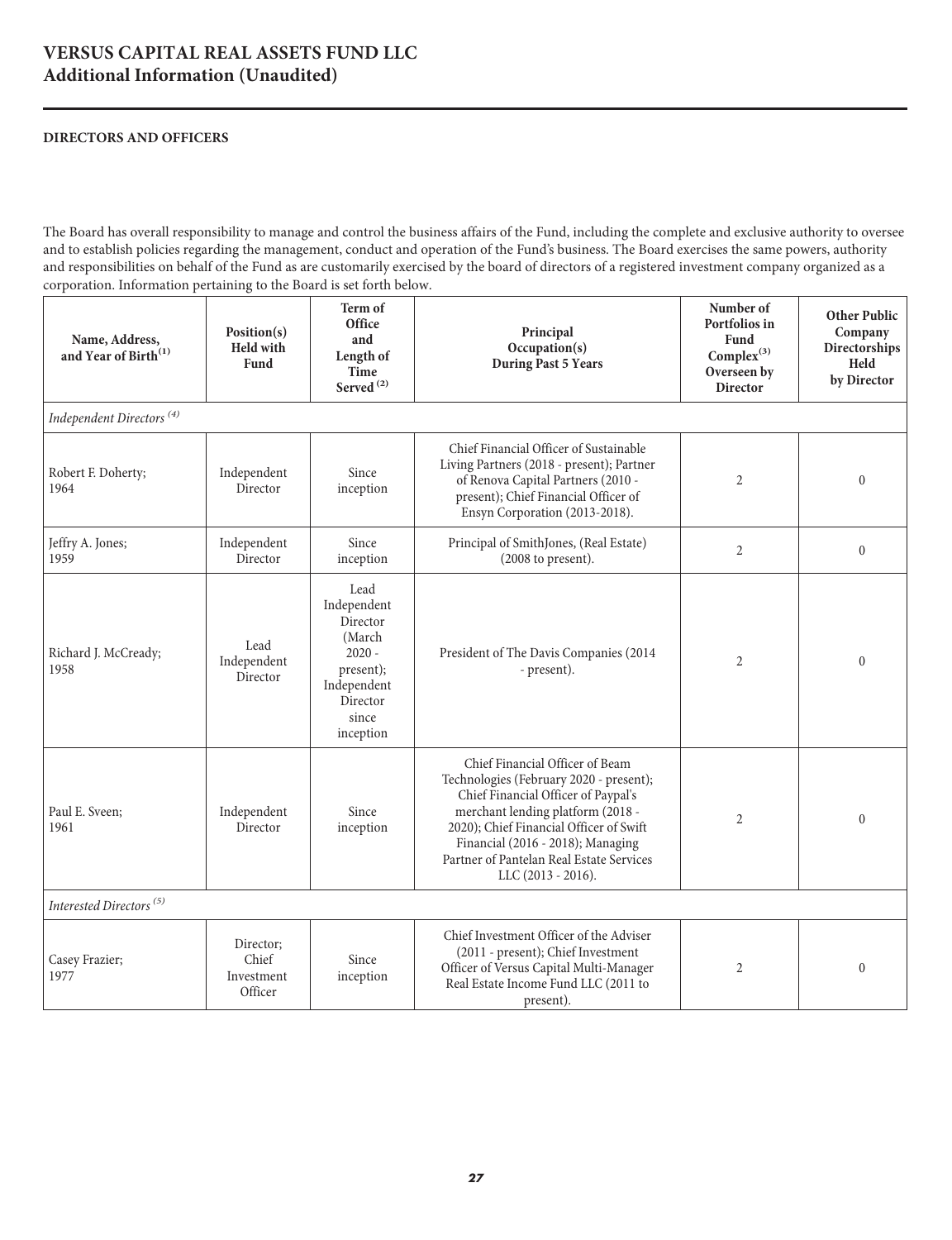#### **VERSUS CAPITAL REAL ASSETS FUND LLC Additional Information (Unaudited)**

| Name, Address,<br>and Year of Birth <sup>(1)</sup> | Position(s)<br><b>Held with</b><br>Fund    | Term of<br>Office<br>and<br>Length of<br>Time<br>Served <sup>(2)</sup> | Principal<br>Occupation(s)<br><b>During Past 5 Years</b>                                                                                                                                                                                                                                                            | Number of<br>Portfolios in<br><b>Fund</b><br>Complex $^{(3)}$<br>Overseen by<br><b>Director</b> | <b>Other Public</b><br>Company<br>Directorships<br>Held<br>by Director |
|----------------------------------------------------|--------------------------------------------|------------------------------------------------------------------------|---------------------------------------------------------------------------------------------------------------------------------------------------------------------------------------------------------------------------------------------------------------------------------------------------------------------|-------------------------------------------------------------------------------------------------|------------------------------------------------------------------------|
| William R. Fuhs, Jr.;<br>1968                      | Chairman<br>of the<br>Board:<br>President  | Since<br>inception                                                     | President of the Adviser (2010 - present);<br>President of Versus Capital Multi-<br>Manager Real Estate Income Fund LLC<br>(2016 - present); Chief Financial Officer<br>of Versus Capital Multi-Manager Real<br>Estate Income Fund LLC (2011 - 2016);<br>Chief Financial Officer of the Adviser<br>$(2010 - 2016).$ | $\overline{2}$                                                                                  |                                                                        |
| Mark D. Quam;<br>1970                              | Director:<br>Chief<br>Executive<br>Officer | Since<br>March<br>2019                                                 | Chief Executive Officer of the Adviser<br>(2010 - present); Chief Executive Officer<br>of Versus Capital Multi-Manager Real<br>Estate Income Fund LLC (2017 -<br>present).                                                                                                                                          | 2                                                                                               | $\Omega$                                                               |

<sup>(1)</sup> The address of each member of the Board is: c/o Versus Capital Real Assets Fund LLC, 5050 S. Syracuse Street, Suite 1100, Denver, Colorado 80237.

<sup>(2)</sup> Each Director will serve for the duration of the Fund, or until his death, resignation, termination, removal or retirement.

<sup>(3)</sup> The term "Fund Complex" as used herein includes the Fund and Versus Capital Multi-Manager Real Estate Income Fund LLC.

<sup>(4)</sup> "Independent Directors" means members of the Board who are not "interested persons" of the Fund, the Adviser, the Securities Sub-Advisers, the Distributor, or any affiliate of the Fund, the Adviser, the Securities Sub-Advisers or the Distributor, as defined by the Investment Company Act (the "Independent Directors").

<sup>(5)</sup> "Interested Directors" means members of the Board who are "interested person," as defined in the Investment Company Act, because of such person's affiliation with the Fund (the "Interested Directors").

Additional information about the Directors is available in the Fund's Statement of Additional information.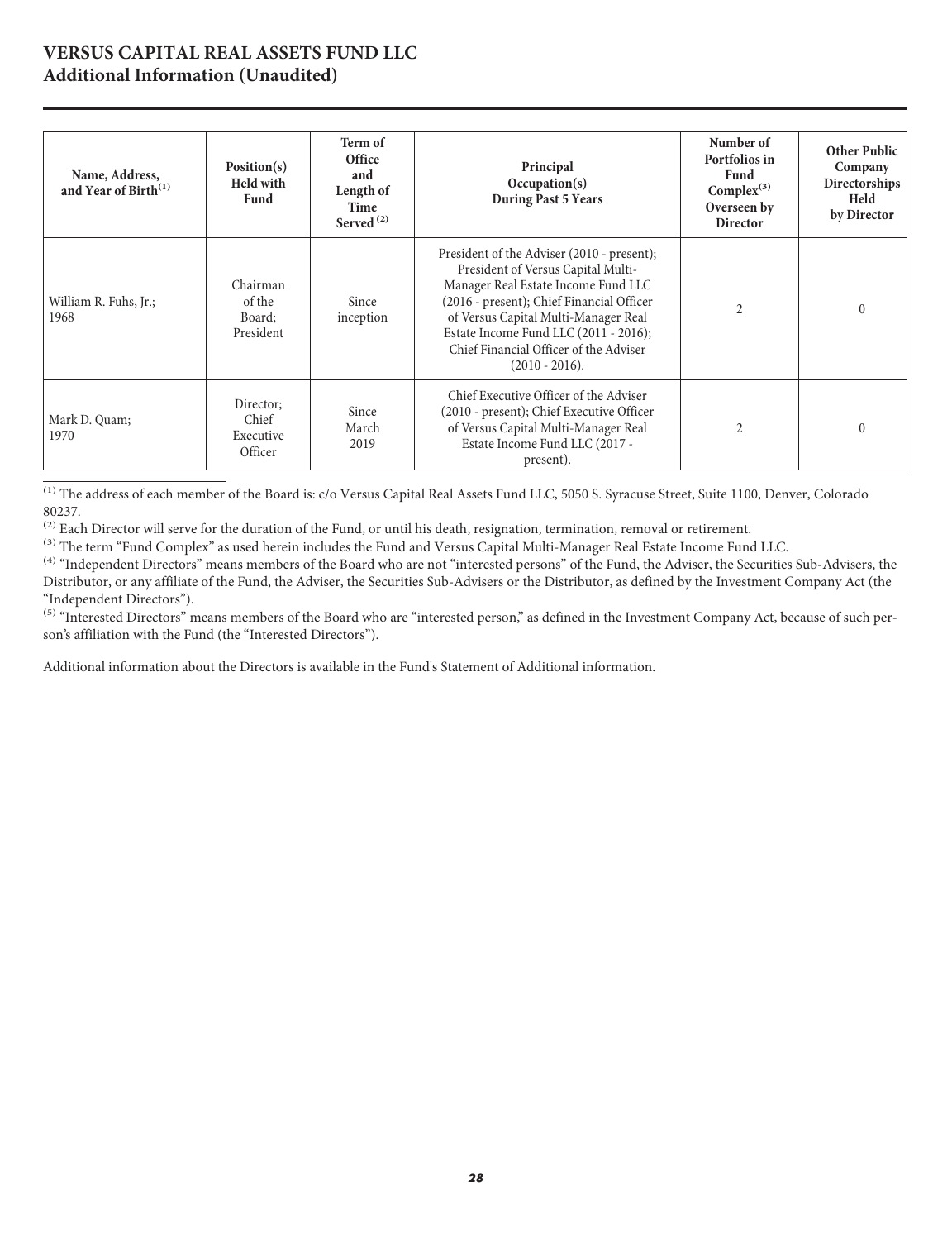## **VERSUS CAPITAL REAL ASSETS FUND LLC Additional Information (Unaudited)**

#### **OFFICERS**

The address, year of birth, and a description of principal occupations during the past five years are listed below for each officer of the Fund.

| Name, Address and Year of<br>Birth <sup>(1)</sup> | Position(s) Held with<br>Fund             | Term of Office and<br><b>Length of Time</b><br>Served $^{(2)}$ | Principal Occupation(s)<br><b>During Past 5 Years</b>                                                                                                                                                                                                                                                                                                                                                                                                                                                                                                                                                                                                                       |
|---------------------------------------------------|-------------------------------------------|----------------------------------------------------------------|-----------------------------------------------------------------------------------------------------------------------------------------------------------------------------------------------------------------------------------------------------------------------------------------------------------------------------------------------------------------------------------------------------------------------------------------------------------------------------------------------------------------------------------------------------------------------------------------------------------------------------------------------------------------------------|
| Mark D. Quam;<br>1970                             | Chief Executive Officer                   | Since inception                                                | Chief Executive Officer of the Adviser (2010 to present); Chief<br>Executive Officer of Versus Capital Multi-Manager Real Estate<br>Income Fund LLC (2017 to present).                                                                                                                                                                                                                                                                                                                                                                                                                                                                                                      |
| William R. Fuhs, Jr.;<br>1968                     | President                                 | Since inception                                                | President of the Adviser (2010 to present); President of Versus<br>Capital Multi-Manager Real Estate Income Fund LLC (2016 to<br>present); Chief Financial Officer of Versus Capital Multi-<br>Manager Real Estate Income Fund LLC (2011 - 2016); Chief<br>Financial Officer of the Adviser (2010 to 2016).                                                                                                                                                                                                                                                                                                                                                                 |
| Casey Frazier;<br>1977                            | Chief Investment Officer                  | Since inception                                                | Chief Investment Officer of the Adviser (2011 to present);<br>Chief Investment Officer of Versus Capital Multi-Manager Real<br>Estate Income Fund LLC (2017 to present).                                                                                                                                                                                                                                                                                                                                                                                                                                                                                                    |
| Dave Truex;<br>1983                               | Deputy Chief Investment<br>Officer        | Since November 2021                                            | Deputy Chief Investment Officer of Versus Capital Multi-<br>Manager Real Estate Income Fund LLC (November 2021 to<br>Present); Deputy Chief Investment Officer of the Adviser<br>(2017 to Present); Portfolio Manager for Colorado's Public<br>Employees Retirement Association (2013 to 2017).                                                                                                                                                                                                                                                                                                                                                                             |
| Brian Petersen;<br>1970                           | Chief Financial Officer,<br>Treasurer     | Since August 2019                                              | Chief Financial Officer and Chief Operating Officer of the<br>Adviser (January 2022 to present); Managing Director, Fund<br>Financial Operations of the Adviser (July 2019 to December<br>2021); Chief Financial Officer and Treasurer of Versus Capital<br>Multi-Manager Real Estate Income Fund LLC, (August 2019 to<br>present); Senior Vice President of OFI Global Asset<br>Management, Inc. (January 2017 to May 2019); Vice President<br>of OFI Global Asset Management, Inc. (2007-2017).                                                                                                                                                                           |
| Dustin C. Rose;<br>1983                           | Assistant Treasurer                       | Since November 2021                                            | Assistant Treasurer of Versus Capital Multi-Manager Real<br>Estate Income Fund LLC (November 2021 to Present); Director<br>of Fund Financial Operations of the Adviser (2020 to present);<br>Assistant Vice President of OFI Global Asset Management, Inc.<br>$(2016 \text{ to } 2020).$                                                                                                                                                                                                                                                                                                                                                                                    |
| Steve Andersen;<br>1976                           | Chief Compliance<br>Officer and Secretary | Since October 2018                                             | Chief Risk Officer of the Adviser (February 2022 to present);<br>Chief Compliance Officer of the Adviser and Versus Capital<br>Multi-Manager Real Estate Income Fund LLC (October 2018 -<br>present); Secretary of Versus Capital Multi-Manager Real<br>Estate Income Fund LLC (December 2018 - present); Chief<br>Operating Officer of the Adviser (October 2018 to January<br>2022); Vice President of Compliance at Janus Henderson<br>Investors (August 2017 to August 2018); Assistant Vice<br>President of Compliance at Janus Capital Group (January<br>2016 to August 2017); and Senior Compliance Manager at<br>Janus Capital Group (August 2011 to January 2016). |
| Jill Varner;<br>1990                              | <b>Assistant Secretary</b>                | Since August 2020                                              | Deputy Chief Compliance Officer of the Adviser (February<br>2022 to present); Assistant Secretary of Versus Capital Multi-<br>Manager Real Estate Income Fund LLC (August 2020 to<br>present); Director of Compliance and Operations of the<br>Adviser (August 2019 to February 2022); Compliance Manager<br>at Janus Henderson Investors (January 2019 to July 2019);<br>Senior Compliance Analyst at Janus Henderson Investors (June<br>2017 to December 2018); and Senior Compliance Associate at<br>Coleman Research Group (July 2013 to May 2017).                                                                                                                     |